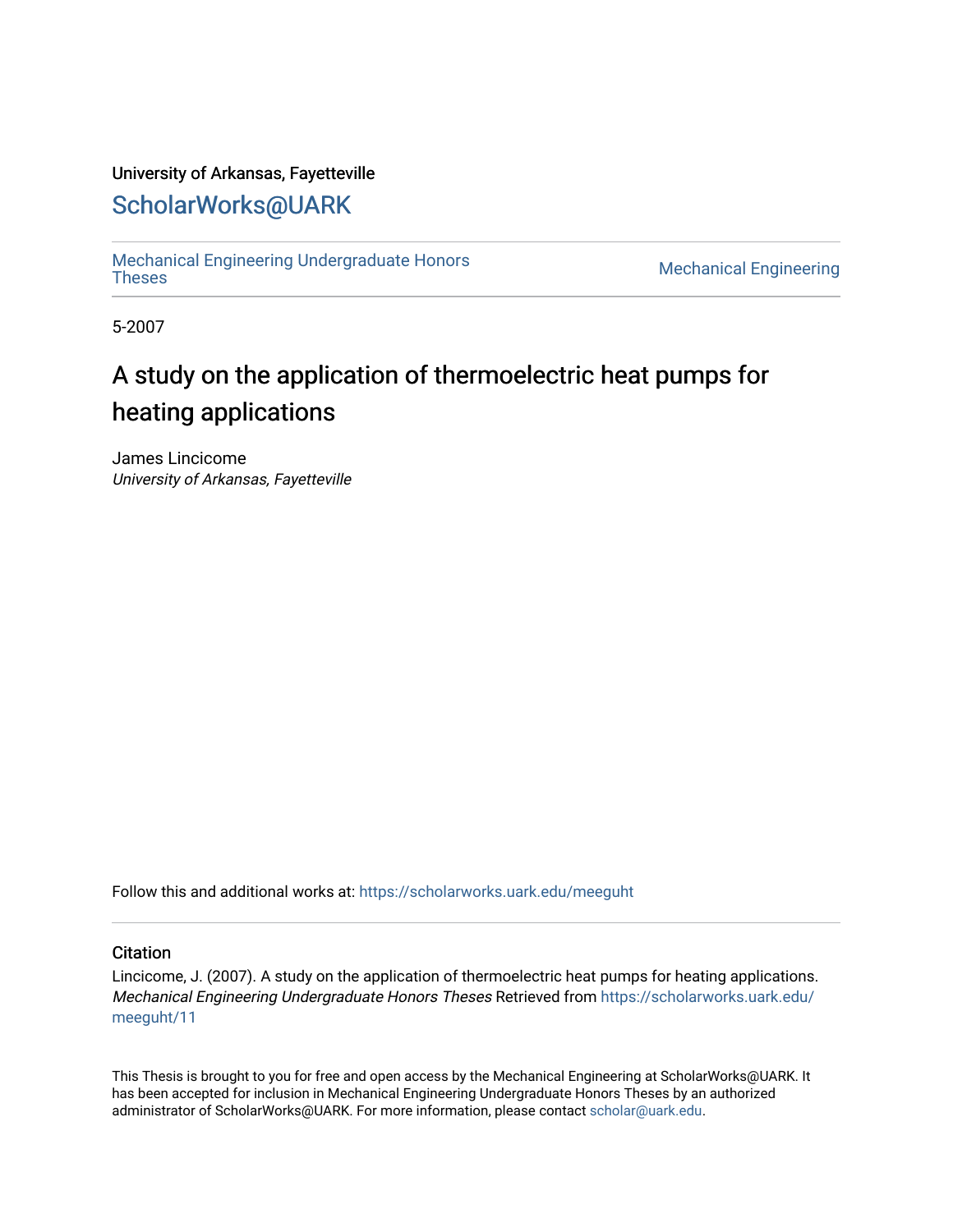# **A Study on the Application of Thermoelectric Heat Pumps for Heating Applications**

An Honors Thesis submitted in partial fulfillment of the requirement for the Honors Program for the Degree of Bachelor of Science In Mechanical Engineering

By

James Paul Lincicome, Mechanical Engineering

Project Advisor - Dr. Rick J. Couvillion

May 2007 University of Arkansas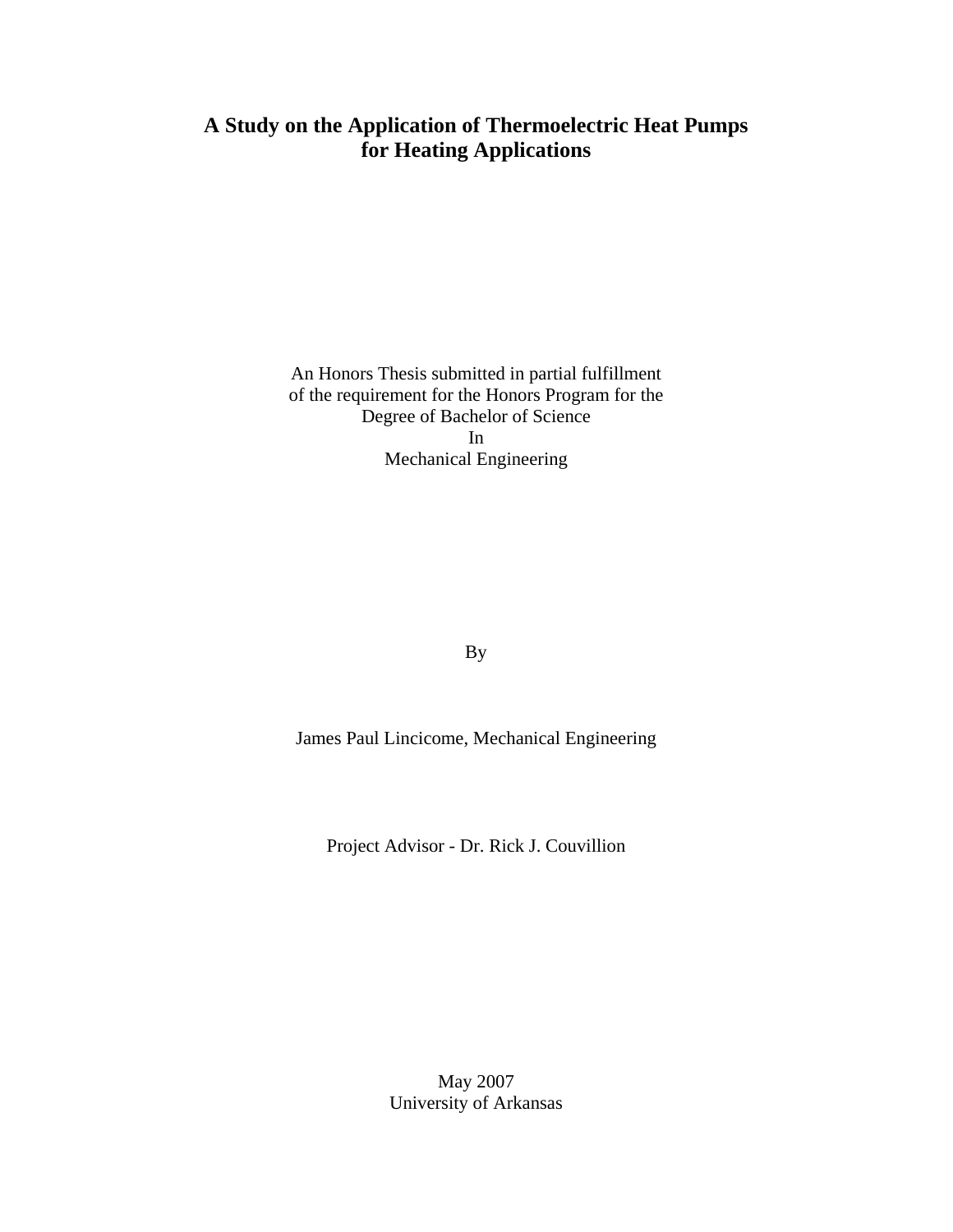# **Table of Contents**

| Abstract                          | 1              |
|-----------------------------------|----------------|
| Introduction                      |                |
| Background                        | $\overline{2}$ |
| <b>Technical Information</b>      | 3              |
| <b>Performance Calculations</b>   | 6              |
| <b>Experiment Design</b>          | 8              |
| Data and Results                  | 9              |
| Conclusions                       | 13             |
| Recommendations                   | 14             |
| <b>Works Cited</b>                | 16             |
| Appendix A: Excel experiment data | 17             |
| Appendix B: Manufacturer's data   | 21             |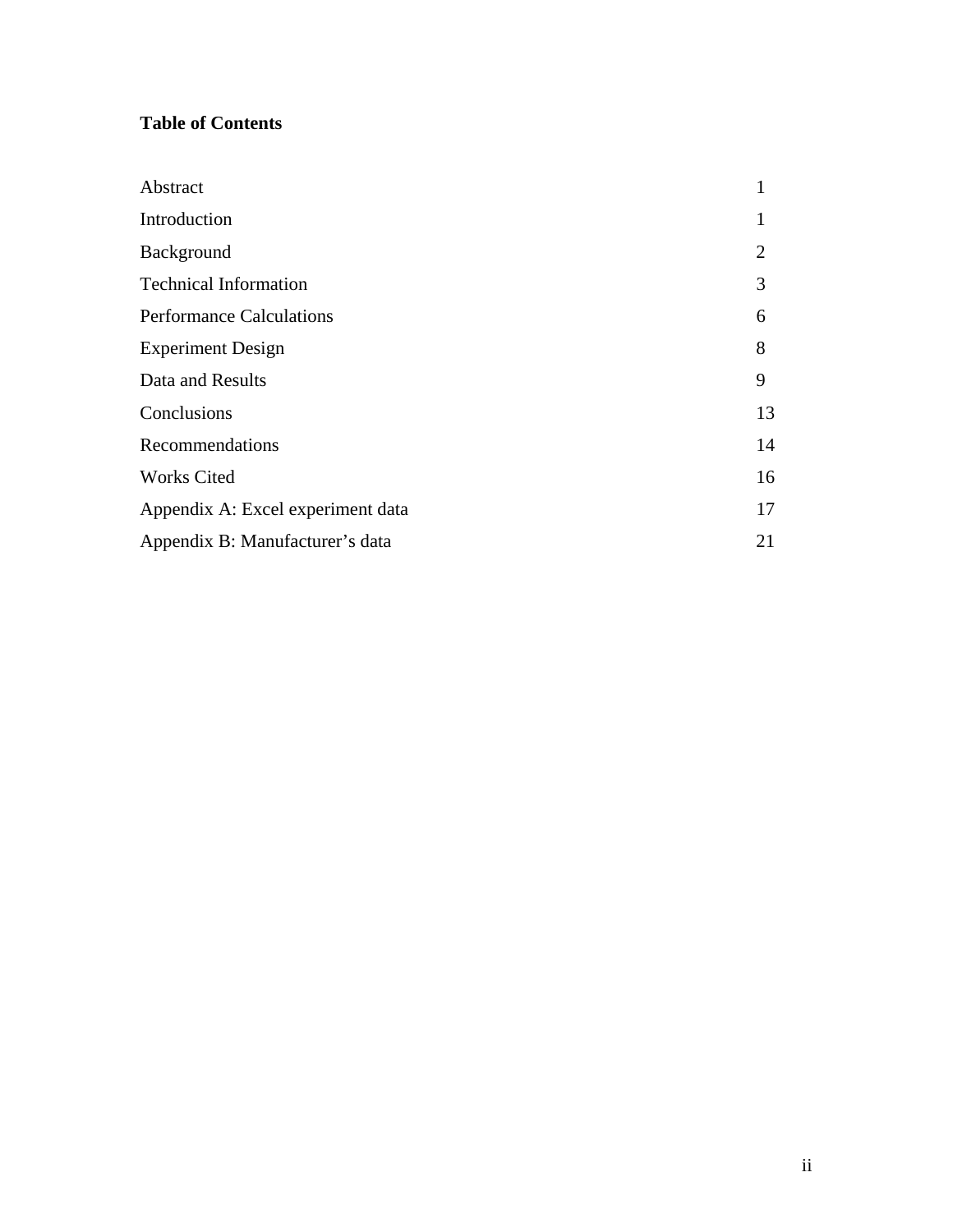# **List of Tables**

Table 1: Overall performance of configurations 13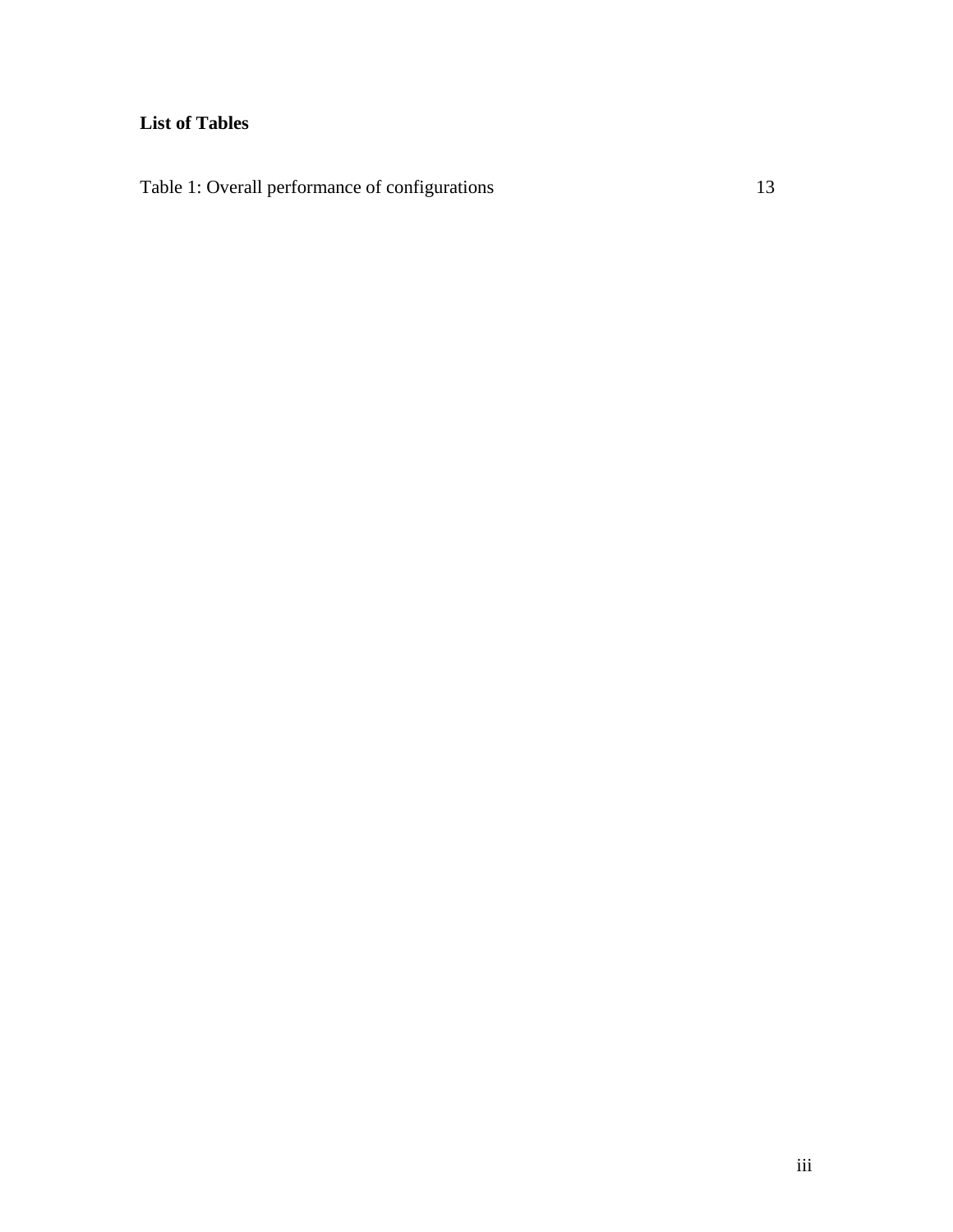# **List of Figures**

| Figure 1: Diagram of Thermoelectric Module        | 4               |
|---------------------------------------------------|-----------------|
| Figure 2: Picture of Experiment Configuration     | 8               |
| Figure 3: Temperature vs. Time all configurations | 10              |
| Figure 4: No fan, stage COP comparison            | 11              |
| Figure 5: Fan, stage COP comparison               | 11              |
| Figure 6: Single-stage fan COP comparison         | 12 <sup>°</sup> |
| Figure 7: Two-stage fan COP comparison            | 12 <sub>1</sub> |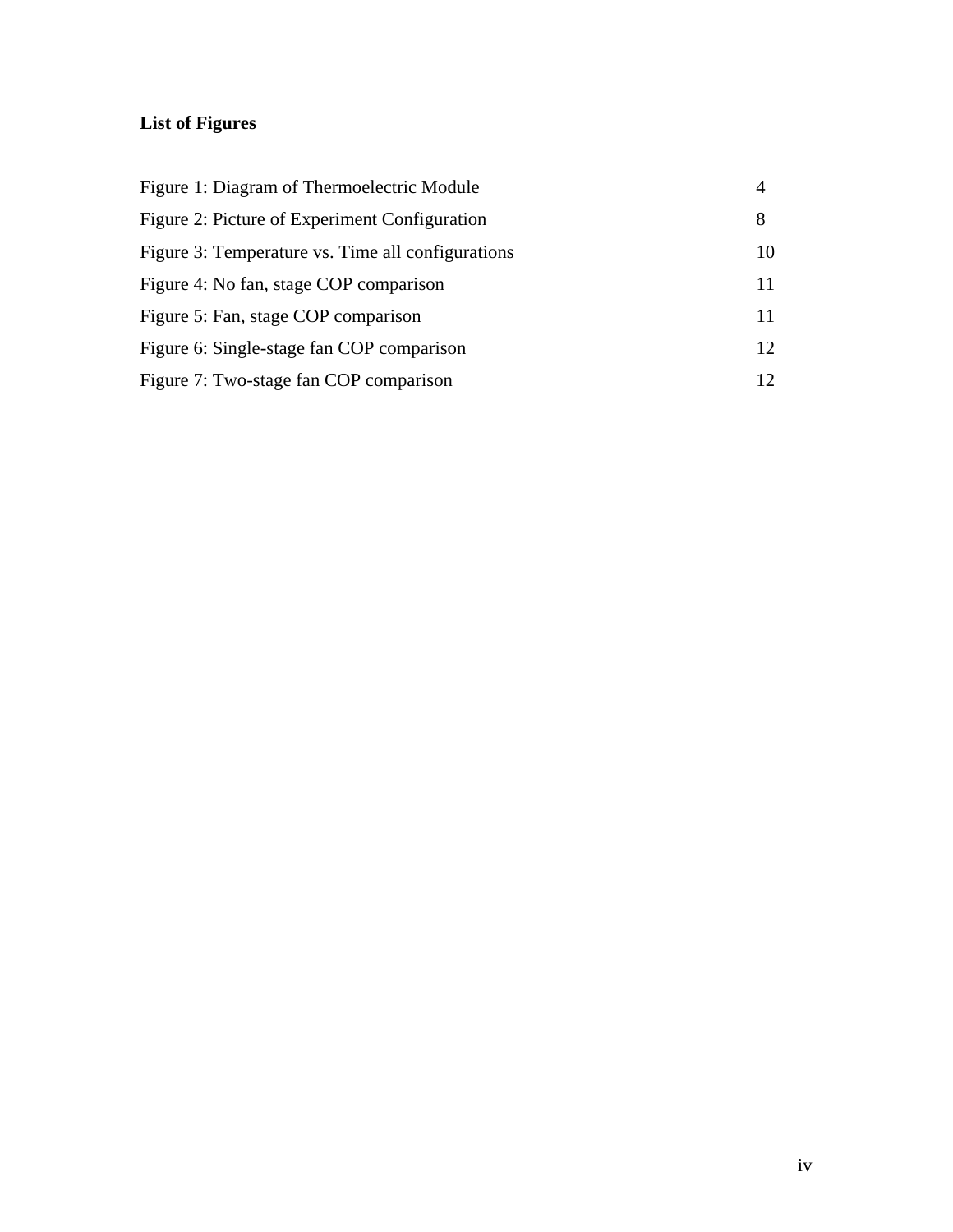#### **Abstract**

Typically, thermoelectric heat pumps are used in cooling applications where space and portability are important, but they can be used efficiently in heating applications under the right conditions. This paper explains the origins of the thermoelectric heat pump, its applications in society, and the technical aspects of the device. The many different appurtenances that the device requires will be discussed along with their drawbacks. The single-stage data for the cells will be compared to the two-stage configuration data, and the data gathered for a specific thermoelectric device will be compared to the manufacturer's published data for the different configurations of the device.

#### **Introduction**

While the technology used in thermoelectric heat pumps, also called thermoelectric cells or Peltier cells (TECs), has been around for many years, widespread commercialization did not occur until the early 1960's. At that time, the inefficiencies of thermoelectric heat pumps and their high price tag made them less desirable for use in cooling applications compared to conventional heat pump systems. Recently, the realization of the depleting ozone layer has left scientists and engineers looking for alternatives to the conventional heat pump and the harmful refrigerants that they utilize. These refrigerants contain chlorofluorocarbons that damage the ozone layer irrevocably. A potential alternative, along with environmentally-friendly refrigerants, was thermoelectric heat pumps. Over time, research showed that in small wattage cooling applications, the inefficiencies experienced by thermoelectric heat pumps was not enough to outweigh their advantages. In applications less than a couple of hundred watts, thermoelectric heat pumps were found to be very portable because of their small size, extremely reliable, and quite durable over a large range of cooling temperatures. Because there are no moving parts in a TEC, there is no concern over wear or fatigue, and they are resistant to extremely high shock levels (Buist, 1-2).

As these advantages were being realized, the price to manufacture these TEC's began to decrease making the thermoelectric heat pump a very good alternative to the typical refrigeration system. Many different uses for the devices began to be explored with some

1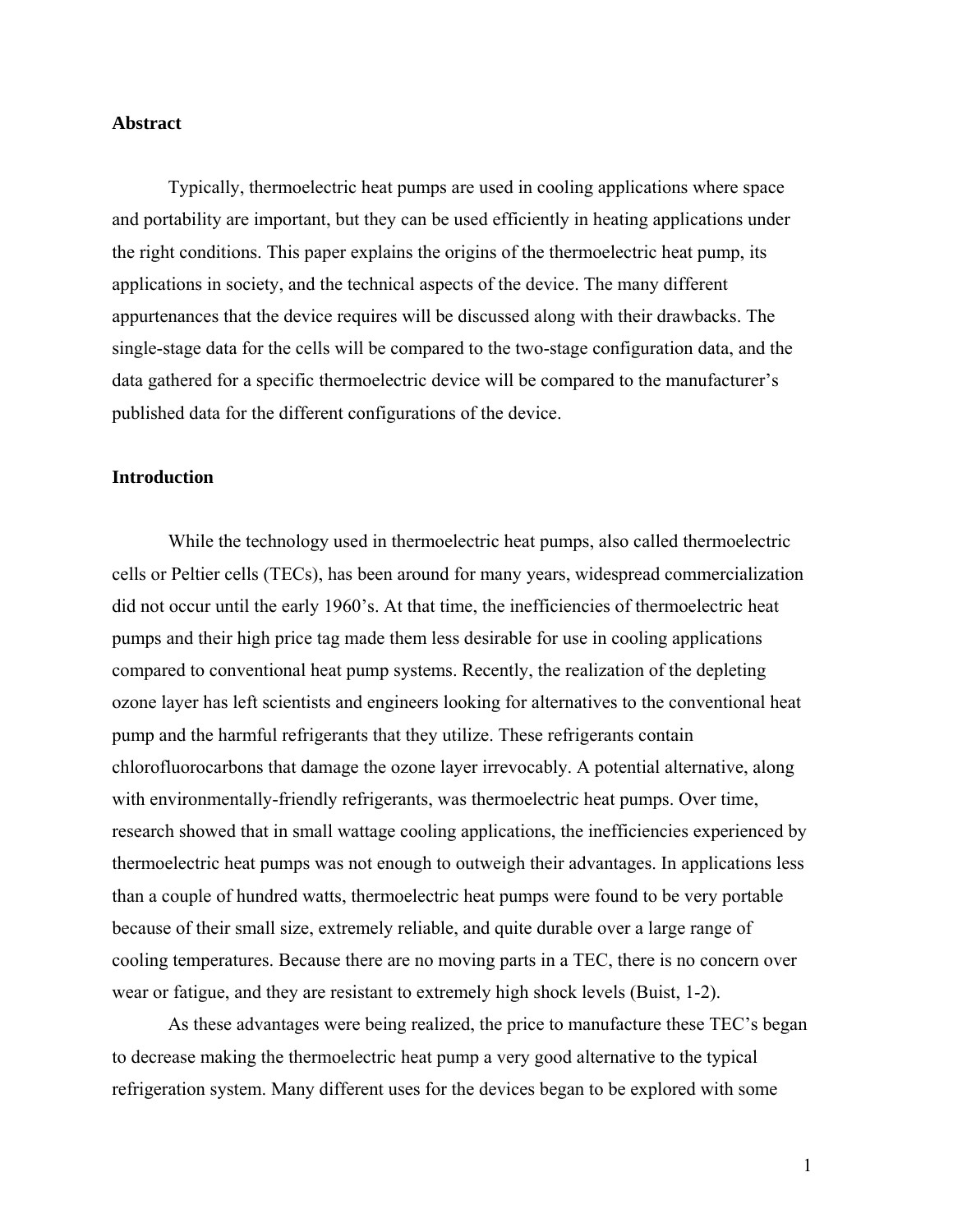experiencing considerable success compared to others. For example, TECs were applied in room air conditioners, dehumidifiers, and full-size refrigerators with poor results (Egli, 34- 37), but they began to be widely used in consumer applications such as the portable 12-volt cooler and small portable refrigeration devices that were easily plugged into wall outlets or car cigarette lighters (Buist, 3). They have also played a large part in computer cooling, and as computers continue to become more powerful and heat-producing, cooling will become even more important (Rowe, 143). Within the last ten years, TECs have been used in luxury vehicles as seat heaters and coolers; since a simple reversal of polarity will shift the hot and cold side of the device, they are extremely well suited to this application.

Currently, thermoelectric heat pumps are manufactured primarily for their cooling capabilities, but they are also very efficient in heating applications. This paper will first explore the specific properties of the thermoelectric heat pump and its origins and then research the potential for using the cells in heating applications. Data taken from a Custom Thermoelectric, Inc. device used in heating will be compared to the manufacturer's published data and conclusions will be drawn from the comparison.

#### **Background**

In 1821, a German-Estonian physicist, Thomas J. Seebeck, accidentally, discovered that there was a voltage between the two ends of a metal bar when a temperature difference existed in the bar (Wikipedia, 1). In 1923, he proposed that a circuit composed of two dissimilar conductive metals with two different temperatures creates an electromotive force (emf) at the junction between the two metals. This is called the "Seebeck Effect," and it was determined that the emf at each junction was proportional to the temperature difference between the junctions according to:

$$
E_{AB} = S_{AB} \cdot \Delta T
$$

where:

*SAB* is the relative Seebeck coefficient between the materials,

*EAB* is the emf between the two junctions, and

∆*T* is the temperature difference between the two metals.

The relative Seebeck coefficient between materials *A* and *B*,  $S_{AB}$  is defined as:

$$
S_{AB} = S_A - S_B
$$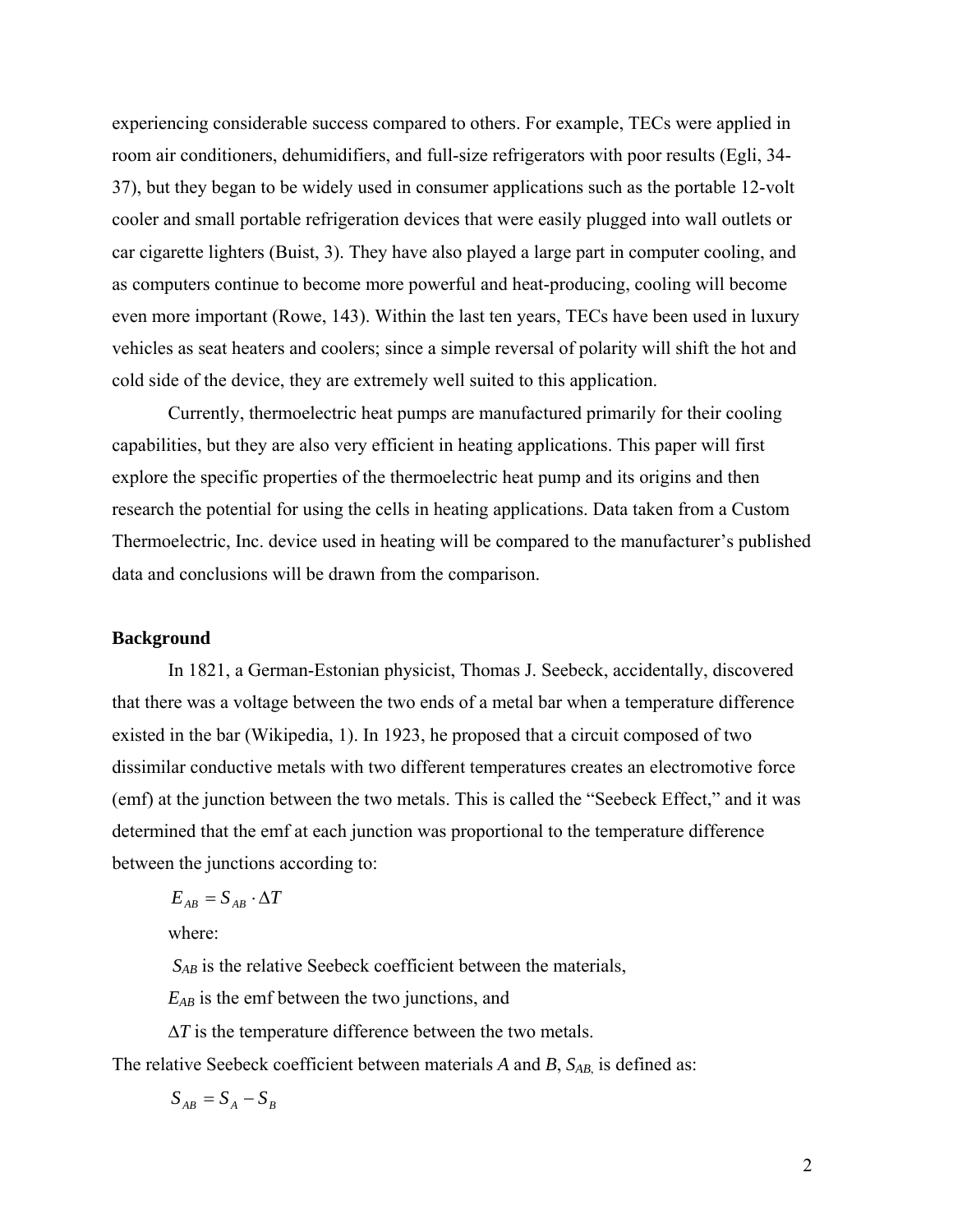where:

 $S_A$  and  $S_B$  are the Seebeck coefficients of the two materials.

Eleven years later, Jean C. A. Peltier discovered the exact opposite of the Seebeck Effect; when a circuit composed of two dissimilar conductive metals carries an electric current, heat is produced at one junction and absorbed at the other. This process, the "Peltier Effect," is fully reversible and is the process by which thermoelectric cells work. The rate at which heat is produced is dependent on the properties of the metals, as in the Seebeck Effect, and the current flowing through the circuit according to the following equation:

$$
Q_{AB} = \Pi_{AB} \cdot I
$$

where:

 $Q_{AB}$  is the rate at which heat is produced on the hot side and absorbed on the cold side,

Π*AB* is the relative Peltier coefficient, and

*I* is the current flowing through the circuit.

The relative Peltier coefficient is given by:

 $\Pi_{AB} = \Pi_A - \Pi_B$ 

where  $\Pi_A$  and  $\Pi_B$  are the Peltier coefficients of the two metals (Cadoff, 2-5). The Peltier coefficients represent how much heat current per unit charge is carried through a given material.

### **Technical Information**

Thermoelectric heat pumps, or TECs, are solid-state devices that function as heat pumps. They are typically only a few millimeters thick and only a few centimeters square. The normal TEC will be made up of an array of p- and n-type semiconductor elements that are dissimilar because they can be easily optimized for pumping heat and can control the type of charge carrier. The semiconductors typically used in TECs are composed of bismuth telluride, although many different types of materials have been used in the past. The array is soldered between two ceramic plates, electrically in series and thermally in parallel. When smooth direct current (DC) passes through the p-type to the n-type semiconductor, a temperature drop is experienced at the junction according to the Peltier Effect. This production of a cold side makes the cell absorb heat from the environment. This heat is then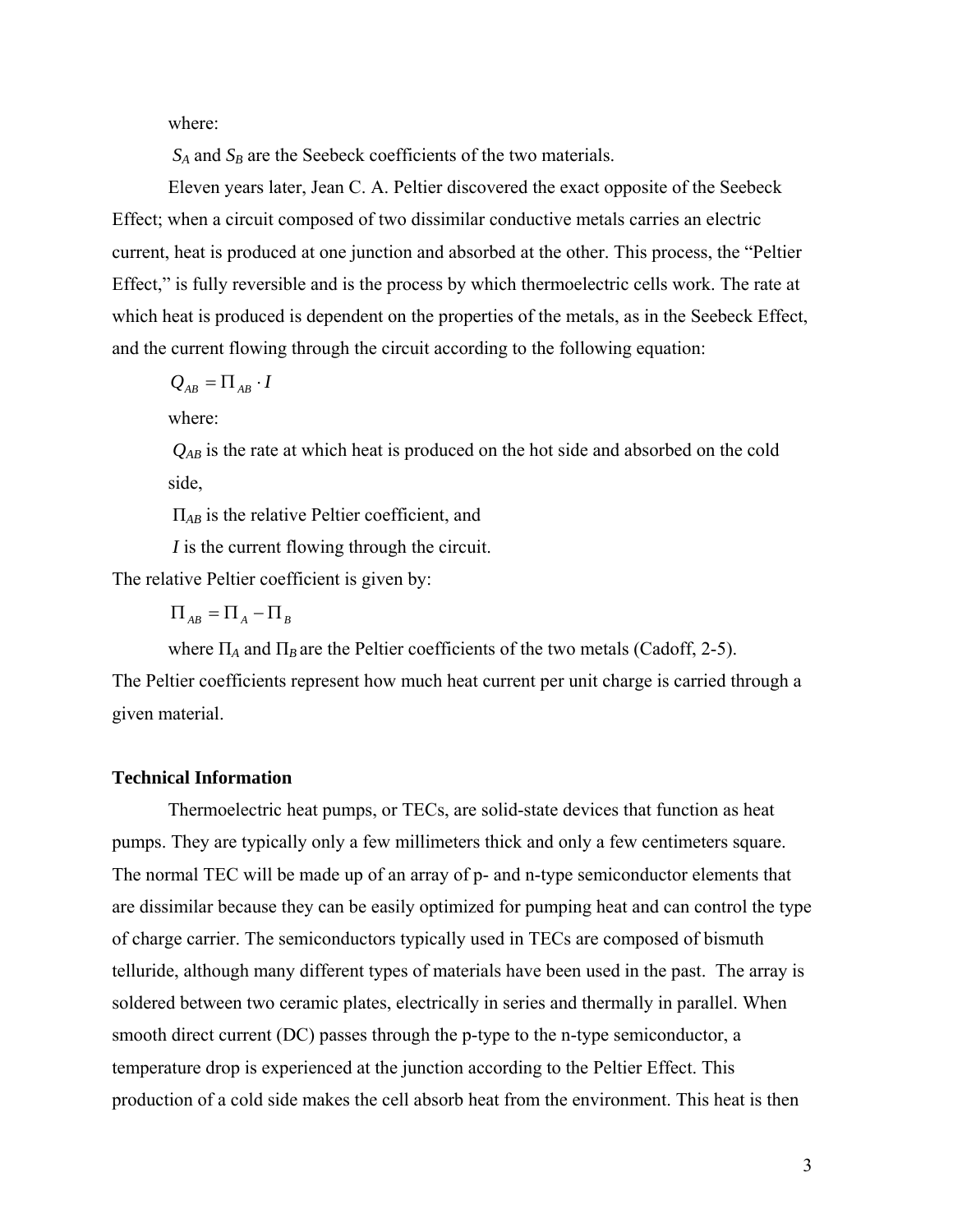passed through the cell by electron transport and released on the opposite hot side. The heating capacity of the cell increases as the amount of p-type and n-type pairs increases (Marlow, 1-2). A diagram of a normal thermoelectric heat pump is shown to the right.

TECs require smooth DC current so many different sources of power can be used



such as batteries, automotive and marine DC systems, AC/DC converters, and linear and switched DC power supplies. The rating on a TEC is the maximum current or voltage allowable to the cell. For example, the cells that were purchased for research for this study were six ampere, 12-volt devices, and above these parameters, the cell would not function properly and likely be destroyed. The cells operate most efficiently at 75% of maximum power. As stated earlier, the Peltier Effect is reversible, so if the power input reversed polarities, the cell's hot side would become the cold side and vice versa (gatewayelex, 1).

One concern in using a TEC is the dispersion or gathering of heat. In typical cooling applications, it is necessary to have a heat sink to disperse heat to the environment on the hot side, and likewise, in heating applications, a heat sink must be used on the cold side to gather heat from the environment. Heat transfer between two surfaces depends on the temperature difference between the surface and the contact area of the surfaces (JC Electronica, 2). One important note is that to effectively have heat transfer from the surface of the cell to the heat sink, the surface area must be maximized to maximize heat transfer. There are microscopic peaks and valley in the surface of the heat sink and the ceramic face of the TEC that reduce the surface area available for heat transfer. To overcome this, thermal interface material (TIM) must be applied between the interface of the heat sink and the TEC surface and also applied between the object to be heated or cooled and the TEC surface. This TIM will maximize the available surface area of the cell and heat sink to allow for maximum heat transfer. The TIM can be made from any number of materials such as silicone-based greases, elastomeric pads, thermally conductive tapes, or thermally conductive adhesives. Any of these will suffice; however, if a grease is used, because the peaks and valleys are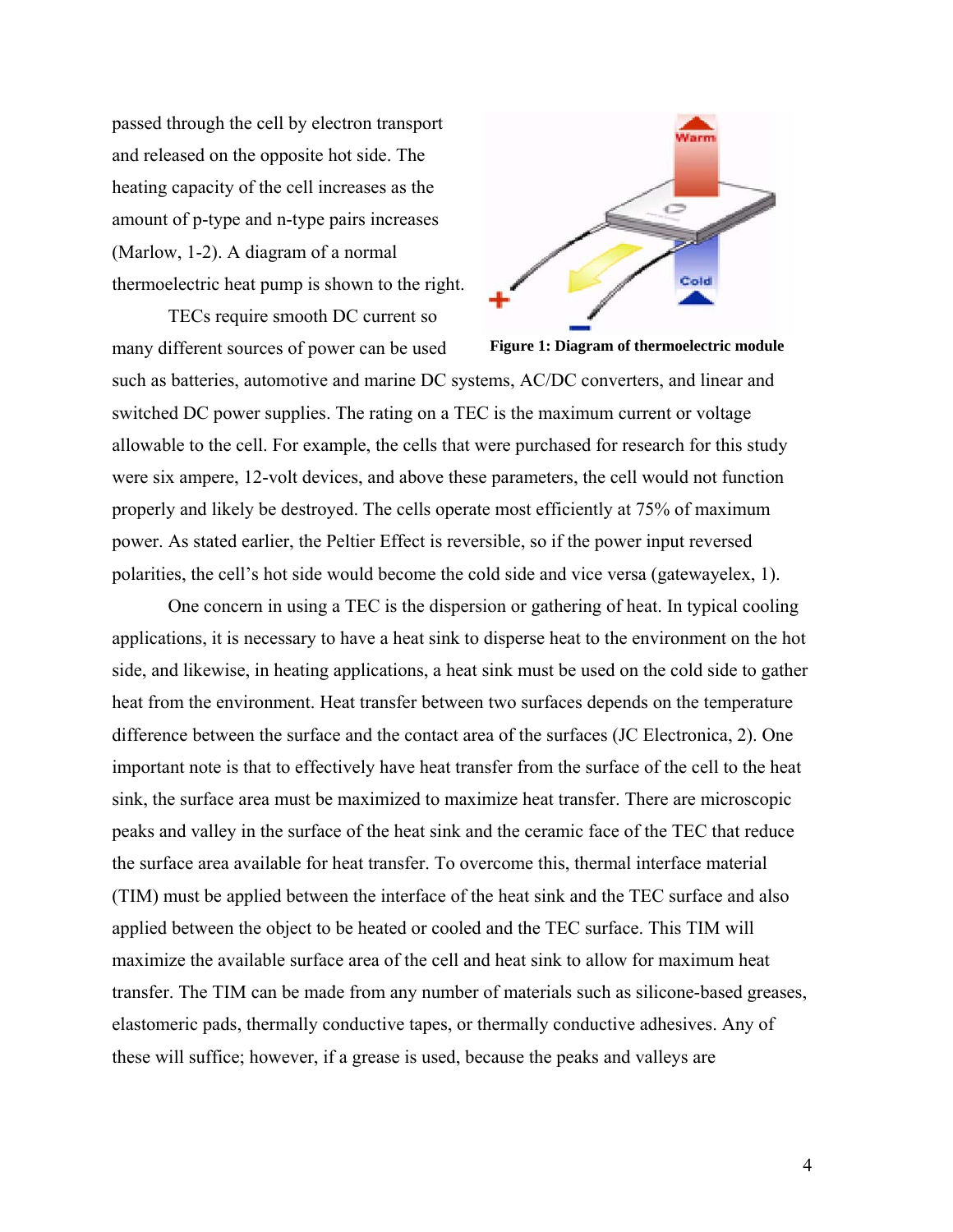microscopic, only a very thin film of heat sink grease should be used or the grease will act as another thermal resistance rather than an aid to heat transfer (peltier-info.com, 4).

The most important factor in the function of a TEC is the dissipation of heat on the hot and cold side, or the heat sink. The efficiency of the heat sink is the most important factor in the achievable temperature difference across the thermoelectric heat pump (gatewyelex.com, 1). The TEC can be mounted to the heat sink in a few ways such as epoxy, soldering, or compression, but some TIM must be included between the interfaces. In most applications, the TEC is used to heat or cool a solid body or the contents of a container, and some consideration must given to how best transfer heat to or from the body. The material that interfaces between the body to be cooled or heated and the TEC must be highly conductive.

Recently, most research involving the optimization of TECs has been exploring multiple heat sinking options. The heat sink can be made of any highly conductive material such as aluminum or copper and even a heat sink extender (HSE) can be used in applicable cases. An HSE can be used to extend the distance between the cold sink plate and the hot sink plate to minimize the heat transfer between the two plates. The area around the HSE should be well insulated, and the HSE must also be a highly conductive material (AIP, 161). The heat sink should be finned and also be air cooled or liquid cooled, and in each case, the fluid should be moving across the highly conductive heat sink to reduce the heat transfer coefficient. Because liquid has a higher coefficient of heat transfer, to maximize the performance of the TEC, a liquid should be moved across the heat sink. While this is the more efficient option, it is much more difficult to use in practice (AIP, 147). When using a liquid with a TEC, there is a concern for moisture reaching the cell. To prevent this, there must be a seal around the TEC area to guard against condensation or any lost liquid in the area (gatewayelex.com, 3). The alternative to using a liquid is moving air across the finned heat sink, and this is the focus of this research.

Research has been conducted to determine the optimal configuration of an air-cooled heat sink coupled with thermoelectric heat pumps. In heating applications, the heat sink on the cold side must perform well enough that the cold heat sink continues to draw heat from the atmosphere. To maximize the heat transfer coefficient of the air, a fan or blower must be used. Investigations have shown that the better option if the heat sink has very few fins (i.e.,

5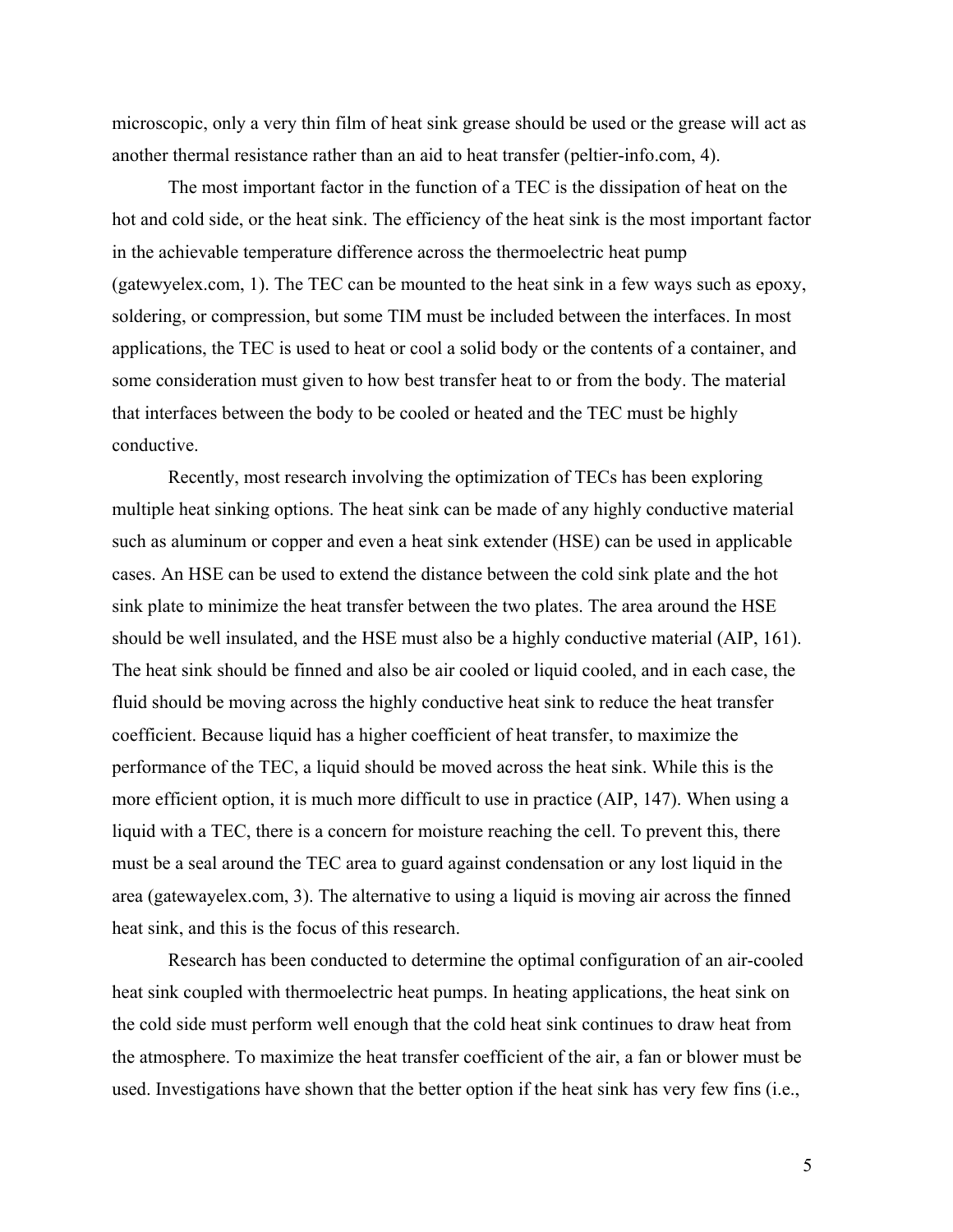fourteen fins over a length of five inches), is a blower (AIP, 147-149). If the heat sink has a higher fin density, a fan is a better option because a blower must overcome a more significant pressure drop to move air from the finned area. As the volumetric flow rate of air increases, the overall heat sink resistance (HSR) decreases, and likewise at a similar volumetric flow rate of air, as the number of fins increases, the HSR also decreases to a certain point. Therefore, to optimize the heat sink for a specific thermoelectric application, the optimal number of fins should be determined by calculation or experimentation (AIP, 147-149).

#### **Performance Calculations**

In cooling applications, thermoelectric heat pumps are approximately 75% efficient, but if used in heating applications, TECs can be over 100% efficient. For this reason, it is important to explore the possibility of widely using them in heating applications. To understand the process by which the cell produces more energy than is input several equations must be discussed. The most important concept to understanding thermoelectric heat pumps is the calculation of the coefficient of performance (COP). It is defined simply as the amount of heat output compared the amount of energy input, but mathematically it follows:

$$
COP = \frac{Q_h}{Q_h - Q_c}
$$

where:

*Qh* is the flow of heat out the hot side, and

*Qc* is the flow of heat in the cold side.

To find  $Q_h$  and  $Q_c$ , the properties of the TEC must be known. According to the theory of nonequilibrium thermodynamics for a single-stage thermoelectric heat pump system:

$$
Q_h = M\Pi_{AB}IT_h + \frac{I^2MR}{2} - MK(T_h - T_c)
$$
  

$$
Q_c = M\Pi_{AB}IT_h - \frac{I^2MR}{2} - MK(T_h - T_c)
$$

where:

*M* is the total number of semiconductor pairs,

*T*h is the temperature of the hot side of the cell,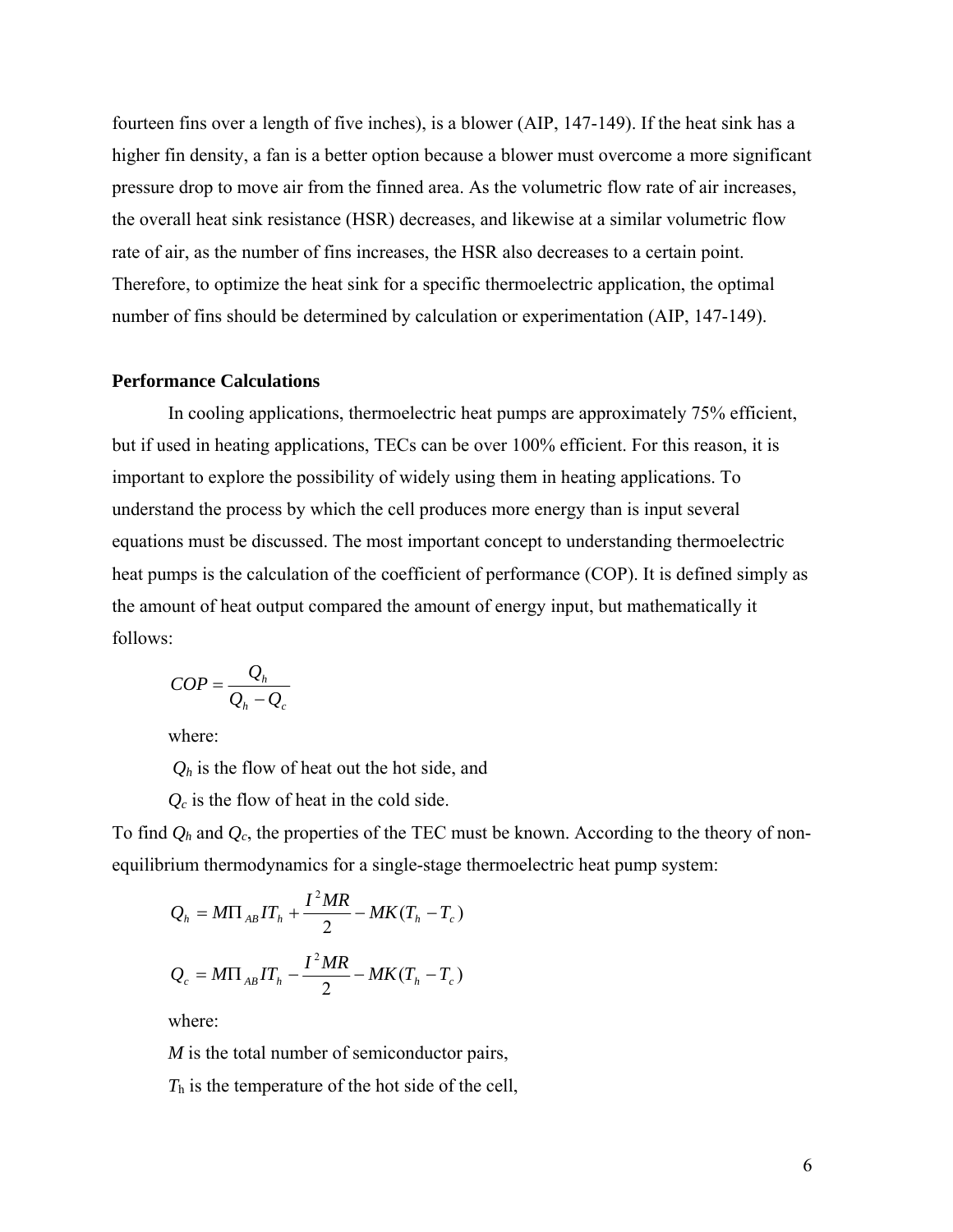$T_c$  is the temperature on the cold side of the cell,

*R* is the electrical resistance, and

*K* is the thermal conductance.

These calculations are theoretical and neglect losses that might be experienced during experimentation. For example, for any heat sink, solid body, or finned surface, there will be some heat sink resistance and a small resistance due to the thermal grease applied (Chen, 2).

Over a low temperature difference, the above calculations are valid, but as the temperature difference increases across a thermoelectric cell, the COP decreases. To prevent the loss in performance, multiple thermoelectric cells can be stacked on top of each other to form a multiple-stage heat pump. The stacking of the cell results in a smaller temperature difference across each cell and therefore, the efficiency of the multi-stage configuration remains high. There are a few variations in the possible configurations of multi-stage thermoelectric heat pumps. The cells can simply be stacked on top of each other or they can be designed in a cascade or pyramid style where the bottom cell is the largest in area and the cells get smaller as they progress upward. In the cascade style and the stacked style, the individual cells are all wired in parallel. To find the COP for a multi-stage configuration with two identical thermoelectric cells stacked on top of each other, the temperature between the interfaces of the two cells must be known. The equations that are used to calculate the COP are computed as follows:

$$
Q_{h} = M\Pi_{AB}IT_{h} + \frac{I^{2}MR}{2} - MK(T_{h} - T_{m})
$$
  

$$
Q_{h} = M\Pi_{AB}IT_{h} - \frac{I^{2}MR}{2} - MK(T_{h} - T_{m})
$$
  

$$
Q_{h} = M\Pi_{AB}IT_{h} + \frac{I^{2}MR}{2} - MK(T_{m} - T_{c})
$$
  

$$
Q_{h} = M\Pi_{AB}IT_{h} - \frac{I^{2}MR}{2} - MK(T_{m} - T_{c})
$$

where:

 $T<sub>m</sub>$  is the temperature at the interface between the cells, and *Q*m is the heat flow from the bottom cell to the top cell and vice versa.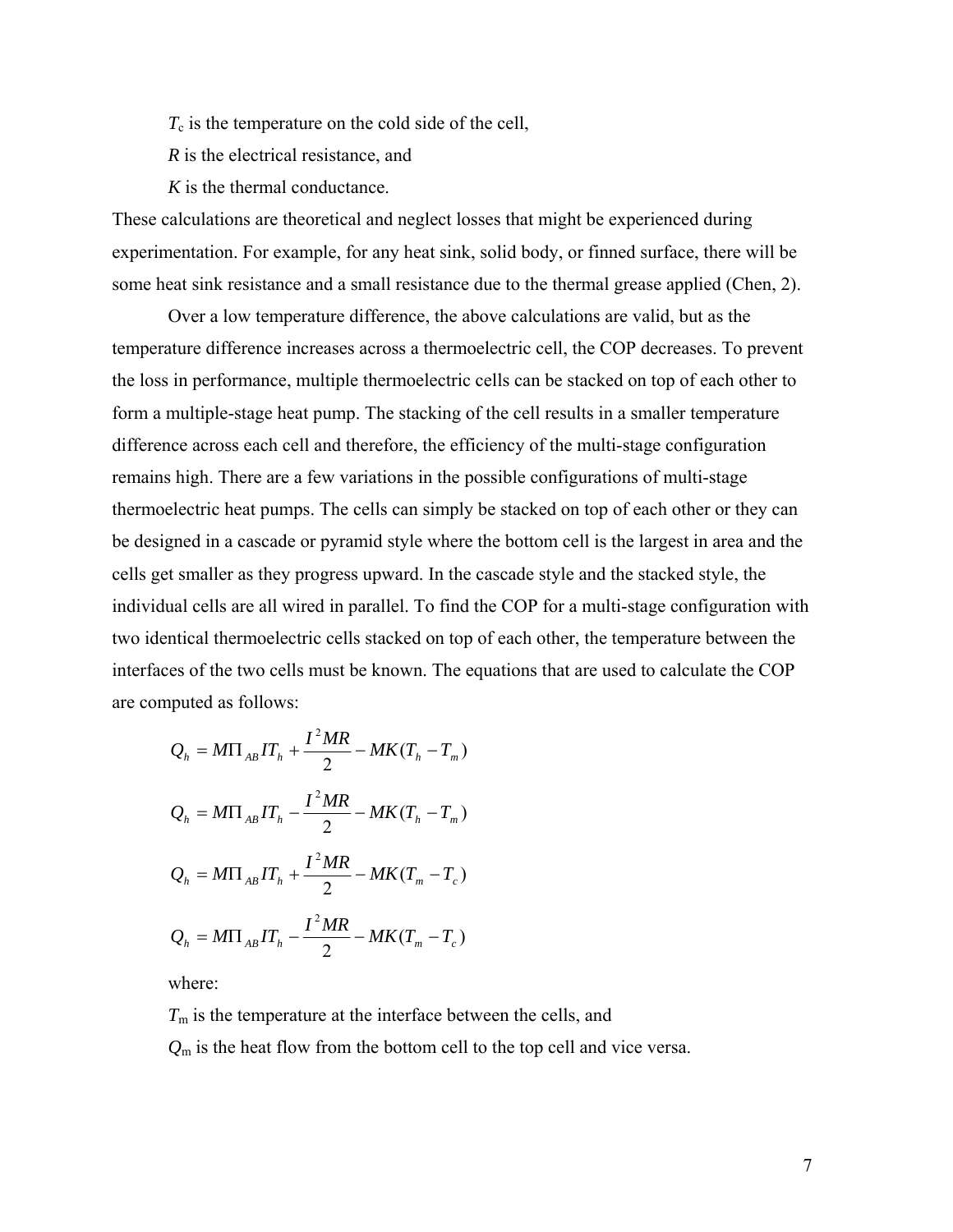The COP is defined the same as in the single-stage configuration. It is important to note that when the temperature difference between the two sides of a thermoelectric heat pump is small, the COPs of a single-stage and two-stage heat pump vary only a small amount, but the two-stage is slightly more efficient. As the temperature difference grows larger, the difference in the COP also grows larger, indicating that a multi-stage heat pump is always more efficient no matter the temperature difference (Chen, 2-4).

#### **Experiment Design**

To test the ability of thermoelectric heat pumps to perform in heating applications, the temperature of the solid-state heat sink on the hot side should be easily measurable. Therefore, because the temperature of water is easily measured, it was selected as the substance to be heated. To compare multiple configurations of TECs to one another and determine which configuration would be the most efficient, many identical thermoelectric modules were purchased. The TECs that were purchased were manufactured by Custom Thermoelectric, Inc. The technical specifications are: 127 couples, six ampere, and rated to 110 degrees Celsius. The dimensions of the modules are 40 millimeters (mm) by 40 mm. According to the theoretical performance of the cells, the manufacturer recommended an aluminum heat sink material five inches wide by five and a half inches long to sufficiently draw heat on the cold side of the TEC. A camping tin was used at the container to hold the

water and interface with the hot side of the TEC. To ensure good contact, silicone-based heat sink grease was placed between the interface of the hot side and the container and the cold side and the heat sink. The power source used was a DC power source with variable current and voltage ranging up to a maximum of 25 volts and 20 amperes, respectively. The heat sink, TEC, and water container is shown to the right (Figure 2).



**Figure 2: Picture of cxperiment configuration.** 

To compare the single-stage configuration to the two-stage configuration, the tests were run separately with one cell and two cells stacked on one another; in the two-stage configuration, the TECs were wired in parallel. Tests were run with and without a fan to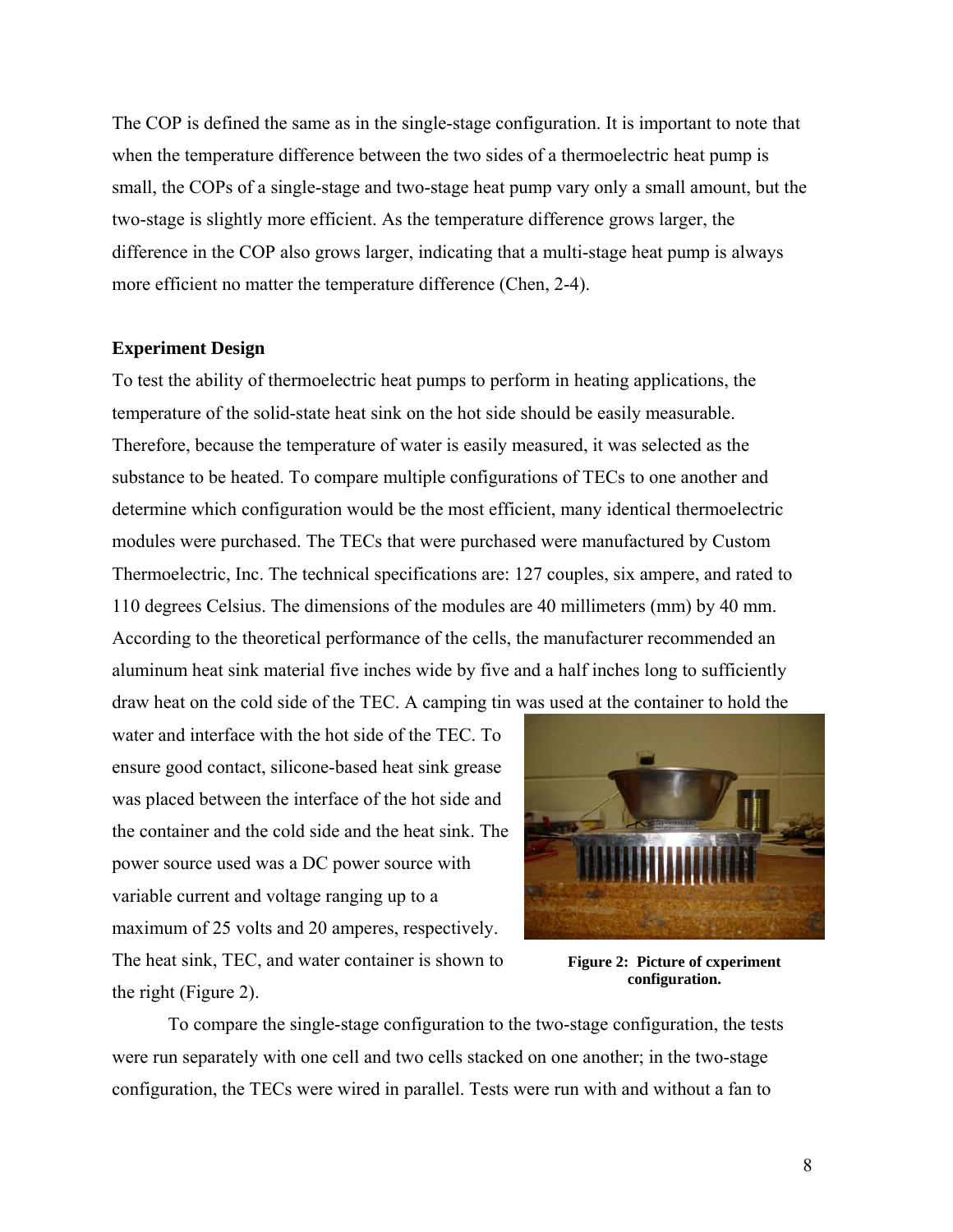determine the necessity of a fan in the configuration because, according to the background research, a fan aids in the performance. In all cases, the initial water volume was 100 milliliters (ml), and the duration of each test was 20 minutes. Throughout the course of the experiments, the voltage, current, temperature of water, and the temperature of the heat sink were recorded in one minute increments. To determine the energy input to the system, the following equation was used:

 $P = I \cdot V$ 

where:

*P* is the power in watts,

*I* is the electrical current in amperes read from the power source, and *V* is the electrical voltage in volts also read from the power source.

To find the energy output to the water the following equation was used:

$$
Q_w = m \cdot C_p \cdot \Delta T
$$

where:

 $Q_w$  is the energy input to the water in joules, *m* is the mass of the water in g,  $C_p$  is the specific heat of water (4.182 J/(g<sup>\*</sup>C)), and ∆*T* is the change in temperature of the water.

Using the above calculated values, the COP was computed as energy output divided by energy input according to:

$$
COP = \frac{Q_w}{P \cdot \Delta t}
$$

where:

 $\Delta t$  is the change in time in seconds.

### **Data and Results**

The data that were compiled compare the single-stage TEC to the two-stage TEC configuration and are included in Appendix A. The plot of the temperature of the water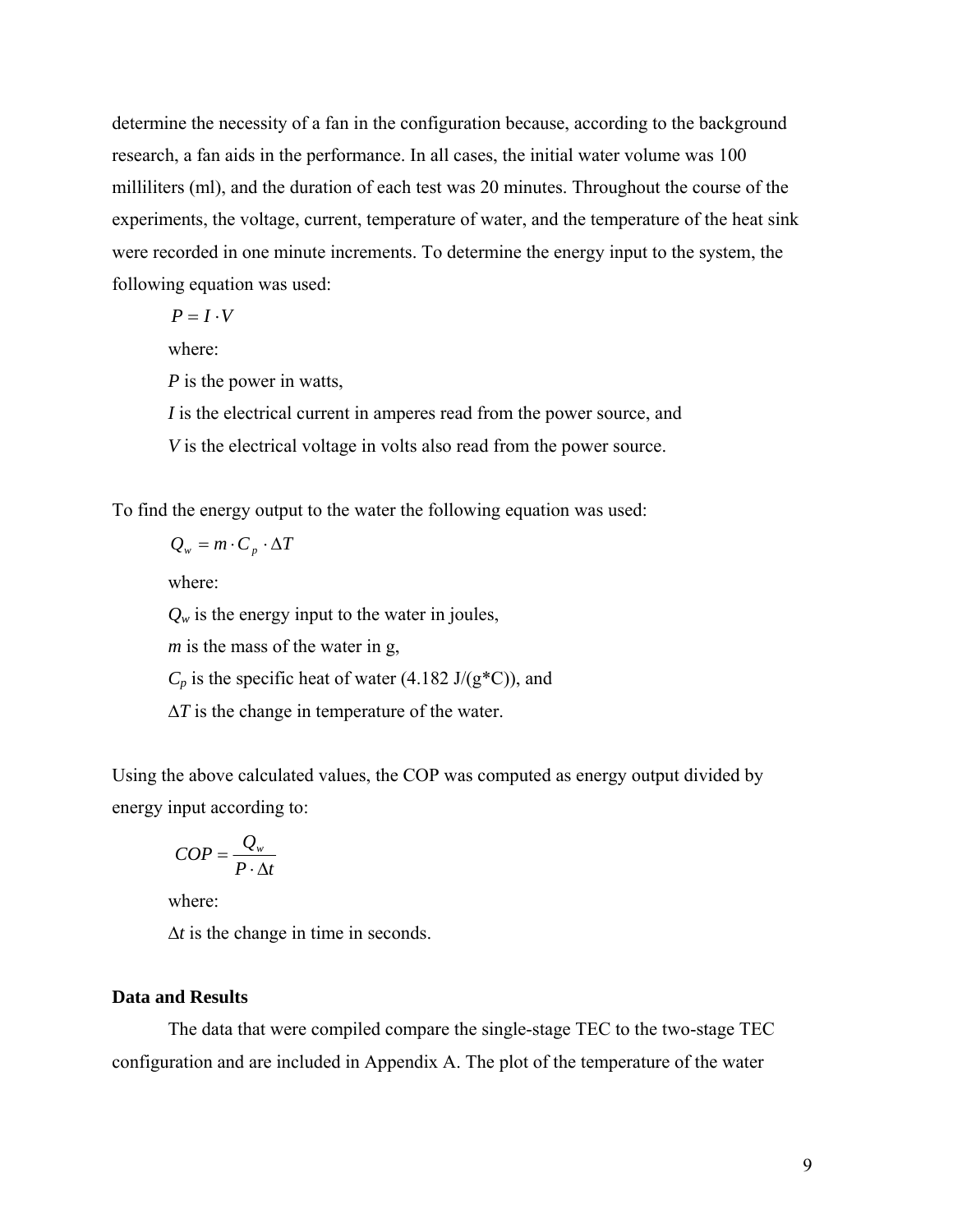versus time for the one- and two-stage configurations, both with and without a fan is shown below (Figure 3).



**Figure 3: Temperature vs. time all configurations.** 

As shown by Figure 3, the water reaches a higher temperature using the two-stage configurations compared to the one-stage, but only by about 10 degrees Celsius. It interesting to observe that, inexplicably, one-stage without a fan reaches a higher temperature than the one-stage with a fan, but the two-stage with a fan reaches a higher temperature in the twostage trials.

The important comparisons to make are that of the COPs of the one-stage versus the two-stage configurations and the COPs with and without a fan. Figure 4 shows the COP versus the temperature difference between the water and the heat sink for the one-stage and two-stage configurations without a fan, and Figure 5 shows the same plot for the configurations with a fan.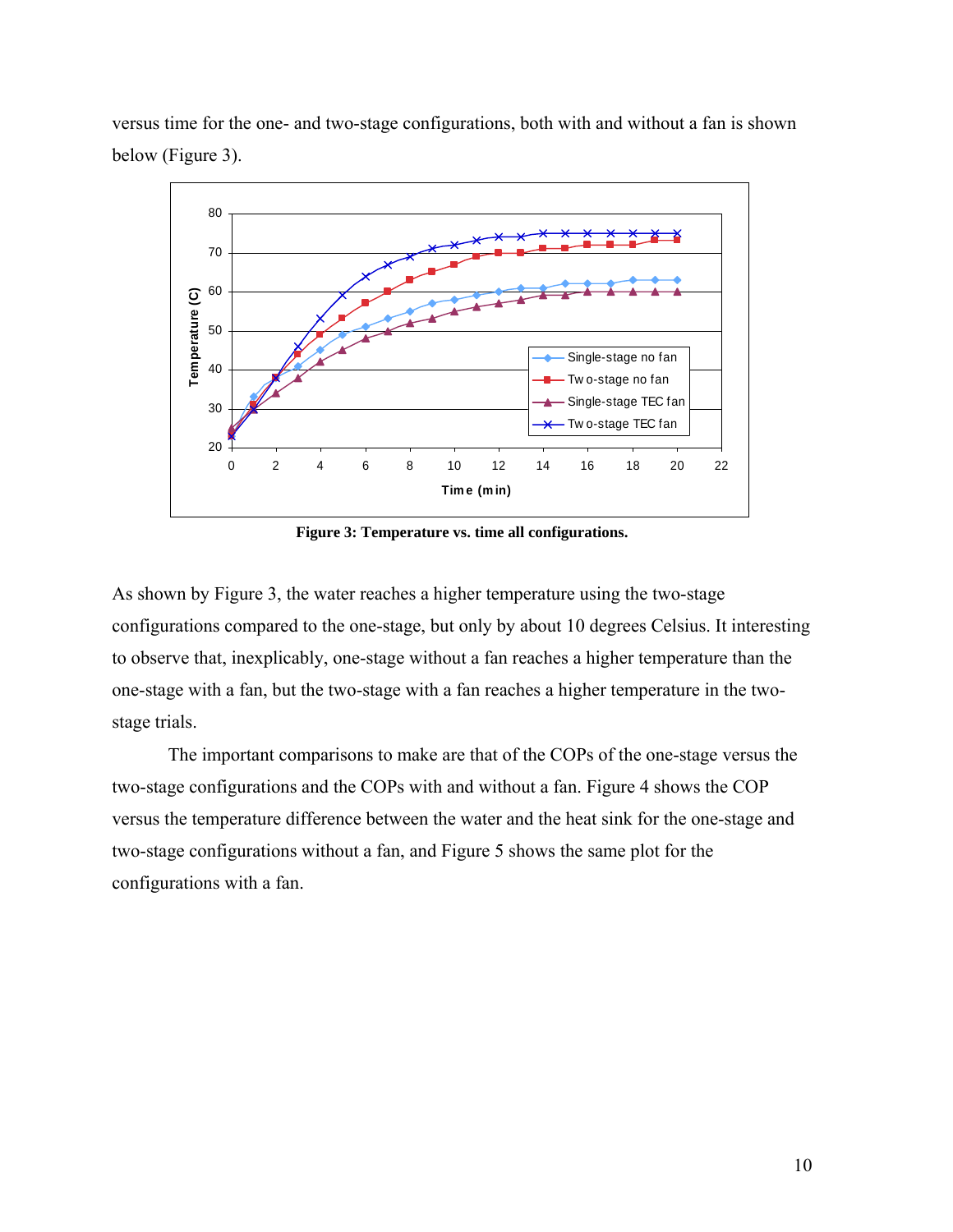

**Figure 4: No fan, stage COP comparison.**



**Figure 5: Fan, stage COP comparison.** 

In these and all the COP comparisons, only the first 15 minutes of the test are shown on the chart because little temperature change was observed during the final 5 minutes. The most apparent observation from Figures 4 and 5 is that the two-stage configurations' COPs are much steadier over a wider range of temperature differences. While the one-stage configuration starts at a higher COP, it quickly drops, but the two-stage remains in an efficient mode for a longer period of time (over a wider change in temperature).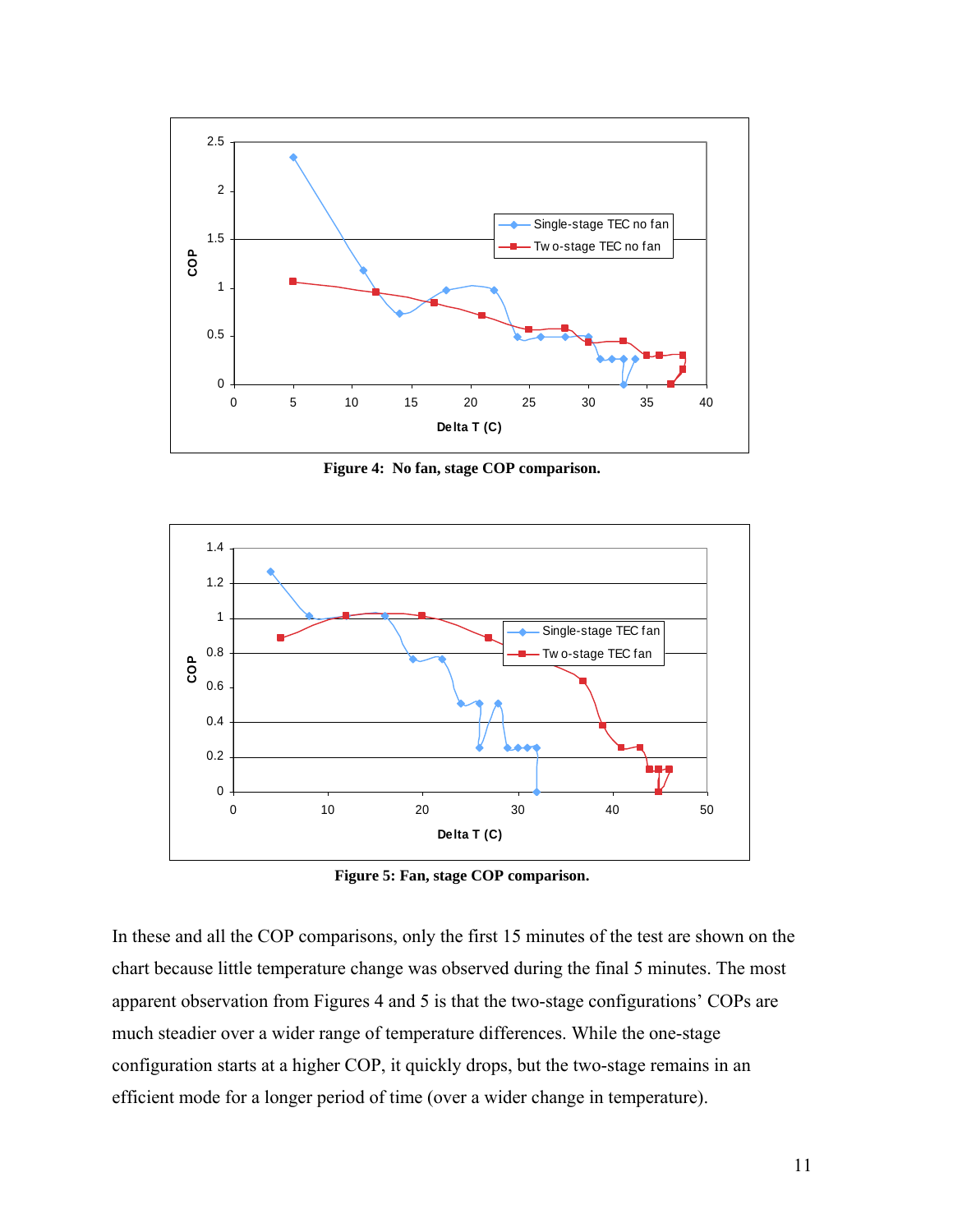Figures 6 and 7 show the comparisons between the COP performance with a fan blowing over the heat sink and without it in like configurations of TECs. As in the previous figures, the temperature difference shown is between the water and the heat sink.



**Figure 6: Single-stage fan COP comparison.** 



**Figure 7: Two-stage fan COP comparison.** 

Comparing the two figures, it is observed that the COPs of the configurations with the addition of a fan are steadier over a larger temperature difference. While the COP is not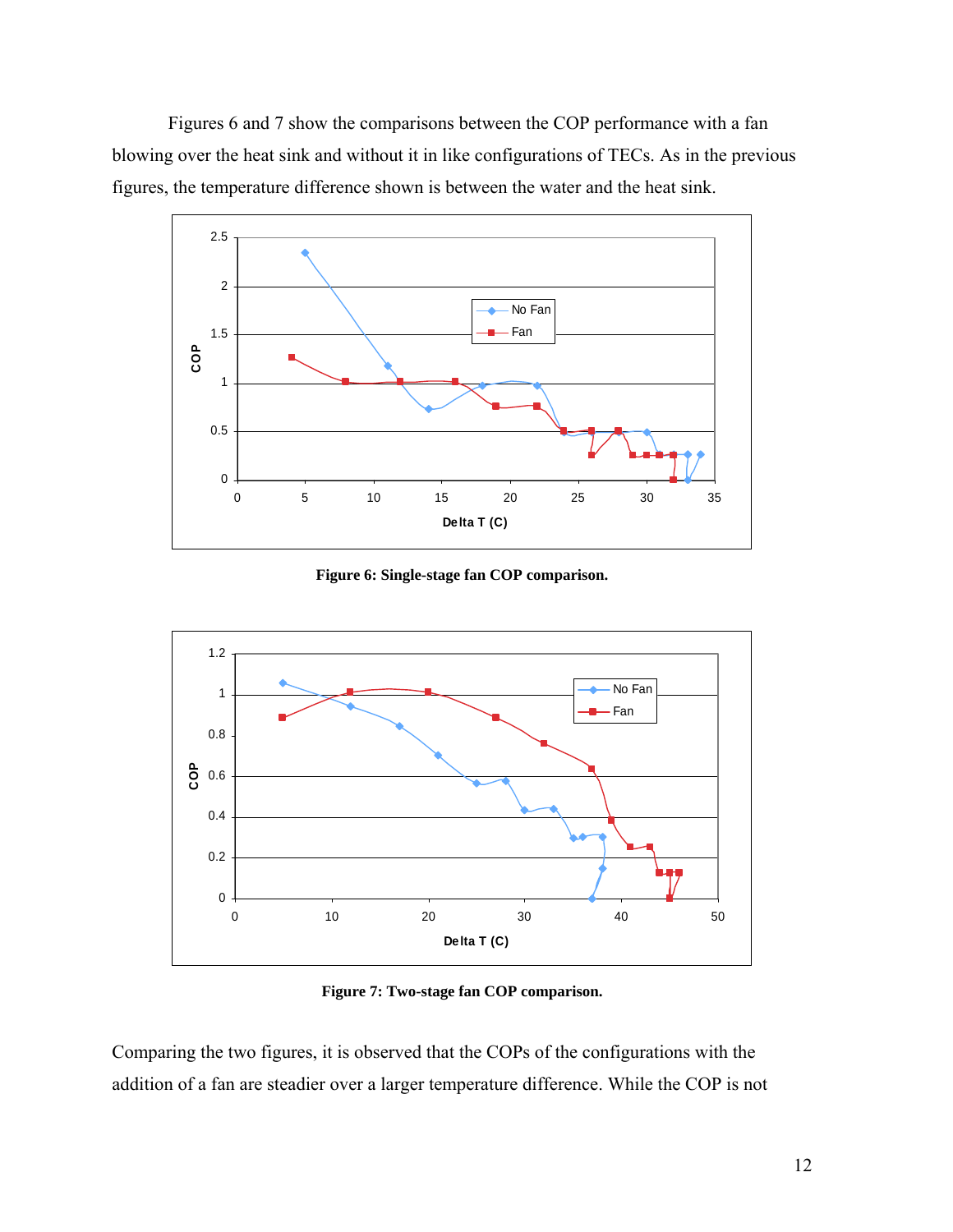necessarily greater, the data show that a fan will sustain a greater and steadier COP to a given temperature difference at which point, the COP begins to drop rapidly. The table below shows the four configurations with their maximum water temperature and the overall COP for the full 20 minutes tabulated.

|        |              | Water     | <b>Heat Sink</b> |             |
|--------|--------------|-----------|------------------|-------------|
|        |              | Maximum   | Maximum          |             |
|        |              | Temp.     | Temp.            |             |
|        |              | Diff. (C) | Diff. (C)        | Overall COP |
| No Fan | Single-Stage | 40        |                  | 0.504       |
|        | Two-Stage    | 50        |                  | 0.363       |
| Fan    | Single-Stage | 35        | 2                | 0.444       |
|        | Two-Stage    | 52        | 5                | 0.328       |

**Table 1: Overall performance of configurations.** 

## **Conclusions**

From the results of the experimentation it can be concluded that, from the standpoint of overall performance, the best configuration is the two-stage with a fan blowing over the heat sink because the COP remains steady over a larger temperature difference. However, from the standpoint of overall COP, the single-stage configuration without a fan has the best performance over the full twenty minute test. It would be consistent with the background research for the two-stage configuration with the fan blowing over the heat sink to perform the best, but examination of COP data tabulated in Table 1 does not show this to be true. According to the manufacturer's data, these TECs will reach a surface temperature of 110 degrees Celsius, and could boil water if that was the purpose. It was immediately apparent upon the first test of these devices, that some factor in the process was impeding the TECs ability to perform according to the manufacturer's technical data. According to the manufacturer's data, the six ampere devices purchased for this experiment operate most efficiently over the three to four ampere range, but after many different attempts with multiple power sources, such as 12-volt batteries, these cells would not carry more than two and a half amperes each. At 12 volts and two and a half amperes, the results are consistent with the manufacturer's data (Appendix B), showing poor performance (COP less than 0.7) at high voltages and low amperages. After conferring with the manufacturer regarding changes that could be made to the configuration to improve the results, a few changes to the system were implemented. For example, a glass beaker was replaced with a more conductive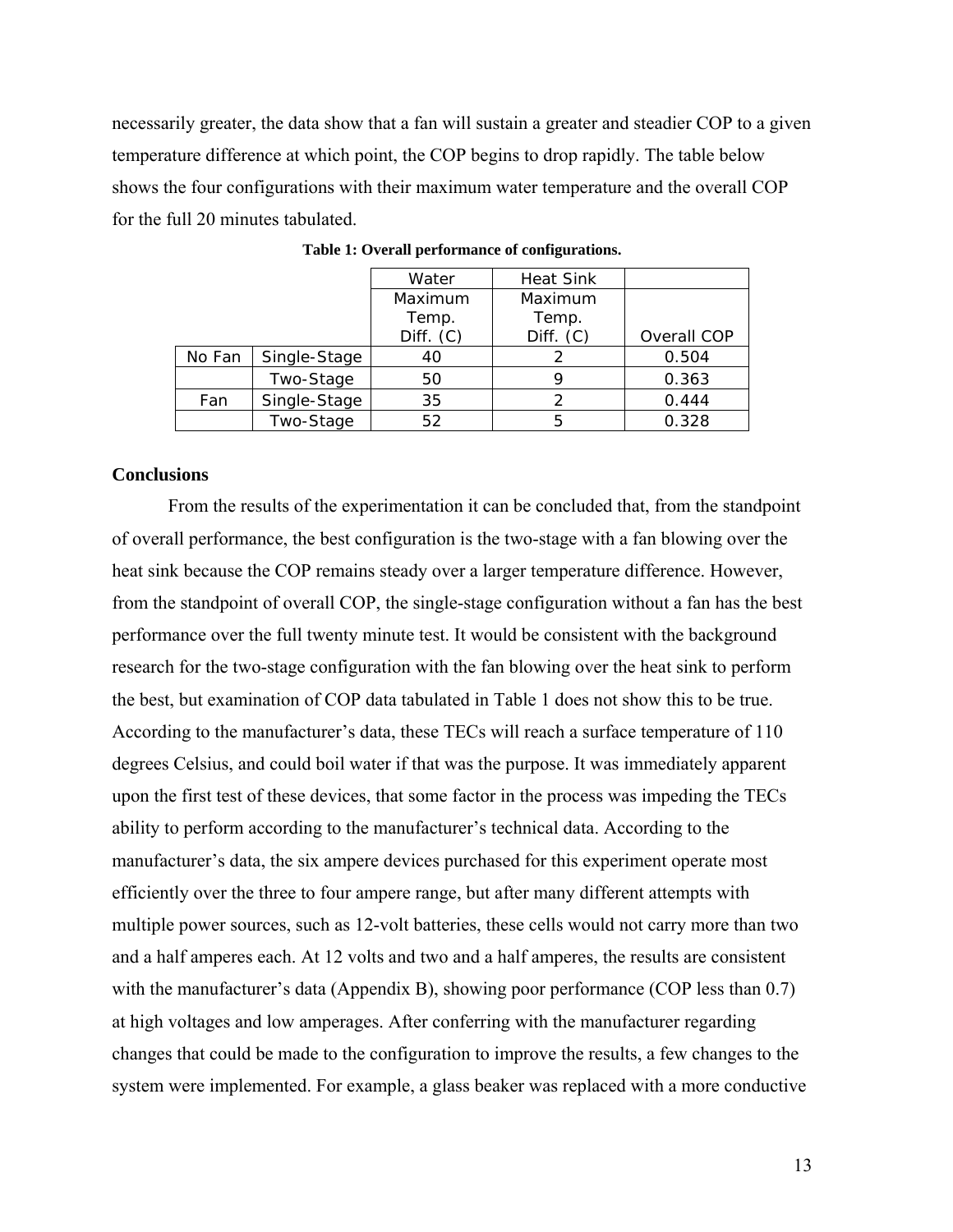camping tin and alligator clips connecting wire leads and the TECs removed, but the results were the same.

Many hypotheses could be formulated as to what the sources of error in this experiment were, but without more research, they cannot be conclusively determined. Potential sources of error or poor performance that have been considered are:

- The power source could have some source of internal resistance causing the data output to be skewed. This was disproved by using a 12-volt car battery to power the cells, and the maximum current achieved was no higher than with the power source.
- The heat sink material and fan did not appear to be the source of error because the data was very similar with and without a fan in both configurations.
- It is also possible that the thermal grease applied on the faces of the cell to interface the heat sink and the container of water was too thick, but this would most likely only lead to minimal losses.
- The most plausible explanation is perhaps that because the specific heat capacity of water is so high compared to other substances (highest among liquids except ammonia), the heat was not able to be dissipated quickly enough from the face of the thermoelectric cell to the container and into the water. The container could have also been dissipating heat very quickly to the environment because the specific heat capacity of air is less than that of water.

### **Recommendations**

Originally for this project, thermoelectric heat pumps were explored as an option to rapidly boil water in a situation with minimal power, but as the research continued, it was obvious that thermoelectric heat pumps would not outperform a simple electric resistance heater. To use TECs, a fan would have had to be used to cool the heat sink, and that would require additional energy. This additional energy requirement for the fan would cancel out the advantage gained from the COP of the TECs if they were to perform correctly. It was determined that to boil a small amount of water in a short time, an electric immersion heater would perform better than TECs because the heat would not have to be transferred through a medium to the water. In the future, TECs should be purchased from more than one manufacturer to be able to consult with, and receive advice from a broader range of technical experts. With input from different experts, it is possible that the flaw in the design could be determined, and the TECs would perform in conformance with the manufacturer's data. It is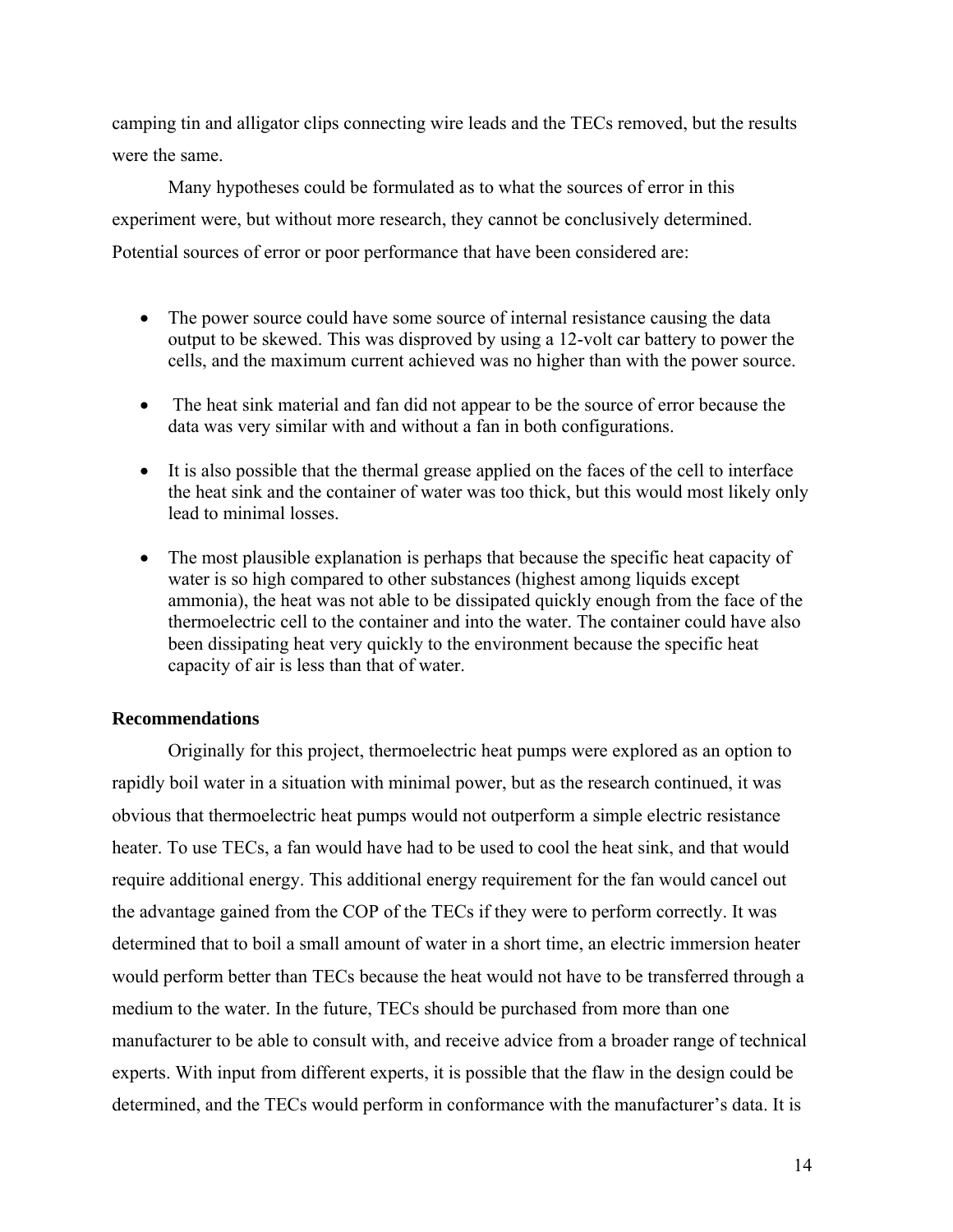obvious that TECs have been used more widely in cooling applications than heating application because there are many simple alternatives to small scale heating applications. On the other hand, TECs are the one of the only small scale cooling devices on the market today. The alternative is a conventional heat pump system with a compressor and other moving parts which is big, bulky, and not portable. In the near future, the multiple accessories that thermoelectric heat pumps require will prevent them from being widely applied in heating applications due to the simplicity of many electric heaters.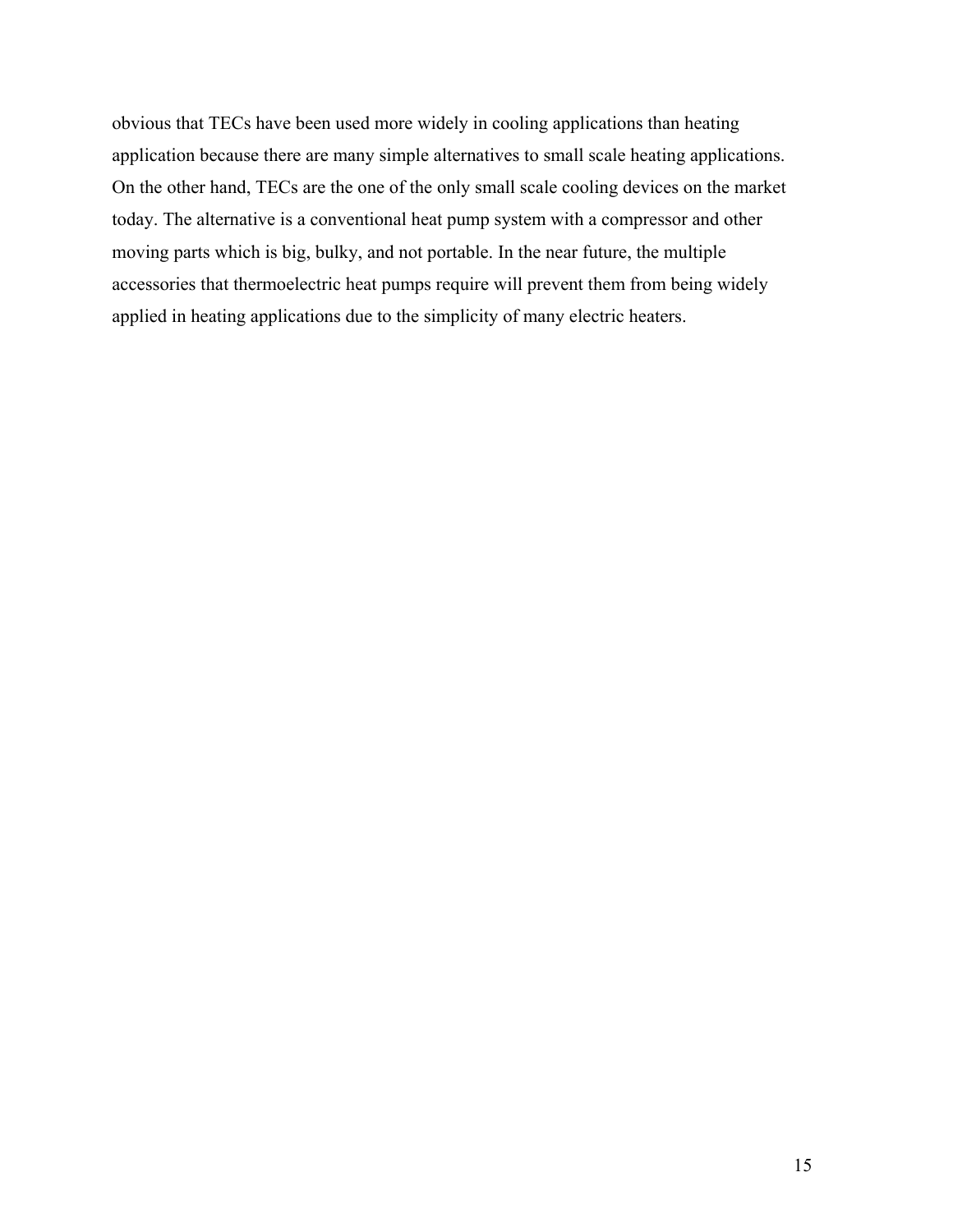### **Works Cited**

- 1. "A Little Information on Peltier Junctions." Gateway Electronics. 18 Apr. 2007 <http://www.gatewayelex.com/peltier.htm>.
- 2. Buist, Richard J. Short Course on Thermoelectrics. International Thermoelectric Society. Yokohama, Japan: The International Thermoelectric Society, 1993. 1-8. 18 Apr. 2007.
- 3. Cadoff, Irving B., and Edward Miller. Thermoelectric Devices and Data. New York: Reinold Corporation. 1-8.
- 4. Egli, Paul H. Thermoelectricity. USA: John Wiley & Sons, Inc., 1960. 35-40.
- 5. "Frequently Asked Questions." Marlow Industries, Inc. 18 Apr. 2007 <http://www.marlow.com/TechnicalInfo/frequently\_asked\_questions\_faqs>.
- 6. Lai, Hongkai, Yuzhuo Pan, and Jincan Chen. "Optimum Design of the Performance Parameters of a Two-Stage Combined Semiconductor Thermoelectric Heat Pump." Semiconductor Science Technology 19 (2004): 17-22. 18 Apr. 2007.
- 7. Mathiprakasam, B., and Patrick Heenan. AIP Conferece Proceedings 316. USA: AIP P, 1995. 135-165.
- 8. "Peltier Device Information Directory." Thermoelectric Design LLC. 18 Apr. 2007 <http://www.peltier-info.com/info.html>.
- 9. Rowe, D. M. CRC Handook of Thermoelectrics. 10th ed. New York: CRC P, 1995. 143-155.
- 10. "Thermoelectric Cooling with Peltier Cells." JC Electronica. 18 Apr. 2007 <http://www.jcelectronica.com/articles/peltier.htm>.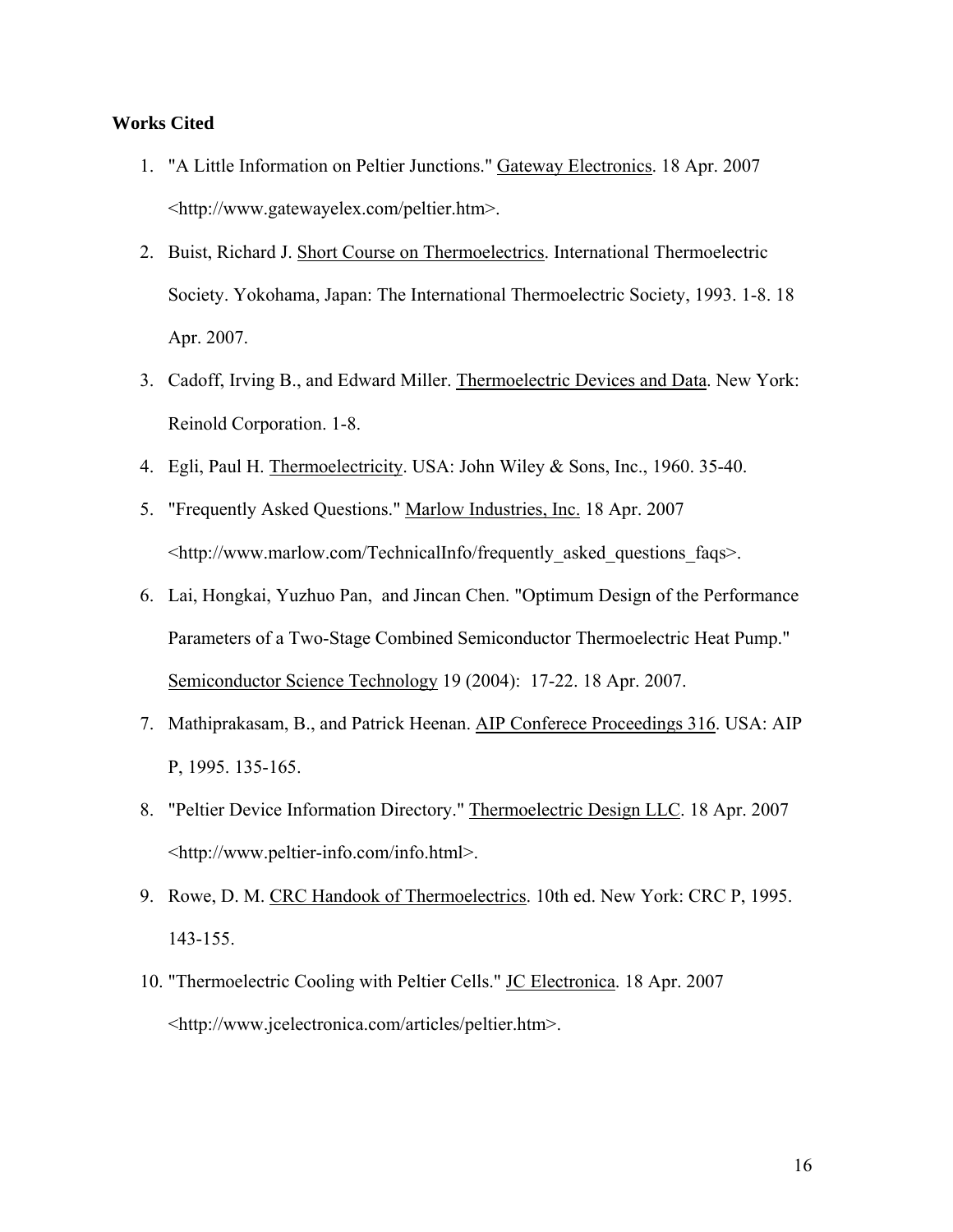| <b>Appendix A</b>           |  |
|-----------------------------|--|
| Table A-1: One-stage no fan |  |

| one cell dc power supply |                 |                  |              |                      |                 |                 |                      |             |  |
|--------------------------|-----------------|------------------|--------------|----------------------|-----------------|-----------------|----------------------|-------------|--|
| 100 ml                   |                 |                  |              |                      |                 |                 |                      |             |  |
| no fan                   |                 |                  |              |                      |                 |                 |                      |             |  |
|                          |                 |                  |              |                      |                 |                 |                      |             |  |
| $t$ (min)                | Volts (V)       | Current (A)      | Watts        | T water C            | T heat sink C   | $\Delta T$      | <b>Energy Output</b> | <b>COP</b>  |  |
| 0                        | 11              | 2.8              | 30.8         | 23                   | 29              | $-6$            |                      |             |  |
| 1                        | 11              | 2.7              | 29.7         | $\overline{33}$      | 28              | 5               | 4182                 | 2.346801347 |  |
| $\overline{2}$           | 11              | $\overline{2.7}$ | 29.7         | $\overline{38}$      | $\overline{27}$ | $\overline{11}$ | 2091                 | 1.173400673 |  |
| 3                        | 11              | 2.6              | 28.6         | 41                   | 27              | 14              | 1254.6               | 0.731118881 |  |
| 4                        | 11              | 2.6              | 28.6         | 45                   | $\overline{27}$ | 18              | 1672.8               | 0.974825175 |  |
| $\overline{5}$           | 11              | 2.6              | 28.6         | 49                   | 27              | 22              | 1672.8               | 0.974825175 |  |
| $\overline{6}$           | $\overline{11}$ | $\overline{2.6}$ | 28.6         | $\overline{51}$      | $\overline{27}$ | $\overline{24}$ | 836.4                | 0.487412587 |  |
| $\overline{7}$           | 11              | 2.6              | 28.6         | 53                   | 27              | 26              | 836.4                | 0.487412587 |  |
| $\overline{8}$           | 11              | $\overline{2.6}$ | 28.6         | 55                   | $\overline{27}$ | $\overline{28}$ | 836.4                | 0.487412587 |  |
| 9                        | 11              | 2.6              | 28.6         | 57                   | 27              | 30              | 836.4                | 0.487412587 |  |
| 10                       | 11              | 2.4              | 26.4         | 58                   | 27              | 31              | 418.2                | 0.264015152 |  |
| 11                       | 11              | $\overline{2.4}$ | 26.4         | 59                   | $\overline{27}$ | 32              | 418.2                | 0.264015152 |  |
| 12                       | 11              | 2.4              | 26.4         | 60                   | 27              | 33              | 418.2                | 0.264015152 |  |
| 13                       | 11              | 2.4              | 26.4         | 61                   | 28              | 33              | 418.2                | 0.264015152 |  |
| 14                       | 11              | 2.4              | 26.4         | 61                   | 28              | 33              | 0                    | 0           |  |
| 15                       | $\overline{11}$ | $\overline{2.4}$ | 26.4         | 62                   | $\overline{28}$ | $\overline{34}$ | 418.2                | 0.264015152 |  |
| 16                       | 11              | 2.4              | 26.4         | 62                   | 28              | 34              | $\mathbf{0}$         | 0           |  |
| 17                       | $\overline{11}$ | $\overline{2.4}$ | 26.4         | 62                   | 28              | $\overline{34}$ | $\overline{0}$       | 0           |  |
| 18                       | 11              | 2.4              | 26.4         | 63                   | 28              | 35              | 418.2                | 0.264015152 |  |
| 19                       | 11              | 2.4              | 26.4         | 63                   | 28              | 35              | 0                    | 0           |  |
| 20                       | 11              | 2.4              | 26.4         | 63                   | 29              | 34              | $\mathbf 0$          | 0           |  |
|                          |                 |                  |              |                      |                 |                 |                      |             |  |
|                          |                 |                  |              |                      |                 |                 |                      |             |  |
|                          | Average Watts   | Delta T          | Energy Input | <b>Energy Output</b> | <b>COP</b>      |                 |                      |             |  |
|                          | 27.65714286     | 40               | 33188.57143  | 16728                | 0.504028926     |                 |                      |             |  |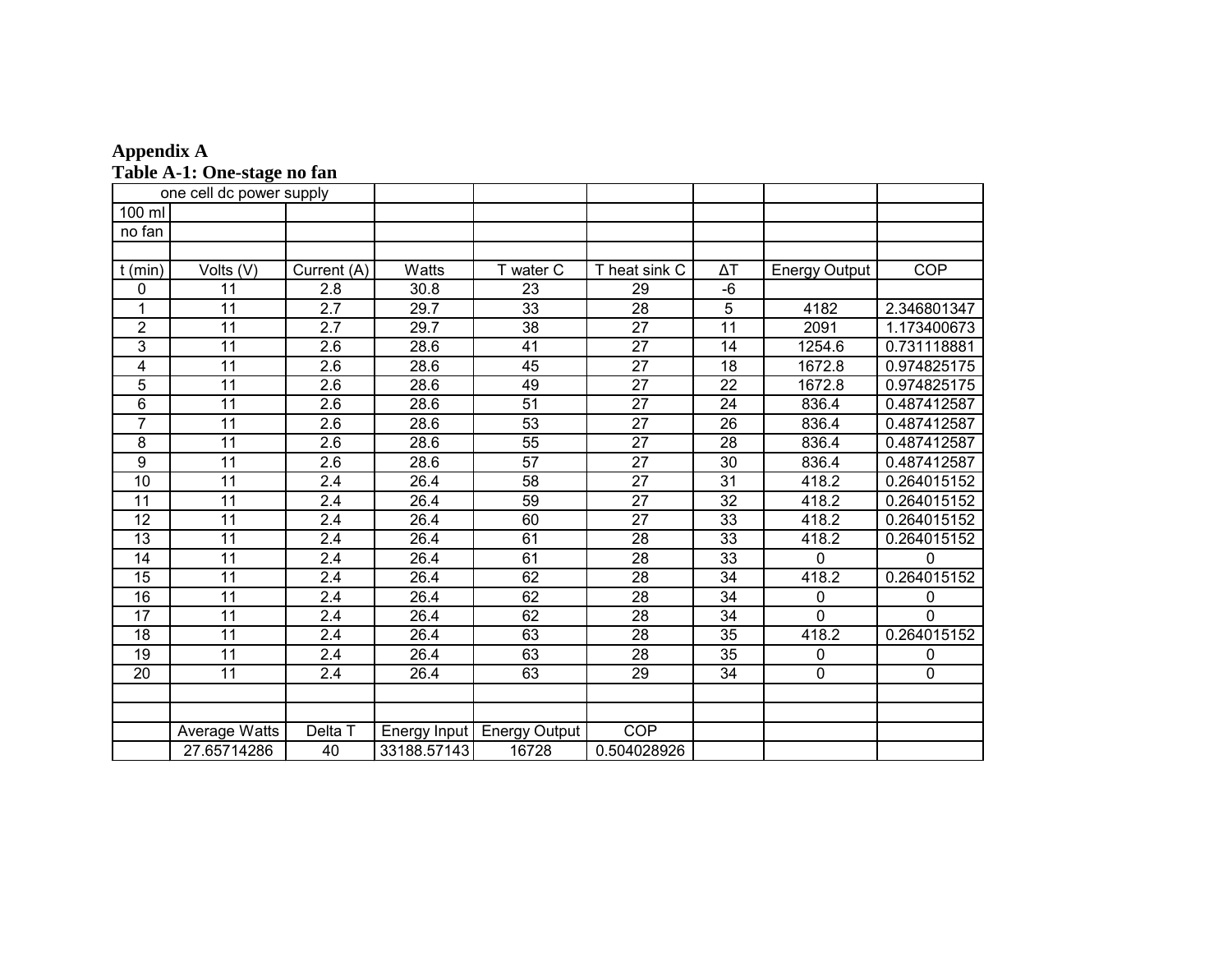| Table A-2: Two-stage no fan |
|-----------------------------|
|-----------------------------|

| two cell dc power supply |                 |                  |                   |                      |                 |                 |                      |             |  |
|--------------------------|-----------------|------------------|-------------------|----------------------|-----------------|-----------------|----------------------|-------------|--|
| 100 ml                   |                 |                  |                   |                      |                 |                 |                      |             |  |
| no fan                   |                 |                  |                   |                      |                 |                 |                      |             |  |
|                          |                 |                  |                   |                      |                 |                 |                      |             |  |
| $t$ (min)                | Volts (V)       | Current (A)      | Watts             | T water C            | T heat sink C   | $\Delta T$      | <b>Energy Output</b> | <b>COP</b>  |  |
| 0                        | 11              | 5                | 55                | 23                   | 26              | $\overline{3}$  |                      |             |  |
| 1                        | 11              | 4.8              | 52.8              | 31                   | 26              | 5               | 3345.6               | 1.056060606 |  |
| $\overline{2}$           | $\overline{11}$ | $\overline{4.7}$ | $\overline{51.7}$ | $\overline{38}$      | $\overline{26}$ | $\overline{12}$ | 2927.4               | 0.943713733 |  |
| 3                        | 11              | 4.5              | 49.5              | 44                   | 27              | 17              | 2509.2               | 0.844848485 |  |
| 4                        | 11              | 4.5              | 49.5              | 49                   | $\overline{28}$ | 21              | 2091                 | 0.704040404 |  |
| $\overline{5}$           | 11              | 4.5              | 49.5              | 53                   | $\overline{28}$ | 25              | 1672.8               | 0.563232323 |  |
| $\overline{6}$           | 11              | 4.4              | 48.4              | $\overline{57}$      | $\overline{29}$ | $\overline{28}$ | 1672.8               | 0.576033058 |  |
| $\overline{7}$           | $\overline{11}$ | 4.4              | 48.4              | 60                   | $\overline{30}$ | 30              | 1254.6               | 0.432024793 |  |
| 8                        | 11              | 4.3              | 47.3              | 63                   | 30              | 33              | 1254.6               | 0.442071882 |  |
| 9                        | 11              | 4.3              | 47.3              | 65                   | 30              | 35              | 836.4                | 0.294714588 |  |
| $\overline{10}$          | 11              | 4.2              | 46.2              | 67                   | 31              | 36              | 836.4                | 0.301731602 |  |
| 11                       | 11              | 4.2              | 46.2              | 69                   | 31              | 38              | 836.4                | 0.301731602 |  |
| 12                       | 11              | 4.2              | 46.2              | 70                   | 32              | 38              | 418.2                | 0.150865801 |  |
| $\overline{13}$          | $\overline{11}$ | 4.2              | 46.2              | 70                   | $\overline{33}$ | $\overline{37}$ | 0                    | 0           |  |
| 14                       | 11              | 4.2              | 46.2              | $\overline{71}$      | 33              | 38              | 418.2                | 0.150865801 |  |
| $\overline{15}$          | $\overline{11}$ | 4.2              | 46.2              | $\overline{71}$      | $\overline{34}$ | $\overline{37}$ | $\Omega$             | 0           |  |
| 16                       | 11              | 4.2              | 46.2              | 72                   | 34              | 38              | 418.2                | 0.150865801 |  |
| 17                       | 11              | 4.2              | 46.2              | 72                   | 35              | 37              | 0                    | 0           |  |
| 18                       | 11              | 4.2              | 46.2              | $\overline{72}$      | 35              | 37              | $\Omega$             | 0           |  |
| $\overline{19}$          | 11              | 4.2              | 46.2              | $\overline{73}$      | $\overline{35}$ | 38              | 418.2                | 0.150865801 |  |
| $\overline{20}$          | 11              | 4.2              | 46.2              | $\overline{73}$      | 35              | 38              | 0                    | 0           |  |
|                          |                 |                  |                   |                      |                 |                 |                      |             |  |
|                          |                 |                  |                   |                      |                 |                 |                      |             |  |
|                          | Average Watts   | Delta T          | Energy Input      | <b>Energy Output</b> | <b>COP</b>      |                 |                      |             |  |
|                          | 47.98095238     | 50               | 57577.14286       | 20910                | 0.363164946     |                 |                      |             |  |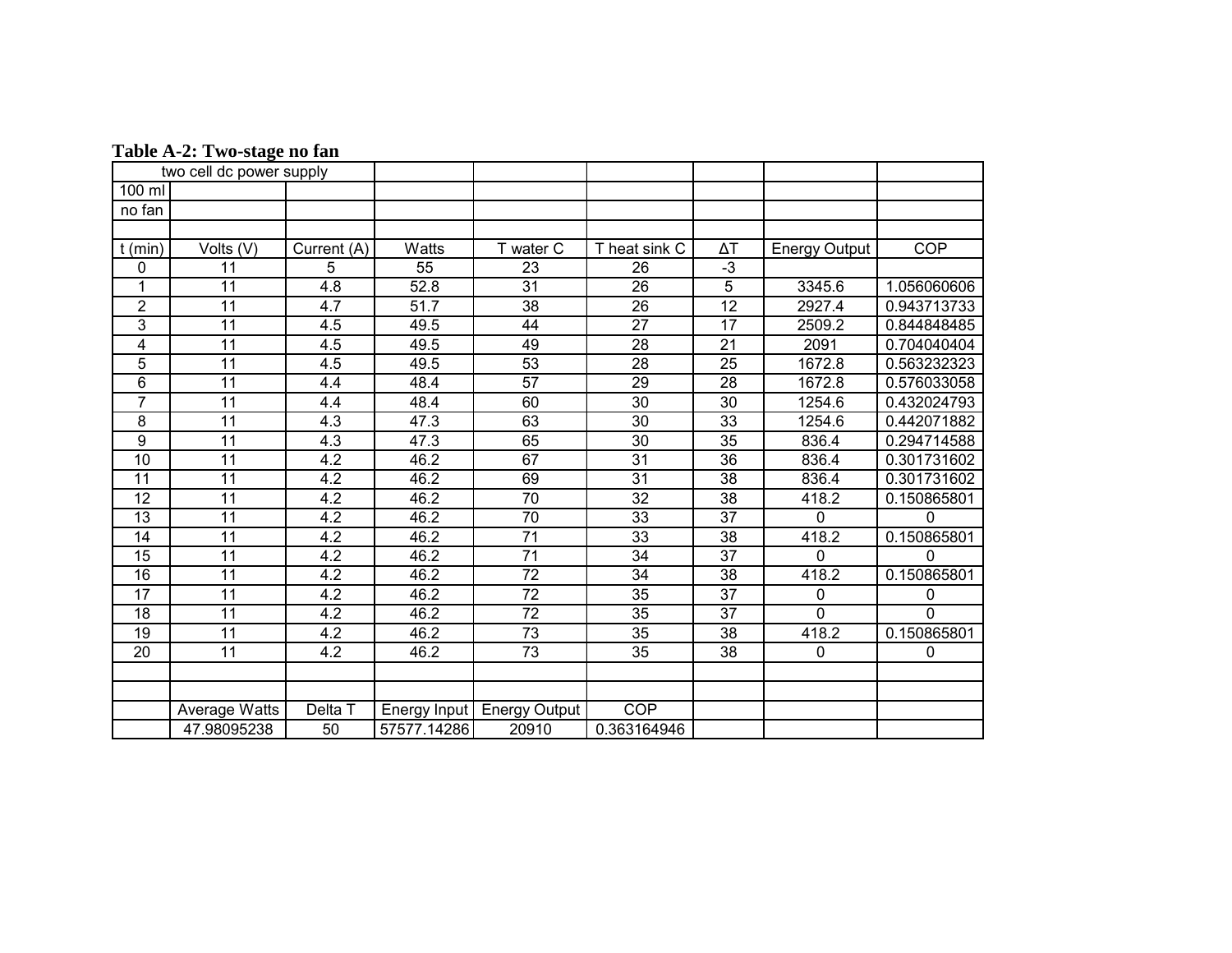| Table A-3: One-stage fan |
|--------------------------|
|--------------------------|

| one cell dc power supply |                 |                  |                     |                      |                 |                 |                      |             |  |
|--------------------------|-----------------|------------------|---------------------|----------------------|-----------------|-----------------|----------------------|-------------|--|
| 100 ml                   |                 |                  |                     |                      |                 |                 |                      |             |  |
| fan                      |                 |                  |                     |                      |                 |                 |                      |             |  |
|                          |                 |                  |                     |                      |                 |                 |                      |             |  |
| (min)                    | Volts (V)       | Current (A)      | Watts               | T water C            | T heat sink C   | ΔΤ              | <b>Energy Output</b> | <b>COP</b>  |  |
| 0                        | 11              | 2.5              | 27.5                | 25                   | 26              | $-1$            |                      |             |  |
| 1                        | 11              | 2.5              | 27.5                | 30                   | 26              | $\overline{4}$  | 2091                 | 1.267272727 |  |
| $\overline{2}$           | 11              | 2.5              | 27.5                | 34                   | 26              | 8               | 1672.8               | 1.013818182 |  |
| 3                        | 11              | 2.5              | 27.5                | 38                   | 26              | 12              | 1672.8               | 1.013818182 |  |
| 4                        | 11              | 2.5              | 27.5                | 42                   | 26              | 16              | 1672.8               | 1.013818182 |  |
| $\overline{5}$           | 11              | 2.5              | 27.5                | 45                   | 26              | 19              | 1254.6               | 0.760363636 |  |
| 6                        | 11              | $\overline{2.5}$ | $\overline{27.5}$   | $\overline{48}$      | $\overline{26}$ | $\overline{22}$ | 1254.6               | 0.760363636 |  |
| $\overline{7}$           | 11              | 2.5              | 27.5                | 50                   | 26              | 24              | 836.4                | 0.506909091 |  |
| $\overline{8}$           | $\overline{11}$ | 2.5              | 27.5                | 52                   | 26              | $\overline{26}$ | 836.4                | 0.506909091 |  |
| $\overline{9}$           | $\overline{11}$ | 2.5              | 27.5                | 53                   | $\overline{27}$ | 26              | 418.2                | 0.253454545 |  |
| 10                       | 11              | 2.5              | 27.5                | 55                   | 27              | 28              | 836.4                | 0.506909091 |  |
| 11                       | 11              | 2.5              | 27.5                | 56                   | 27              | 29              | 418.2                | 0.253454545 |  |
| 12                       | 11              | 2.5              | 27.5                | 57                   | 27              | 30              | 418.2                | 0.253454545 |  |
| 13                       | 11              | 2.5              | 27.5                | 58                   | 27              | 31              | 418.2                | 0.253454545 |  |
| 14                       | 11              | 2.5              | 27.5                | 59                   | $\overline{27}$ | 32              | 418.2                | 0.253454545 |  |
| 15                       | 11              | 2.5              | 27.5                | 59                   | 27              | 32              | 0                    | $\Omega$    |  |
| 16                       | 11              | 2.5              | 27.5                | 60                   | 28              | 32              | 418.2                | 0.253454545 |  |
| 17                       | 11              | 2.5              | 27.5                | 60                   | 28              | 32              | 0                    | 0           |  |
| 18                       | 11              | 2.5              | 27.5                | 60                   | 28              | 32              | $\mathbf 0$          | 0           |  |
| 19                       | 11              | 2.5              | 27.5                | 60                   | 28              | 32              | 0                    | $\mathbf 0$ |  |
| 20                       | 11              | 2.5              | 27.5                | 60                   | 28              | 32              | $\mathbf 0$          | $\mathbf 0$ |  |
|                          |                 |                  |                     |                      |                 |                 |                      |             |  |
|                          |                 |                  |                     |                      |                 |                 |                      |             |  |
|                          | Average Watts   | Delta T          | <b>Energy Input</b> | <b>Energy Output</b> | <b>COP</b>      |                 |                      |             |  |
|                          | 27.5            | 35               | 33000               | 14637                | 0.443545455     |                 |                      |             |  |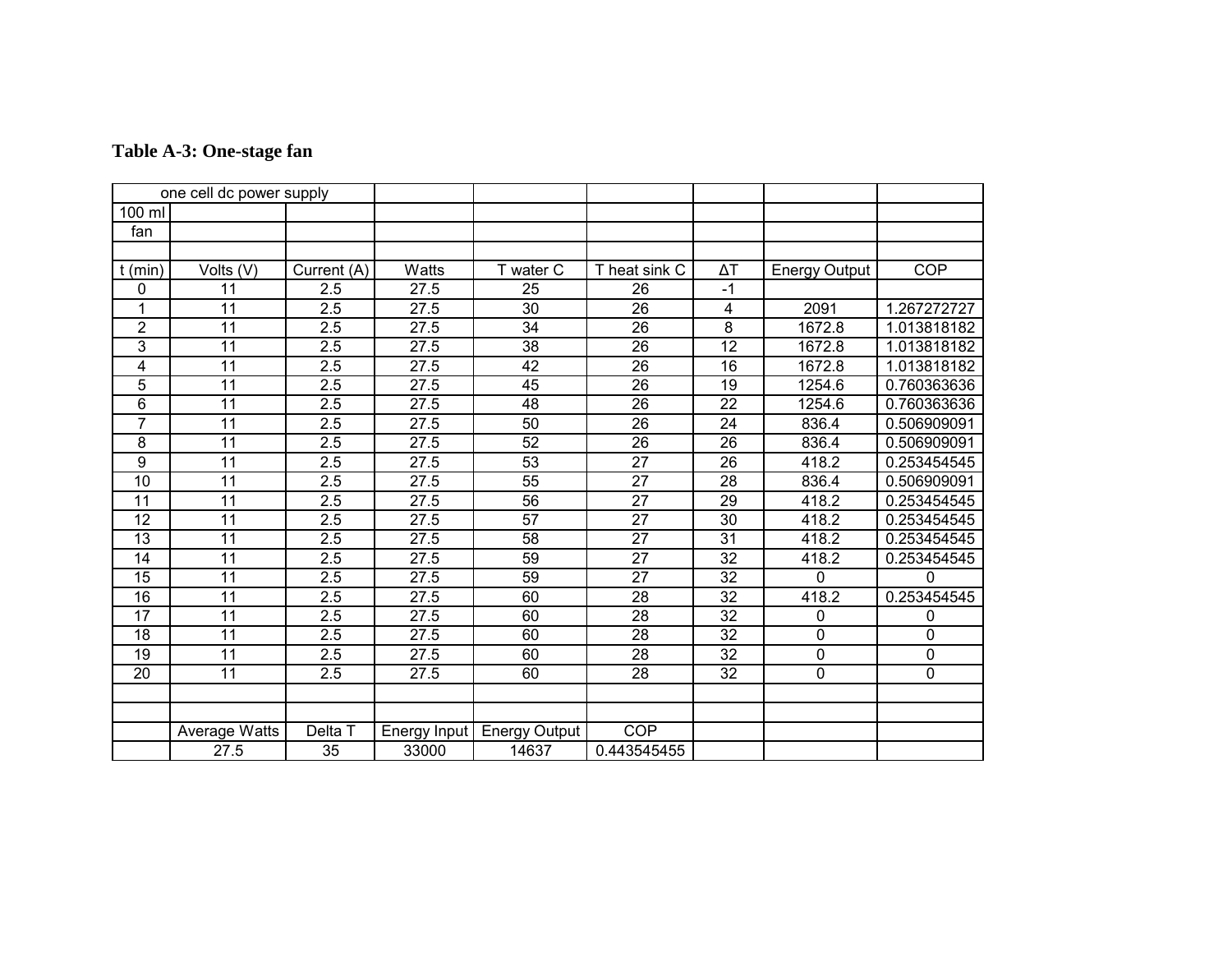|                  | two cell dc power supply |                |                 |                      |                 |                 |                      |            |
|------------------|--------------------------|----------------|-----------------|----------------------|-----------------|-----------------|----------------------|------------|
| 100 ml           |                          |                |                 |                      |                 |                 |                      |            |
| no fan           |                          |                |                 |                      |                 |                 |                      |            |
|                  |                          |                |                 |                      |                 |                 |                      |            |
| $t$ (min)        | Volts (V)                | Current (A)    | Watts           | T water C            | T heat sink C   | ΔΤ              | <b>Energy Output</b> | <b>COP</b> |
| 0                | 11                       | 5.5            | 60.5            | 23                   | 25              | $-2$            |                      |            |
| 1                | 11                       | 5              | 55              | 30                   | 25              | 5               | 2927.4               | 0.887      |
| $\overline{2}$   | 11                       | $\overline{5}$ | $\overline{55}$ | $\overline{38}$      | $\overline{26}$ | $\overline{12}$ | 3345.6               | 1.014      |
| 3                | 11                       | 5              | $\overline{55}$ | 46                   | 26              | 20              | 3345.6               | 1.014      |
| 4                | 11                       | 5              | 55              | $\overline{53}$      | $\overline{26}$ | $\overline{27}$ | 2927.4               | 0.887      |
| 5                | 11                       | 5              | 55              | 59                   | 27              | 32              | 2509.2               | 0.760      |
| 6                | 11                       | $\overline{5}$ | $\overline{55}$ | 64                   | $\overline{27}$ | $\overline{37}$ | 2091                 | 0.634      |
| $\overline{7}$   | 11                       | 5              | $\overline{55}$ | 67                   | 28              | 39              | 1254.6               | 0.380      |
| 8                | 11                       | 5              | 55              | 69                   | 28              | 41              | 836.4                | 0.253      |
| $\boldsymbol{9}$ | 11                       | 5              | 55              | $\overline{71}$      | 28              | 43              | 836.4                | 0.253      |
| $\overline{10}$  | 11                       | 5              | $\overline{55}$ | $\overline{72}$      | 28              | 44              | 418.2                | 0.127      |
| 11               | 11                       | 5              | $\overline{55}$ | $\overline{73}$      | 28              | 45              | 418.2                | 0.127      |
| 12               | 11                       | 5              | 55              | 74                   | 28              | 46              | 418.2                | 0.127      |
| $\overline{13}$  | $\overline{11}$          | $\overline{5}$ | 55              | 74                   | $\overline{29}$ | 45              | 0                    | 0.000      |
| 14               | 11                       | $\overline{5}$ | 55              | $\overline{75}$      | 30              | 45              | 418.2                | 0.127      |
| 15               | 11                       | $\overline{5}$ | 55              | 75                   | 30              | 45              | 0                    | 0.000      |
| 16               | 11                       | 5              | 55              | $\overline{75}$      | 30              | 45              | $\mathbf 0$          | 0.000      |
| 17               | 11                       | 5              | $\overline{55}$ | $\overline{75}$      | $\overline{30}$ | 45              | $\boldsymbol{0}$     | 0.000      |
| 18               | 11                       | 5              | 55              | 75                   | 30              | 45              | $\mathbf 0$          | 0.000      |
| $\overline{19}$  | 11                       | 5              | 55              | $\overline{75}$      | $\overline{30}$ | 45              | $\mathbf 0$          | 0.000      |
| $\overline{20}$  | 11                       | 5              | 55              | $\overline{75}$      | 30              | 45              | 0                    | 0.000      |
|                  |                          |                |                 |                      |                 |                 |                      |            |
|                  |                          |                |                 |                      |                 |                 |                      |            |
|                  | Average Watts            | Delta T        | Energy Input    | <b>Energy Output</b> | <b>COP</b>      |                 |                      |            |
|                  | 55.26190476              | 52             | 66314.28571     | 21746.4              | 0.327929341     |                 |                      |            |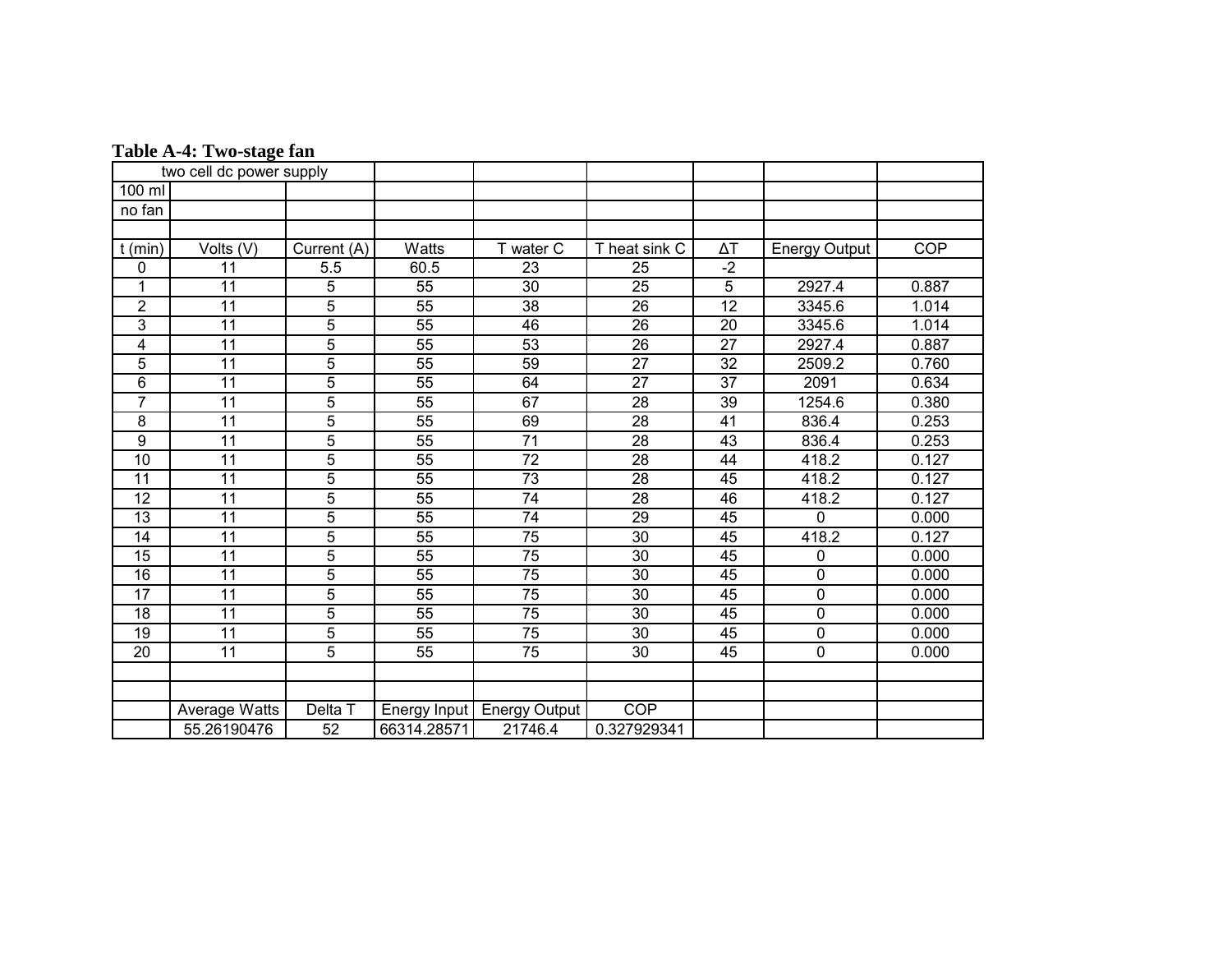**Appendix B: Manufacturer's Data**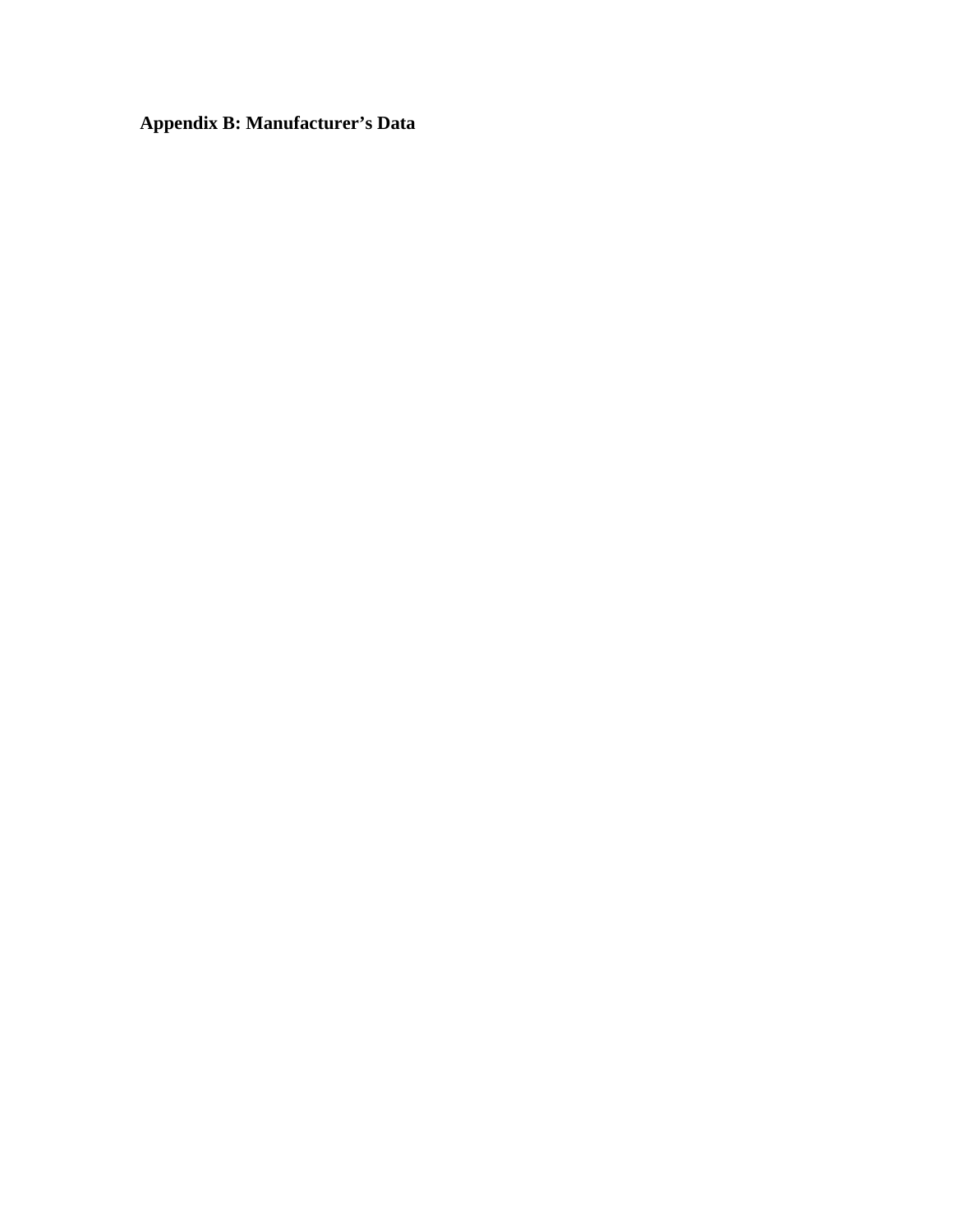| $\star$          |                                                                    |                        |                                         |                               |                          |                      | $\star$                            | 31.0<br>33.0          | 61.96<br>60.40          | $6.0$<br>8.0 | 4.0<br>4.0   | 4.93<br>5.05  | 19.72<br>20.21           | 42.24<br>40.19         | 3.142<br>2.989       |
|------------------|--------------------------------------------------------------------|------------------------|-----------------------------------------|-------------------------------|--------------------------|----------------------|------------------------------------|-----------------------|-------------------------|--------------|--------------|---------------|--------------------------|------------------------|----------------------|
|                  |                                                                    |                        | SINGLE STAGE MODULE HEATING PERFORMANCE |                               | OH VS TC                 |                      |                                    | 35.0<br>37.0          | 58.81<br>57.22          | 10.0<br>12.0 | 4.0<br>4.0   | 5.17<br>5.29  | 20.69<br>21.18           | 38.12<br>36.04         | 2.842<br>2.702       |
|                  | NUMBER OF COUPLES IN MODULE> 127                                   |                        |                                         |                               |                          |                      |                                    | 39.0<br>41.0          | 55.60<br>53.97          | 14.0<br>16.0 | 4.0<br>4.0   | 5.42<br>5.54  | 21.67<br>22.16           | 33.94<br>31.82         | 2.566<br>2.436       |
|                  | OPTIMUM CURRENT IN AMPERES> 12                                     |                        |                                         |                               |                          |                      |                                    | 43.0                  | 52.33                   | 18.0         | 4.0          | 5.66          | 22.65                    | 29.68                  | 2.310                |
|                  | HOT SIDE TEMPERATURE IN DEGREES C.> 25<br>Note: DT=Tc-Th and Tc>Th |                        |                                         |                               |                          |                      |                                    | 45.0<br>47.0          | 50.66<br>48.97          | 20.0<br>22.0 | 4.0<br>4.0   | 5.78<br>5.91  | 23.14<br>23.63           | 27.52<br>25.34         | 2.189<br>2.072       |
|                  |                                                                    |                        |                                         |                               |                          |                      |                                    | 49.0                  | 47.26                   | 24.0         | 4.0          | 6.03          | 24.13                    | 23.14                  | 1.959                |
| Тc               | QH                                                                 | $_{\rm DT}$            | Iin                                     | Vin                           | Pin                      | QC                   |                                    | 51.0<br>53.0          | 45.53<br>43.78          | 26.0<br>28.0 | 4.0<br>4.0   | 6.15<br>6.28  | 24.62<br>25.11           | 20.91<br>18.67         | 1.849<br>1.743       |
| DEG. C<br>------ | WATTS<br>$- - - - - -$                                             | DEG.C<br>$- - - - - -$ | AMPS<br>-----                           | <b>VOLTS</b><br>$- - - - - -$ | WATTS<br>$- - - - - - -$ | WATTS<br>------      | COPH<br>------                     | 55.0<br>57.0          | 42.00<br>40.20          | 30.0<br>32.0 | 4.0<br>4.0   | 6.40<br>6.53  | 25.61<br>26.11           | 16.39<br>14.10         | 1.640<br>1.540       |
| 25.0             | 31.01                                                              | 0.0                    | 2.0                                     | 2.28                          | 4.57                     | 26.44                | 6.786                              | 59.0                  | 38.38                   | 34.0         | 4.0          | 6.65          | 26.60                    | 11.77                  | 1.443                |
| 27.0<br>29.0     | 29.20<br>27.39                                                     | 2.0<br>4.0             | 2.0<br>2.0                              | 2.39<br>2.50                  | 4.79<br>5.00             | 24.42<br>22.38       | 6.102<br>5.474                     | 61.0<br>63.0          | 36.52<br>34.64          | 36.0<br>38.0 | 4.0<br>4.0   | 6.78<br>6.90  | 27.10<br>27.60           | 9.42<br>7.04           | 1.348<br>1.255       |
| 31.0<br>33.0     | 25.56<br>23.71                                                     | 6.0<br>8.0             | 2.0<br>2.0                              | 2.61<br>2.72                  | 5.22<br>5.44             | 20.34<br>18.27       | 4.895<br>4.360                     | 65.0<br>67.0          | 32.73<br>30.79          | 40.0<br>42.0 | 4.0<br>4.0   | 7.02<br>7.15  | 28.10<br>28.60           | 4.64<br>2.20           | 1.165<br>1.077       |
| 35.0             | 21.86                                                              | 10.0                   | 2.0                                     | 2.83                          | 5.66                     | 16.20                | 3.863                              | 69.0                  | 28.82                   | 44.0         | 4.0          | 7.27          | 29.09                    | $-0.27$                | 0.991                |
| 37.0<br>39.0     | 19.99<br>18.10                                                     | 12.0<br>14.0           | 2.0<br>2.0                              | 2.94<br>3.05                  | 5.88<br>6.10             | 14.11<br>12.00       | 3.400<br>2.968                     | 71.0<br>73.0          | 26.82<br>24.79          | 46.0<br>48.0 | 4.0<br>4.0   | 7.40<br>7.52  | 29.59<br>30.09           | $-2.77$<br>$-5.30$     | 0.906<br>0.824       |
| 41.0             | 16.19                                                              | 16.0                   | 2.0                                     | 3.16                          | 6.32                     | 9.88                 | 2.563                              | 75.0                  | 22.73                   | 50.0         | 4.0          | 7.65          | 30.59                    | $-7.86$                | 0.743                |
| 43.0<br>45.0     | 14.27<br>12.33                                                     | 18.0<br>20.0           | 2.0<br>2.0                              | 3.27<br>3.38                  | 6.54<br>6.76             | 7.73<br>5.57         | 2.182<br>1.824                     | 77.0<br>79.0          | 20.63<br>18.49          | 52.0<br>54.0 | 4.0<br>4.0   | 7.77<br>7.90  | 31.09<br>31.59           | $-10.46$<br>$-13.10$   | 0.664<br>0.585       |
| 47.0             | 10.37                                                              | 22.0                   | 2.0                                     | 3.49                          | 6.98                     | 3.39                 | 1.485                              | 81.0                  | 16.32                   | 56.0         | 4.0          | 8.02          | 32.09                    | $-15.76$               | 0.509                |
| 49.0<br>51.0     | 8.39<br>6.39                                                       | 24.0<br>26.0           | 2.0<br>2.0                              | 3.60<br>3.72                  | 7.21<br>7.43             | 1.19<br>$-1.04$      | 1.165<br>0.861                     | 83.0<br>85.0          | 14.12<br>11.87          | 58.0<br>60.0 | 4.0<br>4.0   | 8.15<br>8.27  | 32.58<br>33.08           | $-18.47$<br>$-21.21$   | 0.433<br>0.359       |
| 53.0             | 4.37                                                               | 28.0                   | 2.0                                     | 3.83                          | 7.65                     | $-3.28$              | 0.571                              | 87.0                  | 9.59                    | 62.0         | 4.0          | 8.39          | 33.58                    | $-23.99$               | 0.286                |
| 55.0<br>57.0     | 2.33<br>0.26                                                       | 30.0<br>32.0           | 2.0<br>2.0                              | 3.94<br>4.05                  | 7.88<br>8.10             | $-5.55$<br>$-7.84$   | 0.295<br>0.032                     | 89.0<br>91.0          | 7.27<br>4.90            | 64.0<br>66.0 | 4.0<br>4.0   | 8.52<br>8.64  | 34.07<br>34.57           | $-26.81$<br>$-29.67$   | 0.213<br>0.142       |
| 59.0             | $-1.84$                                                            | 34.0                   | 2.0                                     | 4.16                          | 8.33                     | $-10.16$             | $-0.221$                           | 93.0                  | 2.50                    | 68.0         | 4.0          | 8.77          | 35.07                    | $-32.57$               | 0.071                |
| 61.0<br>63.0     | $-3.96$<br>$-6.10$                                                 | 36.0<br>38.0           | 2.0<br>2.0                              | 4.28<br>4.39                  | 8.55<br>8.78             | $-12.51$<br>$-14.88$ | $-0.463$<br>$-0.695$               | 95.0<br>97.0          | 0.06<br>$-2.43$         | 70.0<br>72.0 | 4.0<br>4.0   | 8.89<br>9.01  | 35.56<br>36.05           | $-35.50$<br>$-38.49$   | 0.002<br>$-0.068$    |
| 65.0<br>67.0     | $-8.27$<br>$-10.48$                                                | 40.0<br>42.0           | 2.0<br>2.0                              | 4.50<br>4.61                  | 9.00<br>9.23             | $-17.28$<br>$-19.70$ | $-0.919$<br>$-1.136$               | 99.0<br>101.0         | $-4.97$<br>$-7.54$      | 74.0<br>76.0 | 4.0<br>4.0   | 9.14<br>9.26  | 36.54<br>37.03           | $-41.51$<br>$-44.58$   | $-0.136$<br>$-0.204$ |
| 69.0             | $-12.71$                                                           | 44.0                   | 2.0                                     | 4.73                          | 9.45                     | $-22.16$             | $-1.344$                           | 103.0                 | $-10.17$                | 78.0         | 4.0          | 9.38          | 37.52                    | $-47.69$               | $-0.271$             |
| 71.0<br>73.0     | $-14.97$<br>$-17.26$                                               | 46.0<br>48.0           | 2.0<br>2.0                              | 4.84<br>4.95                  | 9.68<br>9.90             | $-24.64$<br>$-27.16$ | $-1.547$<br>$-1.743$               | 105.0<br>107.0        | $-12.83$<br>$-15.55$    | 80.0<br>82.0 | 4.0<br>4.0   | 9.50<br>9.62  | 38.01<br>38.50           | $-50.85$<br>$-54.05$   | $-0.338$<br>$-0.404$ |
| 75.0             | $-19.58$                                                           | 50.0                   | 2.0                                     | 5.06                          | 10.13                    | $-29.71$             | $-1.933$                           | 109.0                 | $-18.31$                | 84.0         | 4.0          | 9.75          | 38.98                    | $-57.29$               | $-0.470$             |
| 77.0<br>79.0     | $-21.94$<br>$-24.33$                                               | 52.0<br>54.0           | 2.0<br>2.0                              | 5.18<br>5.29                  | 10.35<br>10.58           | $-32.29$<br>$-34.91$ | $-2.119$<br>$-2.300$               | Tc                    | QH                      | DT           | Iin          | Vin           | Pin                      | QС                     |                      |
| 81.0             | $-26.75$                                                           | 56.0                   | 2.0                                     | 5.40                          | 10.80                    | $-37.55$             | $-2.476$                           | DEG. C                | WATTS                   | DEG.C        | AMPS         | <b>VOLTS</b>  | WATTS                    | WATTS                  | COPH                 |
| 83.0<br>85.0     | $-29.21$<br>$-31.70$                                               | 58.0<br>60.0           | 2.0<br>2.0                              | 5.51<br>5.63                  | 11.03<br>11.25           | $-40.24$<br>$-42.96$ | $-2.648$<br>$-2.817$               | $- - - - - -$<br>25.0 | $- - - - - -$<br>106.73 | 0.0          | $6.0$        | -----<br>6.85 | $- - - - - - -$<br>41.12 | $- - - - - -$<br>65.61 | ------<br>2.595      |
| 87.0             | $-34.23$                                                           | 62.0                   | 2.0                                     | 5.74                          | 11.48                    | $-45.71$             | $-2.982$                           | 27.0                  | 105.50                  | 2.0          | 6.0          | 6.99          | 41.91                    | 63.59                  | 2.517                |
| 89.0<br>91.0     | $-36.80$<br>$-39.41$                                               | 64.0<br>66.0           | 2.0<br>2.0                              | 5.85<br>5.96                  | 11.70<br>11.93           | $-48.51$<br>$-51.34$ | $-3.144$<br>$-3.304$               | 29.0<br>31.0          | 104.26<br>103.01        | 4.0<br>6.0   | 6.0<br>6.0   | 7.12<br>7.25  | 42.71<br>43.50           | 61.55<br>59.50         | 2.441<br>2.368       |
| 93.0<br>95.0     | $-42.06$<br>$-44.74$                                               | 68.0<br>70.0           | 2.0<br>2.0                              | 6.08<br>6.19                  | 12.15<br>12.38           | $-54.21$<br>$-57.12$ | $-3.461$<br>$-3.615$               | 33.0<br>35.0          | 101.74<br>100.46        | 8.0<br>10.0  | 6.0<br>6.0   | 7.38<br>7.52  | 44.30<br>45.10           | 57.44<br>55.36         | 2.297<br>2.227       |
| 97.0             | $-47.47$                                                           | 72.0                   | 2.0                                     | 6.30                          | 12.60                    | $-60.07$             | $-3.767$                           | 37.0                  | 99.16                   | 12.0         | 6.0          | 7.65          | 45.90                    | 53.26                  | 2.160                |
| 99.0<br>101.0    | $-50.24$<br>$-53.05$                                               | 74.0<br>76.0           | 2.0<br>2.0                              | 6.41<br>6.52                  | 12.82<br>13.05           | $-63.06$<br>$-66.10$ | $-3.918$<br>$-4.067$               | 39.0<br>41.0          | 97.85<br>96.51          | 14.0<br>16.0 | 6.0<br>6.0   | 7.78<br>7.92  | 46.71<br>47.51           | 51.14<br>49.00         | 2.095<br>2.031       |
| 103.0            | $-55.91$                                                           | 78.0                   | 2.0                                     | 6.63                          | 13.27                    | $-69.18$             | $-4.214$                           | 43.0                  | 95.16                   | 18.0         | 6.0          | 8.05          | 48.32                    | 46.84                  | 1.969                |
| 105.0<br>107.0   | $-58.81$<br>$-61.75$                                               | 80.0<br>82.0           | 2.0<br>2.0                              | 6.74<br>6.85                  | 13.49<br>13.71           | $-72.29$<br>$-75.46$ | $-4.359$<br>$-4.504$               | 45.0<br>47.0          | 93.79<br>92.40          | 20.0<br>22.0 | 6.0<br>$6.0$ | 8.19<br>8.32  | 49.13<br>49.94           | 44.66<br>42.46         | 1.909<br>1.850       |
| 109.0            | $-64.74$                                                           | 84.0                   | 2.0                                     | 6.97                          | 13.93                    | $-78.67$             | $-4.647$                           | 49.0                  | 90.99                   | 24.0         | 6.0          | 8.46          | 50.75                    | 40.23                  | 1.793                |
| Tc               | QH                                                                 | DT                     | Iin                                     | Vin                           | Pin                      | QC                   |                                    | 51.0<br>53.0          | 89.55<br>88.09          | 26.0<br>28.0 | 6.0<br>$6.0$ | 8.59<br>8.73  | 51.57<br>52.38           | 37.98<br>35.71         | 1.737<br>1.682       |
| DEG. C<br>------ | WATTS<br>------                                                    | DEG.C<br>$- - - - - -$ | AMPS<br>$- - - - - -$                   | VOLTS<br>$- - - - - -$        | WATTS                    | WATTS<br>------      | COPH<br>$\cdots\cdots\cdots\cdots$ | 55.0                  | 86.61                   | 30.0         | 6.0          | 8.87          | 53.20                    | 33.41                  | 1.628                |
| 25.0             | 66.59                                                              | 0.0                    | 4.0                                     | 4.57                          | 18.28                    | 48.31                | 3.643                              | 57.0<br>59.0          | 85.10<br>83.56          | 32.0<br>34.0 | 6.0<br>6.0   | 9.00<br>9.14  | 54.01<br>54.83           | 31.09<br>28.73         | 1.575<br>1.524       |
| 27.0<br>29.0     | 65.06<br>63.52                                                     | 2.0<br>4.0             | 4.0<br>4.0                              | 4.69<br>4.81                  | 18.76<br>19.24           | 46.30<br>44.28       | 3.468<br>3.301                     | 61.0<br>63.0          | 82.00<br>80.41          | 36.0<br>38.0 | $6.0$<br>6.0 | 9.27<br>9.41  | 55.65<br>56.47           | 26.35<br>23.94         | 1.474<br>1.424       |
|                  |                                                                    |                        |                                         |                               |                          |                      |                                    |                       |                         |              |              |               |                          |                        |                      |
|                  |                                                                    |                        |                                         |                               |                          |                      |                                    |                       |                         |              |              |               |                          |                        |                      |
|                  |                                                                    |                        |                                         |                               |                          |                      |                                    |                       |                         |              |              |               |                          |                        |                      |
|                  |                                                                    |                        |                                         |                               |                          |                      |                                    |                       |                         |              |              |               |                          |                        |                      |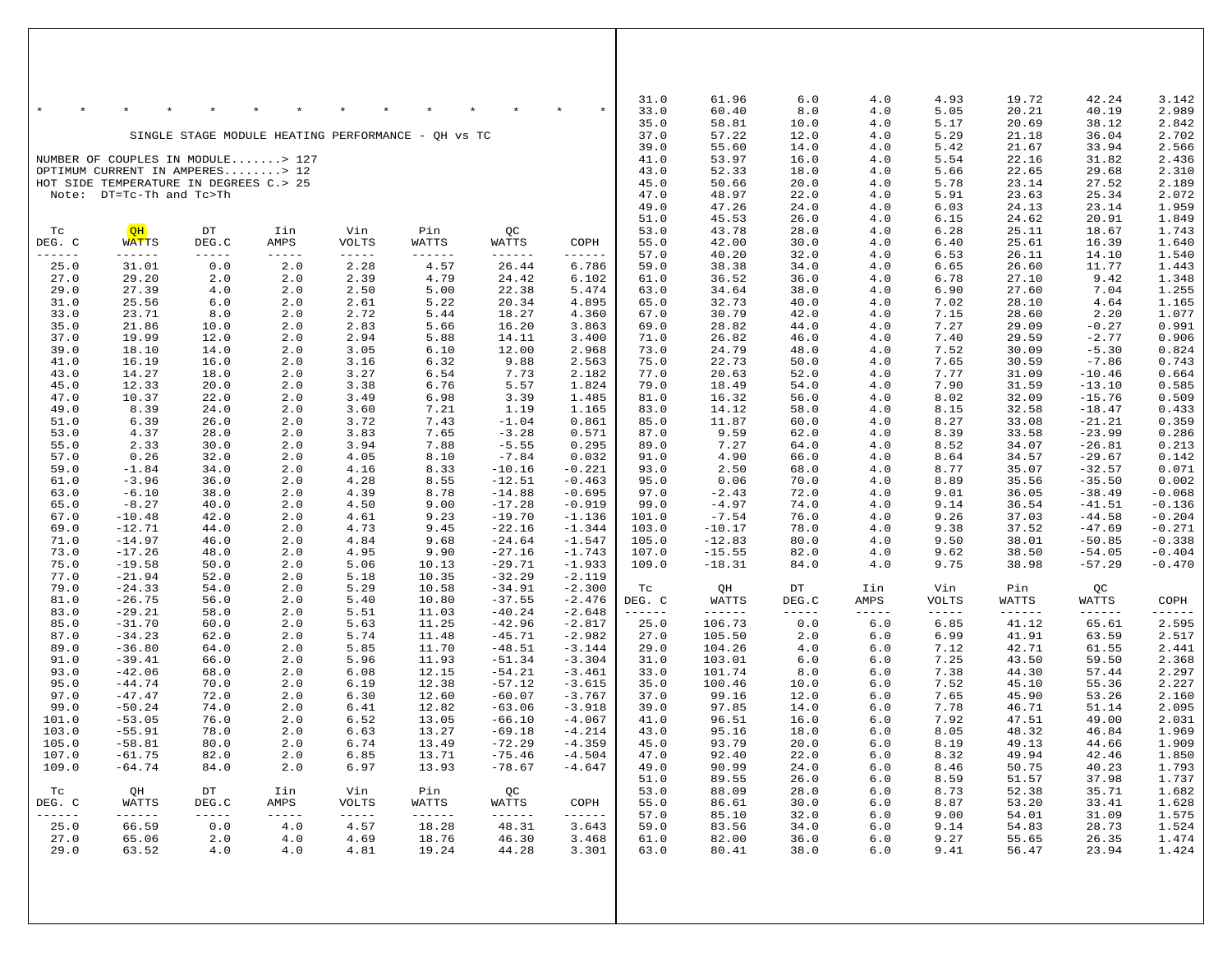| 65.0                                            | 78.79                                | 40.0                         | $6.0$                        | 9.55                             | 57.29                                | 21.50                            | 1.375                            | 99.0                                    | 101.93                                   | 74.0                                                 | 8.0                                                                                                                                                                                                                                                                                                                                                                                                         | 14.58                                  | 116.68                                                                                                                                                                                                                                                                                                                                                                                                       | $-14.75$                             | 0.874                            |
|-------------------------------------------------|--------------------------------------|------------------------------|------------------------------|----------------------------------|--------------------------------------|----------------------------------|----------------------------------|-----------------------------------------|------------------------------------------|------------------------------------------------------|-------------------------------------------------------------------------------------------------------------------------------------------------------------------------------------------------------------------------------------------------------------------------------------------------------------------------------------------------------------------------------------------------------------|----------------------------------------|--------------------------------------------------------------------------------------------------------------------------------------------------------------------------------------------------------------------------------------------------------------------------------------------------------------------------------------------------------------------------------------------------------------|--------------------------------------|----------------------------------|
| 67.0                                            | 77.13                                | 42.0                         | 6.0                          | 9.68                             | 58.11                                | 19.03                            | 1.327                            | 101.0                                   | 99.89                                    | 76.0                                                 | 8.0                                                                                                                                                                                                                                                                                                                                                                                                         | 14.73                                  | 117.84                                                                                                                                                                                                                                                                                                                                                                                                       | $-17.95$                             | 0.848                            |
| 69.0                                            | 75.45                                | 44.0                         | 6.0                          | 9.82                             | 58.93                                | 16.52                            | 1.280                            | 103.0                                   | 97.80                                    | 78.0                                                 | 8.0                                                                                                                                                                                                                                                                                                                                                                                                         | 14.88                                  | 119.00                                                                                                                                                                                                                                                                                                                                                                                                       | $-21.20$                             | 0.822                            |
| 71.0<br>73.0<br>75.0<br>77.0                    | 73.74<br>71.99<br>70.20<br>68.38     | 46.0<br>48.0<br>50.0<br>52.0 | 6.0<br>6.0<br>6.0<br>6.0     | 9.96<br>10.09<br>10.23<br>10.37  | 59.75<br>60.57<br>61.39<br>62.21     | 13.99<br>11.42<br>8.82<br>6.18   | 1.234<br>1.189<br>1.144<br>1.099 | 105.0<br>107.0<br>109.0                 | 95.66<br>93.47<br>91.23                  | 80.0<br>82.0<br>84.0                                 | 8.0<br>8.0<br>8.0                                                                                                                                                                                                                                                                                                                                                                                           | 15.02<br>15.16<br>15.31                | 120.16<br>121.32<br>122.47                                                                                                                                                                                                                                                                                                                                                                                   | $-24.50$<br>$-27.84$<br>-31.24       | 0.796<br>0.770<br>0.745          |
| 79.0<br>81.0<br>83.0                            | 66.53<br>64.63<br>62.70              | 54.0<br>56.0<br>58.0         | 6.0<br>6.0<br>6.0            | 10.50<br>10.64<br>10.78          | 63.03<br>63.84<br>64.66              | 3.50<br>0.79<br>$-1.96$          | 1.056<br>1.012<br>0.970          | Tc<br>DEG. C<br>------                  | QH<br>WATTS<br>------                    | $\mathop{\rm DT}\nolimits$<br>DEG.C<br>$- - - - - -$ | Iin<br>AMPS<br>$\frac{1}{2} \frac{1}{2} \frac{1}{2} \frac{1}{2} \frac{1}{2} \frac{1}{2} \frac{1}{2} \frac{1}{2} \frac{1}{2} \frac{1}{2} \frac{1}{2} \frac{1}{2} \frac{1}{2} \frac{1}{2} \frac{1}{2} \frac{1}{2} \frac{1}{2} \frac{1}{2} \frac{1}{2} \frac{1}{2} \frac{1}{2} \frac{1}{2} \frac{1}{2} \frac{1}{2} \frac{1}{2} \frac{1}{2} \frac{1}{2} \frac{1}{2} \frac{1}{2} \frac{1}{2} \frac{1}{2} \frac{$ | Vin<br><b>VOLTS</b><br>$- - - - - -$   | Pin<br>WATTS<br>$\frac{1}{2} \frac{1}{2} \frac{1}{2} \frac{1}{2} \frac{1}{2} \frac{1}{2} \frac{1}{2} \frac{1}{2} \frac{1}{2} \frac{1}{2} \frac{1}{2} \frac{1}{2} \frac{1}{2} \frac{1}{2} \frac{1}{2} \frac{1}{2} \frac{1}{2} \frac{1}{2} \frac{1}{2} \frac{1}{2} \frac{1}{2} \frac{1}{2} \frac{1}{2} \frac{1}{2} \frac{1}{2} \frac{1}{2} \frac{1}{2} \frac{1}{2} \frac{1}{2} \frac{1}{2} \frac{1}{2} \frac{$ | QC<br>WATTS<br>------                | COPH<br>------                   |
| 85.0                                            | 60.73                                | 60.0                         | 6.0                          | 10.91                            | 65.48                                | $-4.75$                          | 0.927                            | 25.0                                    | 200.73                                   | 0.0                                                  | 10.0                                                                                                                                                                                                                                                                                                                                                                                                        | 11.42                                  | 114.23                                                                                                                                                                                                                                                                                                                                                                                                       | 86.50                                | 1.757                            |
| 87.0                                            | 58.72                                | 62.0                         | 6.0                          | 11.05                            | 66.30                                | $-7.57$                          | 0.886                            | 27.0                                    | 200.17                                   | 2.0                                                  | 10.0                                                                                                                                                                                                                                                                                                                                                                                                        | 11.58                                  | 115.79                                                                                                                                                                                                                                                                                                                                                                                                       | 84.39                                | 1.729                            |
| 89.0                                            | 56.67                                | 64.0                         | 6.0                          | 11.19                            | 67.11                                | $-10.44$                         | 0.844                            | 29.0                                    | 199.61                                   | 4.0                                                  | 10.0                                                                                                                                                                                                                                                                                                                                                                                                        | 11.73                                  | 117.35                                                                                                                                                                                                                                                                                                                                                                                                       | 82.26                                | 1.701                            |
| 91.0                                            | 54.57                                | 66.0                         | 6.0                          | 11.32                            | 67.92                                | $-13.35$                         | 0.803                            | 31.0                                    | 199.02                                   | 6.0                                                  | 10.0                                                                                                                                                                                                                                                                                                                                                                                                        | 11.89                                  | 118.91                                                                                                                                                                                                                                                                                                                                                                                                       | 80.11                                | 1.674                            |
| 93.0                                            | 52.44                                | 68.0                         | 6.0                          | 11.46                            | 68.74                                | $-16.30$                         | 0.763                            | 33.0                                    | 198.42                                   | 8.0                                                  | 10.0                                                                                                                                                                                                                                                                                                                                                                                                        | 12.05                                  | 120.48                                                                                                                                                                                                                                                                                                                                                                                                       | 77.95                                | 1.647                            |
| 95.0                                            | 50.26                                | 70.0                         | 6.0                          | 11.59                            | 69.55                                | $-19.29$                         | 0.723                            | 35.0                                    | 197.81                                   | 10.0                                                 | 10.0                                                                                                                                                                                                                                                                                                                                                                                                        | 12.20                                  | 122.05                                                                                                                                                                                                                                                                                                                                                                                                       | 75.76                                | 1.621                            |
| 97.0                                            | 48.03                                | 72.0                         | 6.0                          | 11.73                            | 70.36                                | $-22.33$                         | 0.683                            | 37.0                                    | 197.18                                   | 12.0                                                 | 10.0                                                                                                                                                                                                                                                                                                                                                                                                        | 12.36                                  | 123.62                                                                                                                                                                                                                                                                                                                                                                                                       | 73.56                                | 1.595                            |
| 99.0                                            | 45.76                                | 74.0                         | 6.0                          | 11.86                            | 71.16                                | $-25.41$                         | 0.643                            | 39.0                                    | 196.53                                   | 14.0                                                 | 10.0                                                                                                                                                                                                                                                                                                                                                                                                        | 12.52                                  | 125.20                                                                                                                                                                                                                                                                                                                                                                                                       | 71.33                                | 1.570                            |
| 101.0                                           | 43.44                                | 76.0                         | 6.0                          | 11.99                            | 71.97                                | $-28.53$                         | 0.604                            | 41.0                                    | 195.87                                   | 16.0                                                 | 10.0                                                                                                                                                                                                                                                                                                                                                                                                        | 12.68                                  | 126.78                                                                                                                                                                                                                                                                                                                                                                                                       | 69.09                                | 1.545                            |
| 103.0                                           | 41.07                                | 78.0                         | 6.0                          | 12.13                            | 72.77                                | $-31.70$                         | 0.564                            | 43.0                                    | 195.18                                   | 18.0                                                 | 10.0                                                                                                                                                                                                                                                                                                                                                                                                        | 12.84                                  | 128.37                                                                                                                                                                                                                                                                                                                                                                                                       | 66.81                                | 1.520                            |
| 105.0                                           | 38.66                                | 80.0                         | 6.0                          | 12.26                            | 73.57                                | $-34.91$                         | 0.525                            | 45.0                                    | 194.48                                   | 20.0                                                 | 10.0                                                                                                                                                                                                                                                                                                                                                                                                        | 13.00                                  | 129.96                                                                                                                                                                                                                                                                                                                                                                                                       | 64.52                                | 1.496                            |
| 107.0                                           | 36.19                                | 82.0                         | 6.0                          | 12.39                            | 74.37                                | $-38.18$                         | 0.487                            | 47.0                                    | 193.75                                   | 22.0                                                 | 10.0                                                                                                                                                                                                                                                                                                                                                                                                        | 13.15                                  | 131.55                                                                                                                                                                                                                                                                                                                                                                                                       | 62.20                                | 1.473                            |
| 109.0<br>$\operatorname{\mathsf{TC}}$<br>DEG. C | 33.68<br>QH<br>WATTS                 | 84.0<br>DT<br>DEG.C          | 6.0<br>Iin<br>AMPS           | 12.53<br>Vin<br>VOLTS            | 75.16<br>Pin<br>WATTS                | $-41.48$<br>QC<br>WATTS          | 0.448<br>COPH                    | 49.0<br>51.0<br>53.0<br>55.0            | 193.00<br>192.23<br>191.43<br>190.60     | 24.0<br>26.0<br>28.0<br>30.0                         | 10.0<br>10.0<br>10.0<br>10.0                                                                                                                                                                                                                                                                                                                                                                                | 13.31<br>13.47<br>13.63<br>13.79       | 133.14<br>134.74<br>136.34<br>137.94                                                                                                                                                                                                                                                                                                                                                                         | 59.86<br>57.49<br>55.09<br>52.66     | 1.450<br>1.427<br>1.404<br>1.382 |
| ------                                          | $- - - - - - -$                      | $- - - - -$                  | $- - - - - -$                | $- - - - -$                      | $- - - - - - -$                      | $- - - - - -$                    | ------                           | 57.0                                    | 189.75                                   | 32.0                                                 | 10.0                                                                                                                                                                                                                                                                                                                                                                                                        | 13.95                                  | 139.54                                                                                                                                                                                                                                                                                                                                                                                                       | 50.21                                | 1.360                            |
| 25.0                                            | 151.45                               | 0.0                          | 8.0                          | 9.14                             | 73.11                                | 78.34                            | 2.072                            | 59.0                                    | 188.87                                   | 34.0                                                 | 10.0                                                                                                                                                                                                                                                                                                                                                                                                        | 14.11                                  | 141.14                                                                                                                                                                                                                                                                                                                                                                                                       | 47.73                                | 1.338                            |
| 27.0                                            | 150.54                               | 2.0                          | $8.0$                        | 9.28                             | 74.26                                | 76.28                            | 2.027                            | 61.0                                    | 187.95                                   | 36.0                                                 | 10.0                                                                                                                                                                                                                                                                                                                                                                                                        | 14.27                                  | 142.74                                                                                                                                                                                                                                                                                                                                                                                                       | 45.21                                | 1.317                            |
| 29.0                                            | 149.63                               | 4.0                          | 8.0                          | 9.43                             | 75.41                                | 74.22                            | 1.984                            | 63.0                                    | 187.01                                   | 38.0                                                 | 10.0                                                                                                                                                                                                                                                                                                                                                                                                        | 14.43                                  | 144.35                                                                                                                                                                                                                                                                                                                                                                                                       | 42.66                                | 1.296                            |
| 31.0                                            | 148.70                               | 6.0                          | 8.0                          | 9.57                             | 76.57                                | 72.13                            | 1.942                            | 65.0                                    | 186.04                                   | 40.0                                                 | 10.0                                                                                                                                                                                                                                                                                                                                                                                                        | 14.60                                  | 145.96                                                                                                                                                                                                                                                                                                                                                                                                       | 40.08                                | 1.275                            |
| 33.0                                            | 147.75                               | 8.0                          | 8.0                          | 9.72                             | 77.72                                | 70.03                            | 1.901                            | 67.0                                    | 185.03                                   | 42.0                                                 | 10.0                                                                                                                                                                                                                                                                                                                                                                                                        | 14.76                                  | 147.56                                                                                                                                                                                                                                                                                                                                                                                                       | 37.47                                | 1.254                            |
| 35.0                                            | 146.79                               | 10.0                         | $8.0$                        | 9.86                             | 78.89                                | 67.90                            | 1.861                            | 69.0                                    | 183.99                                   | 44.0                                                 | 10.0                                                                                                                                                                                                                                                                                                                                                                                                        | 14.92                                  | 149.17                                                                                                                                                                                                                                                                                                                                                                                                       | 34.82                                | 1.233                            |
| 37.0                                            | 145.82                               | 12.0                         | 8.0                          | 10.01                            | 80.05                                | 65.76                            | 1.822                            | 71.0                                    | 182.92                                   | 46.0                                                 | 10.0                                                                                                                                                                                                                                                                                                                                                                                                        | 15.08                                  | 150.77                                                                                                                                                                                                                                                                                                                                                                                                       | 32.14                                | 1.213                            |
| 39.0                                            | 144.82                               | 14.0                         | 8.0                          | 10.15                            | 81.22                                | 63.60                            | 1.783                            | 73.0                                    | 181.80                                   | 48.0                                                 | 10.0                                                                                                                                                                                                                                                                                                                                                                                                        | 15.24                                  | 152.38                                                                                                                                                                                                                                                                                                                                                                                                       | 29.43                                | 1.193                            |
| 41.0                                            | 143.81                               | 16.0                         | 8.0                          | 10.30                            | 82.39                                | 61.42                            | 1.746                            | 75.0                                    | 180.66                                   | 50.0                                                 | 10.0                                                                                                                                                                                                                                                                                                                                                                                                        | 15.40                                  | 153.98                                                                                                                                                                                                                                                                                                                                                                                                       | 26.67                                | 1.173                            |
| 43.0                                            | 142.78                               | 18.0                         | 8.0                          | 10.45                            | 83.56                                | 59.22                            | 1.709                            | 77.0                                    | 179.47                                   | 52.0                                                 | 10.0                                                                                                                                                                                                                                                                                                                                                                                                        | 15.56                                  | 155.59                                                                                                                                                                                                                                                                                                                                                                                                       | 23.88                                | 1.153                            |
| 45.0                                            | 141.73                               | 20.0                         | 8.0                          | 10.59                            | 84.74                                | 56.99                            | 1.673                            | 79.0                                    | 178.24                                   | 54.0                                                 | 10.0                                                                                                                                                                                                                                                                                                                                                                                                        | 15.72                                  | 157.19                                                                                                                                                                                                                                                                                                                                                                                                       | 21.05                                | 1.134                            |
| 47.0                                            | 140.66                               | 22.0                         | 8.0                          | 10.74                            | 85.91                                | 54.75                            | 1.637                            | 81.0                                    | 176.97                                   | 56.0                                                 | 10.0                                                                                                                                                                                                                                                                                                                                                                                                        | 15.88                                  | 158.79                                                                                                                                                                                                                                                                                                                                                                                                       | 18.18                                | 1.114                            |
| 49.0                                            | 139.57                               | 24.0                         | $8.0$                        | 10.89                            | 87.09                                | 52.47                            | 1.602                            | 83.0                                    | 175.66                                   | 58.0                                                 | 10.0                                                                                                                                                                                                                                                                                                                                                                                                        | 16.04                                  | 160.39                                                                                                                                                                                                                                                                                                                                                                                                       | 15.27                                | 1.095                            |
| 51.0                                            | 138.45                               | 26.0                         | 8.0                          | 11.03                            | 88.27                                | 50.18                            | 1.568                            | 85.0                                    | 174.31                                   | 60.0                                                 | 10.0                                                                                                                                                                                                                                                                                                                                                                                                        | 16.20                                  | 161.99                                                                                                                                                                                                                                                                                                                                                                                                       | 12.32                                | 1.076                            |
| 53.0                                            | 137.31                               | 28.0                         | 8.0                          | 11.18                            | 89.46                                | 47.85                            | 1.535                            | 87.0                                    | 172.91                                   | 62.0                                                 | 10.0                                                                                                                                                                                                                                                                                                                                                                                                        | 16.36                                  | 163.58                                                                                                                                                                                                                                                                                                                                                                                                       | 9.33                                 | 1.057                            |
| 55.0                                            | 136.14                               | 30.0                         | 8.0                          | 11.33                            | 90.64                                | 45.50                            | 1.502                            | 89.0                                    | 171.47                                   | 64.0                                                 | 10.0                                                                                                                                                                                                                                                                                                                                                                                                        | 16.52                                  | 165.18                                                                                                                                                                                                                                                                                                                                                                                                       | 6.29                                 | 1.038                            |
| 57.0                                            | 134.95                               | 32.0                         | 8.0                          | 11.48                            | 91.82                                | 43.12                            | 1.470                            | 91.0                                    | 169.98                                   | 66.0                                                 | 10.0                                                                                                                                                                                                                                                                                                                                                                                                        | 16.68                                  | 166.77                                                                                                                                                                                                                                                                                                                                                                                                       | 3.22                                 | 1.019                            |
| 59.0                                            | 133.73                               | 34.0                         | 8.0                          | 11.63                            | 93.01                                | 40.72                            | 1.438                            | 93.0                                    | 168.45                                   | 68.0                                                 | 10.0                                                                                                                                                                                                                                                                                                                                                                                                        | 16.84                                  | 168.35                                                                                                                                                                                                                                                                                                                                                                                                       | 0.09                                 | 1.001                            |
| 61.0                                            | 132.48                               | 36.0                         | 8.0                          | 11.77                            | 94.20                                | 38.28                            | 1.406                            | 95.0                                    | 166.87                                   | 70.0                                                 | 10.0                                                                                                                                                                                                                                                                                                                                                                                                        | 16.99                                  | 169.94                                                                                                                                                                                                                                                                                                                                                                                                       | $-3.07$                              | 0.982                            |
| 63.0                                            | 131.20                               | 38.0                         | $8.0$                        | 11.92                            | 95.39                                | 35.81                            | 1.375                            | 97.0                                    | 165.23                                   | 72.0                                                 | 10.0                                                                                                                                                                                                                                                                                                                                                                                                        | 17.15                                  | 171.52                                                                                                                                                                                                                                                                                                                                                                                                       | $-6.28$                              | 0.963                            |
| 65.0                                            | 129.89                               | 40.0                         | 8.0                          | 12.07                            | 96.57                                | 33.32                            | 1.345                            | 99.0                                    | 163.55                                   | 74.0                                                 | 10.0                                                                                                                                                                                                                                                                                                                                                                                                        | 17.31                                  | 173.09                                                                                                                                                                                                                                                                                                                                                                                                       | $-9.54$                              | 0.945                            |
| 67.0                                            | 128.55                               | 42.0                         | 8.0                          | 12.22                            | 97.76                                | 30.79                            | 1.315                            | 101.0                                   | 161.82                                   | 76.0                                                 | 10.0                                                                                                                                                                                                                                                                                                                                                                                                        | 17.47                                  | 174.66                                                                                                                                                                                                                                                                                                                                                                                                       | $-12.85$                             | 0.926                            |
| 69.0                                            | 127.17                               | 44.0                         | 8.0                          | 12.37                            | 98.95                                | 28.22                            | 1.285                            | 103.0                                   | 160.03                                   | 78.0                                                 | 10.0                                                                                                                                                                                                                                                                                                                                                                                                        | 17.62                                  | 176.23                                                                                                                                                                                                                                                                                                                                                                                                       | $-16.20$                             | 0.908                            |
| 71.0<br>73.0<br>75.0<br>77.0                    | 125.77<br>124.32<br>122.85<br>121.33 | 46.0<br>48.0<br>50.0<br>52.0 | 8.0<br>8.0<br>8.0<br>8.0     | 12.52<br>12.67<br>12.81<br>12.96 | 100.14<br>101.33<br>102.52<br>103.71 | 25.63<br>22.99<br>20.33<br>17.62 | 1.256<br>1.227<br>1.198<br>1.170 | 105.0<br>107.0<br>109.0                 | 158.19<br>156.29<br>154.34               | 80.0<br>82.0<br>84.0                                 | 10.0<br>10.0<br>10.0                                                                                                                                                                                                                                                                                                                                                                                        | 17.78<br>17.93<br>18.09                | 177.79<br>179.35<br>180.90                                                                                                                                                                                                                                                                                                                                                                                   | $-19.60$<br>$-23.05$<br>$-26.55$     | 0.890<br>0.871<br>0.853          |
| 79.0<br>81.0<br>83.0<br>85.0                    | 119.78<br>118.18<br>116.55<br>114.88 | 54.0<br>56.0<br>58.0<br>60.0 | 8.0<br>8.0<br>$8.0$<br>$8.0$ | 13.11<br>13.26<br>13.41<br>13.56 | 104.89<br>106.08<br>107.26<br>108.45 | 14.88<br>12.10<br>9.29<br>6.43   | 1.142<br>1.114<br>1.087<br>1.059 | Tc<br>DEG. C<br>$- - - - - - -$<br>25.0 | QH<br>WATTS<br>$- - - - - - -$<br>254.59 | DT<br>DEG.C<br>$- - - - - -$<br>0.0                  | Iin<br>AMPS<br>$- - - - - -$<br>12.0                                                                                                                                                                                                                                                                                                                                                                        | Vin<br>VOLTS<br>$- - - - - -$<br>13.71 | Pin<br>WATTS<br>$- - - - - - -$<br>164.50                                                                                                                                                                                                                                                                                                                                                                    | QC<br>WATTS<br>$-- - - - -$<br>90.09 | COPH<br>$- - - - - - -$<br>1.548 |
| 87.0                                            | 113.16                               | 62.0                         | $8.0$                        | 13.70                            | 109.63                               | 3.53                             | 1.032                            | 27.0                                    | 254.40                                   | 2.0                                                  | 12.0                                                                                                                                                                                                                                                                                                                                                                                                        | 13.88                                  | 166.50                                                                                                                                                                                                                                                                                                                                                                                                       | 87.90                                | 1.528                            |
| 89.0                                            | 111.40                               | 64.0                         | 8.0                          | 13.85                            | 110.81                               | 0.59                             | 1.005                            | 29.0                                    | 254.20                                   | 4.0                                                  | 12.0                                                                                                                                                                                                                                                                                                                                                                                                        | 14.04                                  | 168.51                                                                                                                                                                                                                                                                                                                                                                                                       | 85.69                                | 1.508                            |
| 91.0                                            | 109.60                               | 66.0                         | 8.0                          | 14.00                            | 111.99                               | $-2.39$                          | 0.979                            | 31.0                                    | 253.99                                   | 6.0                                                  | 12.0                                                                                                                                                                                                                                                                                                                                                                                                        | 14.21                                  | 170.53                                                                                                                                                                                                                                                                                                                                                                                                       | 83.46                                | 1.489                            |
| 93.0                                            | 107.75                               | 68.0                         | 8.0                          | 14.15                            | 113.17                               | $-5.41$                          | 0.952                            | 33.0                                    | 253.76                                   | 8.0                                                  | 12.0                                                                                                                                                                                                                                                                                                                                                                                                        | 14.38                                  | 172.56                                                                                                                                                                                                                                                                                                                                                                                                       | 81.21                                | 1.471                            |
| 95.0                                            | 105.86                               | 70.0                         | $8.0$                        | 14.29                            | 114.34                               | $-8.48$                          | 0.926                            | 35.0                                    | 253.52                                   | 10.0                                                 | 12.0                                                                                                                                                                                                                                                                                                                                                                                                        | 14.55                                  | 174.58                                                                                                                                                                                                                                                                                                                                                                                                       | 78.94                                | 1.452                            |
| 97.0                                            | 103.92                               | 72.0                         | 8.0                          | 14.44                            | 115.51                               | $-11.59$                         | 0.900                            | 37.0                                    | 253.26                                   | 12.0                                                 | 12.0                                                                                                                                                                                                                                                                                                                                                                                                        | 14.72                                  | 176.62                                                                                                                                                                                                                                                                                                                                                                                                       | 76.64                                | 1.434                            |
|                                                 |                                      |                              |                              |                                  |                                      |                                  |                                  |                                         |                                          |                                                      |                                                                                                                                                                                                                                                                                                                                                                                                             |                                        |                                                                                                                                                                                                                                                                                                                                                                                                              |                                      |                                  |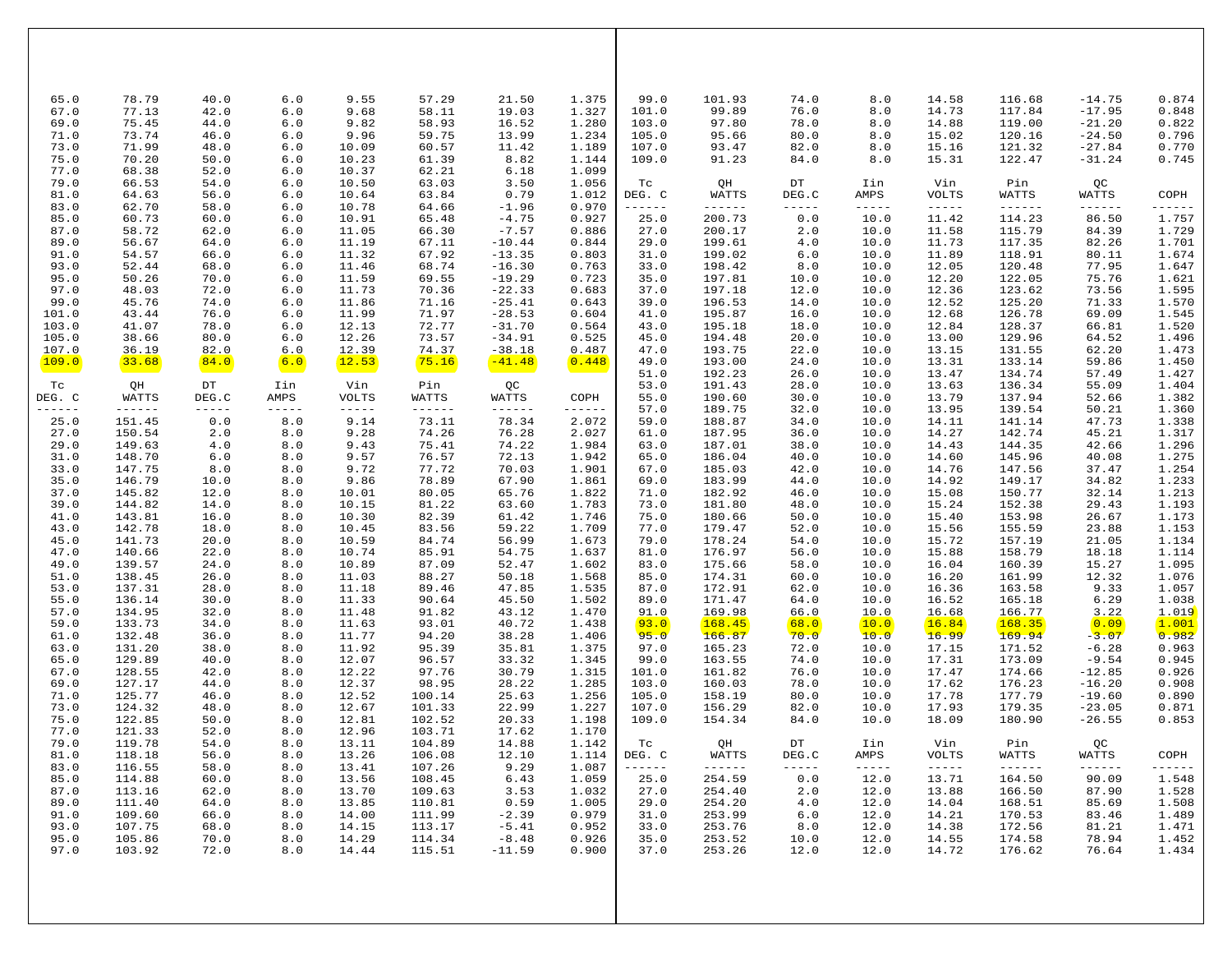|       | $\begin{array}{cccccccc} 39.0 & 252.98 & 14.0 & 12.0 & 14.89 & 178.65 & 74.33 \\ 41.0 & 252.69 & 16.0 & 12.0 & 15.06 & 180.70 & 71.99 \\ 43.0 & 252.37 & 18.0 & 12.0 & 15.23 & 182.74 & 69.63 \\ 45.0 & 252.03 & 20.0 & 12.0 & 15.40 & 184.79 & 67.24 \end{array}$                          |  |  | 74.33          | 1.416 |
|-------|---------------------------------------------------------------------------------------------------------------------------------------------------------------------------------------------------------------------------------------------------------------------------------------------|--|--|----------------|-------|
|       |                                                                                                                                                                                                                                                                                             |  |  |                | 1.398 |
|       |                                                                                                                                                                                                                                                                                             |  |  |                | 1.381 |
|       |                                                                                                                                                                                                                                                                                             |  |  |                | 1.364 |
| 47.0  | 251.67  22.0  12.0  15.57  186.85                                                                                                                                                                                                                                                           |  |  | 64.83          | 1.347 |
| 49.0  | 251.29 24.0 12.0 15.74 188.90 62.39                                                                                                                                                                                                                                                         |  |  |                | 1.330 |
| 51.0  | 250.88 26.0 12.0 15.91 190.96                                                                                                                                                                                                                                                               |  |  | 59.92          | 1.314 |
| 53.0  | 250.45 28.0 12.0 16.09 193.02 57.42                                                                                                                                                                                                                                                         |  |  |                | 1.297 |
| 55.0  | 249.99 30.0 12.0 16.26 195.09 54.90                                                                                                                                                                                                                                                         |  |  |                | 1.281 |
| 57.0  | 249.50 32.0 12.0 16.43 197.15 52.34                                                                                                                                                                                                                                                         |  |  |                | 1.265 |
| 59.0  | 248.98 34.0 12.0 16.60 199.22 49.76                                                                                                                                                                                                                                                         |  |  |                | 1.250 |
| 61.0  | 248.43 36.0 12.0 16.77 201.29 47.14                                                                                                                                                                                                                                                         |  |  |                | 1.234 |
|       |                                                                                                                                                                                                                                                                                             |  |  |                | 1.219 |
|       |                                                                                                                                                                                                                                                                                             |  |  |                | 1.203 |
|       |                                                                                                                                                                                                                                                                                             |  |  |                | 1.188 |
|       |                                                                                                                                                                                                                                                                                             |  |  |                | 1.173 |
|       | ${\footnotesize \begin{tabular}{cccccccc} 63.0 & 247.85 & 38.0 & 12.0 & 16.95 & 203.36 & 44.49 \\ 65.0 & 247.85 & 38.0 & 12.0 & 16.95 & 203.36 & 44.49 \\ 65.0 & 247.24 & 40.0 & 12.0 & 17.12 & 205.43 & 41.80 \\ 67.0 & 246.59 & 42.0 & 12.0 & 17.29 & 207.50 & 39.09 \\ 69.0 & 245.91 & $ |  |  |                | 1.158 |
|       |                                                                                                                                                                                                                                                                                             |  |  |                | 1.144 |
|       | 75.0 243.63 50.0 12.0 17.98 215.78 27.85                                                                                                                                                                                                                                                    |  |  |                | 1.129 |
|       | 77.0  242.80  52.0  12.0  18.15  217.85  24.95                                                                                                                                                                                                                                              |  |  |                | 1.115 |
| 79.0  | $241.92$ $54.0$ $12.0$ $18.33$ $219.92$ $22.00$                                                                                                                                                                                                                                             |  |  |                | 1.100 |
| 81.0  | 241.00 56.0 12.0 18.50 221.98 19.02                                                                                                                                                                                                                                                         |  |  |                | 1.086 |
| 83.0  | 240.03 58.0 12.0 18.67 224.04 15.99                                                                                                                                                                                                                                                         |  |  |                | 1.071 |
| 85.0  | 239.03 60.0 12.0 18.84 226.10 12.93                                                                                                                                                                                                                                                         |  |  |                | 1.057 |
| 87.0  | 237.97 62.0 12.0 19.01 228.16 9.82                                                                                                                                                                                                                                                          |  |  |                | 1.043 |
| 89.0  | 236.87 64.0 12.0 19.18 230.21 6.66                                                                                                                                                                                                                                                          |  |  |                | 1.029 |
| 91.0  |                                                                                                                                                                                                                                                                                             |  |  |                | 1.015 |
| 93.0  |                                                                                                                                                                                                                                                                                             |  |  |                | 1.001 |
| 95.0  |                                                                                                                                                                                                                                                                                             |  |  |                | 0.987 |
| 97.0  | 235.72 66.0 12.0 19.35 232.26 3.47<br>234.52 68.0 12.0 19.53 232.26 3.47<br>234.52 68.0 12.0 19.53 234.30 0.22<br>233.28 70.0 12.0 19.70 236.34 -3.06<br>231.97 72.0 12.0 19.86 238.37 -6.40                                                                                                |  |  |                | 0.973 |
| 99.0  | $230.62$ $74.0$ $12.0$ $20.03$ $240.40$ $-9.78$                                                                                                                                                                                                                                             |  |  |                | 0.959 |
| 101.0 | $229.21$ 76.0 12.0 20.20 242.43 -13.21                                                                                                                                                                                                                                                      |  |  |                | 0.945 |
|       | $103.0$ $227.75$ $78.0$ $12.0$ $20.37$ $244.44$ $-16.69$                                                                                                                                                                                                                                    |  |  |                | 0.932 |
|       | $105.0$ $226.23$ $80.0$ $12.0$ $20.54$ $246.45$ $-20.22$                                                                                                                                                                                                                                    |  |  |                | 0.918 |
| 107.0 | $224.65$ $82.0$ $12.0$ $20.70$ $248.45$ $-23.80$                                                                                                                                                                                                                                            |  |  |                | 0.904 |
| 109.0 |                                                                                                                                                                                                                                                                                             |  |  | $-27.43$ 0.890 |       |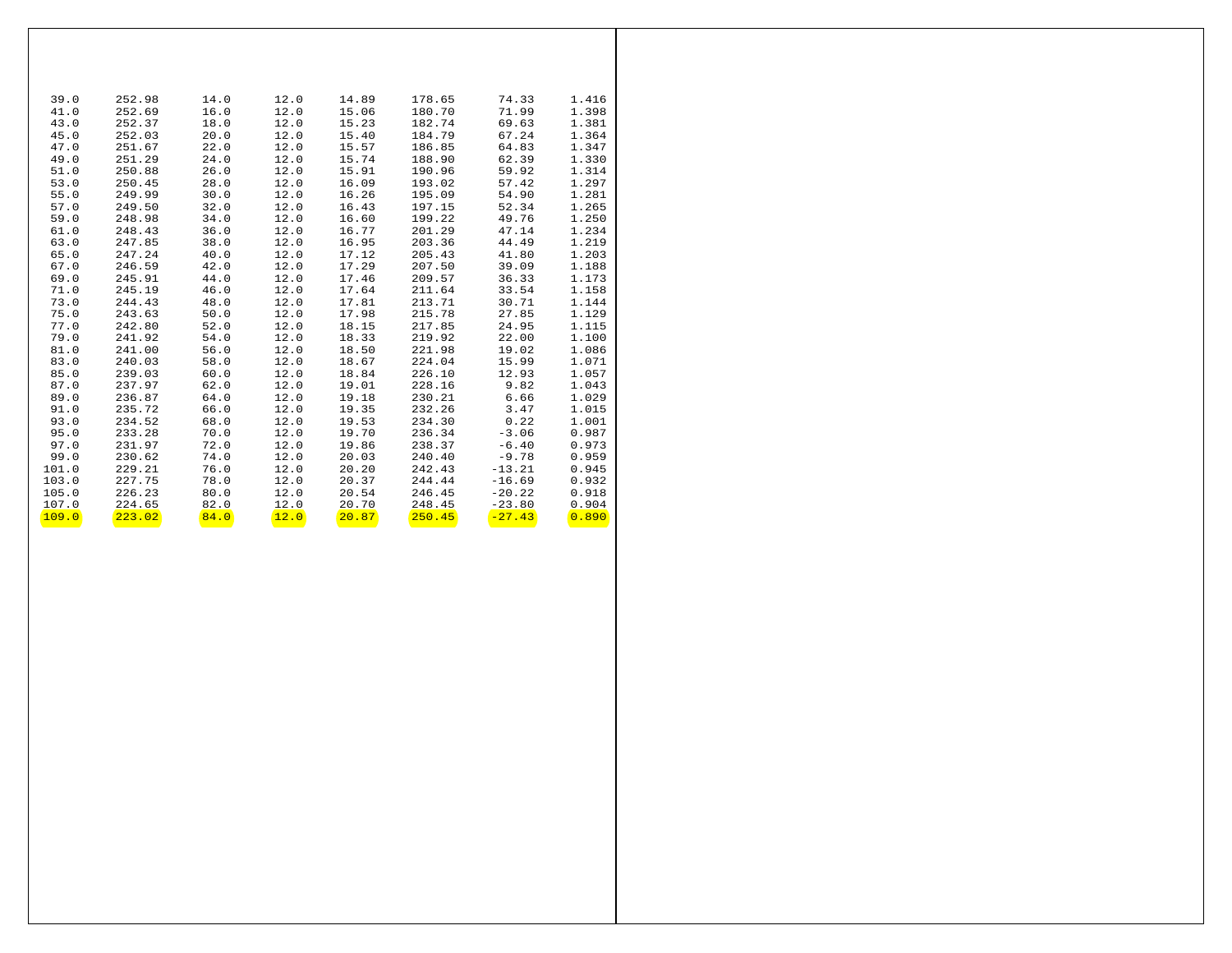|                                                                                                                          |                          |                      |                                         |                       |                                     |                                                                                                                                                                                                                                                                                                                                                                                                       |                        | 31.0                    | 30.98                | $6.0$                | 2.0                  | 4.93                    | 9.86                    | 21.12                   | 3.142                |
|--------------------------------------------------------------------------------------------------------------------------|--------------------------|----------------------|-----------------------------------------|-----------------------|-------------------------------------|-------------------------------------------------------------------------------------------------------------------------------------------------------------------------------------------------------------------------------------------------------------------------------------------------------------------------------------------------------------------------------------------------------|------------------------|-------------------------|----------------------|----------------------|----------------------|-------------------------|-------------------------|-------------------------|----------------------|
|                                                                                                                          |                          |                      |                                         |                       |                                     |                                                                                                                                                                                                                                                                                                                                                                                                       |                        | 33.0<br>35.0            | 30.20<br>29.41       | 8.0<br>10.0          | 2.0<br>2.0           | 5.05<br>5.17            | 10.10<br>10.35          | 20.09<br>19.06          | 2.989<br>2.842       |
|                                                                                                                          |                          |                      | SINGLE STAGE MODULE HEATING PERFORMANCE |                       | - QH vs TC                          |                                                                                                                                                                                                                                                                                                                                                                                                       |                        | 37.0<br>39.0            | 28.61<br>27.80       | 12.0<br>14.0         | 2.0<br>2.0           | 5.29<br>5.42            | 10.59<br>10.83          | 18.02<br>16.97          | 2.702<br>2.566       |
| NUMBER OF COUPLES IN MODULE> 127<br>OPTIMUM CURRENT IN AMPERES> <mark>6</mark><br>HOT SIDE TEMPERATURE IN DEGREES C.> 25 |                          |                      |                                         |                       |                                     |                                                                                                                                                                                                                                                                                                                                                                                                       | 41.0<br>43.0<br>45.0   | 26.99<br>26.16<br>25.33 | 16.0<br>18.0<br>20.0 | 2.0<br>2.0<br>2.0    | 5.54<br>5.66<br>5.78 | 11.08<br>11.32<br>11.57 | 15.91<br>14.84<br>13.76 | 2.436<br>2.310<br>2.189 |                      |
|                                                                                                                          | Note: DT=Tc-Th and Tc>Th |                      |                                         |                       |                                     |                                                                                                                                                                                                                                                                                                                                                                                                       |                        | 47.0<br>49.0            | 24.49<br>23.63       | 22.0<br>24.0         | 2.0<br>2.0           | 5.91<br>6.03            | 11.82<br>12.06          | 12.67<br>11.57          | 2.072<br>1.959       |
| $\operatorname{\mathsf{TC}}$                                                                                             | QH                       | $_{\rm DT}$          | Iin                                     | Vin                   | Pin                                 | QС                                                                                                                                                                                                                                                                                                                                                                                                    |                        | 51.0<br>53.0            | 22.77<br>21.89       | 26.0<br>28.0         | 2.0<br>2.0           | 6.15<br>6.28            | 12.31<br>12.56          | 10.46<br>9.33           | 1.849<br>1.743       |
| DEG. C                                                                                                                   | WATTS                    | DEG.C                | AMPS                                    | <b>VOLTS</b>          | WATTS                               | WATTS                                                                                                                                                                                                                                                                                                                                                                                                 | COPH                   | 55.0                    | 21.00                | 30.0                 | 2.0                  | 6.40                    | 12.81                   | 8.20                    | 1.640                |
| ------<br>25.0                                                                                                           | $------$<br>15.50        | $- - - - - -$<br>0.0 | $- - - - - -$<br>1.0                    | $- - - - - -$<br>2.28 | $- - - - - - -$<br>2.28             | ------<br>13.22                                                                                                                                                                                                                                                                                                                                                                                       | $- - - - - -$<br>6.786 | 57.0<br>59.0            | 20.10<br>19.19       | 32.0<br>34.0         | 2.0<br>2.0           | 6.53<br>6.65            | 13.05<br>13.30          | 7.05<br>5.89            | 1.540<br>1.443       |
| 27.0<br>29.0                                                                                                             | 14.60<br>13.69           | 2.0<br>4.0           | 1.0<br>1.0                              | 2.39<br>2.50          | 2.39<br>2.50                        | 12.21<br>11.19                                                                                                                                                                                                                                                                                                                                                                                        | 6.102<br>5.474         | 61.0<br>63.0            | 18.26<br>17.32       | 36.0<br>38.0         | 2.0<br>2.0           | 6.78<br>6.90            | 13.55<br>13.80          | 4.71<br>3.52            | 1.348<br>1.255       |
| 31.0                                                                                                                     | 12.78                    | 6.0                  | 1.0                                     | 2.61                  | 2.61                                | 10.17                                                                                                                                                                                                                                                                                                                                                                                                 | 4.895                  | 65.0                    | 16.37                | 40.0                 | 2.0                  | 7.02                    | 14.05                   | 2.32                    | 1.165                |
| 33.0<br>35.0                                                                                                             | 11.86<br>10.93           | 8.0<br>10.0          | 1.0<br>1.0                              | 2.72<br>2.83          | 2.72<br>2.83                        | 9.14<br>8.10                                                                                                                                                                                                                                                                                                                                                                                          | 4.360<br>3.863         | 67.0<br>69.0            | 15.40<br>14.41       | 42.0<br>44.0         | 2.0<br>2.0           | 7.15<br>7.27            | 14.30<br>14.55          | 1.10<br>$-0.13$         | 1.077<br>0.991       |
| 37.0<br>39.0                                                                                                             | 9.99<br>9.05             | 12.0<br>14.0         | 1.0<br>1.0                              | 2.94<br>3.05          | 2.94<br>3.05                        | 7.05<br>6.00                                                                                                                                                                                                                                                                                                                                                                                          | 3.400<br>2.968         | 71.0<br>73.0            | 13.41<br>12.40       | 46.0<br>48.0         | 2.0<br>2.0           | 7.40<br>7.52            | 14.80<br>15.05          | $-1.38$<br>$-2.65$      | 0.906<br>0.824       |
| 41.0                                                                                                                     | 8.10                     | 16.0                 | 1.0                                     | 3.16                  | 3.16                                | 4.94                                                                                                                                                                                                                                                                                                                                                                                                  | 2.563                  | 75.0                    | 11.36                | 50.0                 | 2.0                  | 7.65                    | 15.30                   | $-3.93$                 | 0.743                |
| 43.0<br>45.0                                                                                                             | 7.14<br>6.17             | 18.0<br>20.0         | 1.0<br>1.0                              | 3.27<br>3.38          | 3.27<br>3.38                        | 3.87<br>2.79                                                                                                                                                                                                                                                                                                                                                                                          | 2.182<br>1.824         | 77.0<br>79.0            | 10.31<br>9.25        | 52.0<br>54.0         | 2.0<br>2.0           | 7.77<br>7.90            | 15.54<br>15.79          | $-5.23$<br>$-6.55$      | 0.664<br>0.585       |
| 47.0                                                                                                                     | 5.19                     | 22.0                 | 1.0                                     | 3.49                  | 3.49                                | 1.69                                                                                                                                                                                                                                                                                                                                                                                                  | 1.485                  | 81.0                    | 8.16<br>7.06         | 56.0                 | 2.0                  | 8.02                    | 16.04<br>16.29          | $-7.88$                 | 0.509                |
| 49.0<br>51.0                                                                                                             | 4.20<br>3.20             | 24.0<br>26.0         | 1.0<br>1.0                              | 3.60<br>3.72          | 3.60<br>3.72                        | 0.59<br>$-0.52$                                                                                                                                                                                                                                                                                                                                                                                       | 1.165<br>0.861         | 83.0<br>85.0            | 5.94                 | 58.0<br>60.0         | 2.0<br>2.0           | 8.15<br>8.27            | 16.54                   | $-9.23$<br>$-10.60$     | 0.433<br>0.359       |
| 53.0<br>55.0                                                                                                             | 2.19<br>1.16             | 28.0<br>30.0         | 1.0<br>1.0                              | 3.83<br>3.94          | 3.83<br>3.94                        | $-1.64$<br>$-2.78$                                                                                                                                                                                                                                                                                                                                                                                    | 0.571<br>0.295         | 87.0<br>89.0            | 4.79<br>3.63         | 62.0<br>64.0         | 2.0<br>2.0           | 8.39<br>8.52            | 16.79<br>17.04          | $-11.99$<br>$-13.40$    | 0.286<br>0.213       |
| 57.0                                                                                                                     | 0.13                     | 32.0                 | 1.0                                     | 4.05                  | 4.05                                | $-3.92$                                                                                                                                                                                                                                                                                                                                                                                               | 0.032                  | 91.0                    | 2.45                 | 66.0                 | 2.0                  | 8.64                    | 17.29                   | $-14.83$                | 0.142                |
| 59.0<br>61.0                                                                                                             | $-0.92$<br>$-1.98$       | 34.0<br>36.0         | 1.0<br>1.0                              | 4.16<br>4.28          | 4.16<br>4.28                        | $-5.08$<br>$-6.25$                                                                                                                                                                                                                                                                                                                                                                                    | $-0.221$<br>$-0.463$   | 93.0<br>95.0            | 1.25<br>0.03         | 68.0<br>70.0         | 2.0<br>2.0           | 8.77<br>8.89            | 17.53<br>17.78          | $-16.28$<br>$-17.75$    | 0.071<br>0.002       |
| 63.0<br>65.0                                                                                                             | $-3.05$<br>$-4.14$       | 38.0<br>40.0         | 1.0<br>1.0                              | 4.39<br>4.50          | 4.39<br>4.50                        | $-7.44$<br>$-8.64$                                                                                                                                                                                                                                                                                                                                                                                    | $-0.695$<br>$-0.919$   | 97.0<br>99.0            | $-1.22$<br>$-2.48$   | 72.0<br>74.0         | 2.0<br>2.0           | 9.01<br>9.14            | 18.03<br>18.27          | $-19.24$<br>$-20.76$    | $-0.068$<br>$-0.136$ |
| 67.0                                                                                                                     | $-5.24$                  | 42.0                 | 1.0                                     | 4.61                  | 4.61                                | $-9.85$                                                                                                                                                                                                                                                                                                                                                                                               | $-1.136$               | 101.0                   | $-3.77$              | 76.0                 | 2.0                  | 9.26                    | 18.52                   | $-22.29$                | $-0.204$             |
| 69.0<br>71.0                                                                                                             | $-6.35$<br>$-7.48$       | 44.0<br>46.0         | 1.0<br>1.0                              | 4.73<br>4.84          | 4.73<br>4.84                        | $-11.08$<br>$-12.32$                                                                                                                                                                                                                                                                                                                                                                                  | $-1.344$<br>$-1.547$   | 103.0<br>105.0          | $-5.08$<br>$-6.42$   | 78.0<br>80.0         | 2.0<br>2.0           | 9.38<br>9.50            | 18.76<br>19.01          | $-23.84$<br>$-25.42$    | $-0.271$<br>$-0.338$ |
| 73.0                                                                                                                     | $-8.63$                  | 48.0                 | 1.0                                     | 4.95                  | 4.95                                | $-13.58$                                                                                                                                                                                                                                                                                                                                                                                              | $-1.743$               | 107.0                   | $-7.77$              | 82.0                 | 2.0                  | 9.62                    | 19.25                   | $-27.02$                | $-0.404$             |
| 75.0<br>77.0                                                                                                             | $-9.79$<br>$-10.97$      | 50.0<br>52.0         | 1.0<br>1.0                              | 5.06<br>5.18          | 5.06<br>5.18                        | $-14.85$<br>$-16.15$                                                                                                                                                                                                                                                                                                                                                                                  | $-1.933$<br>$-2.119$   | 109.0                   | $-9.15$              | 84.0                 | 2.0                  | 9.75                    | 19.49                   | $-28.65$                | $-0.470$             |
| 79.0<br>81.0                                                                                                             | $-12.16$<br>$-13.37$     | 54.0<br>56.0         | 1.0<br>1.0                              | 5.29<br>5.40          | 5.29<br>5.40                        | $-17.45$<br>$-18.78$                                                                                                                                                                                                                                                                                                                                                                                  | $-2.300$<br>$-2.476$   | Tc<br>DEG. C            | QH<br>WATTS          | $_{\rm DT}$<br>DEG.C | Iin<br>AMPS          | Vin<br><b>VOLTS</b>     | Pin<br>WATTS            | QC<br>WATTS             | COPH                 |
| 83.0                                                                                                                     | $-14.60$                 | 58.0                 | 1.0                                     | 5.51                  | 5.51                                | $-20.12$                                                                                                                                                                                                                                                                                                                                                                                              | $-2.648$               | $- - - - - - -$         | ------               | $- - - - - -$        |                      | $- - - - -$             | $- - - - - - -$         | $- - - - - -$           | ------               |
| 85.0<br>87.0                                                                                                             | $-15.85$<br>$-17.12$     | 60.0<br>62.0         | 1.0<br>1.0                              | 5.63<br>5.74          | 5.63<br>5.74                        | $-21.48$<br>$-22.86$                                                                                                                                                                                                                                                                                                                                                                                  | $-2.817$<br>$-2.982$   | 25.0<br>27.0            | 53.37<br>52.75       | $0.0$<br>2.0         | 3.0<br>3.0           | 6.85<br>6.99            | 20.56<br>20.96          | 32.80<br>31.79          | 2.595<br>2.517       |
| 89.0                                                                                                                     | $-18.40$<br>$-19.71$     | 64.0                 | 1.0<br>1.0                              | 5.85<br>5.96          | 5.85                                | $-24.25$<br>$-25.67$                                                                                                                                                                                                                                                                                                                                                                                  | $-3.144$<br>$-3.304$   | 29.0                    | 52.13                | 4.0                  | 3.0                  | 7.12                    | 21.35<br>21.75          | 30.78                   | 2.441                |
| 91.0<br>93.0                                                                                                             | $-21.03$                 | 66.0<br>68.0         | 1.0                                     | 6.08                  | 5.96<br>6.08                        | $-27.11$                                                                                                                                                                                                                                                                                                                                                                                              | $-3.461$               | 31.0<br>33.0            | 51.50<br>50.87       | 6.0<br>8.0           | 3.0<br>3.0           | 7.25<br>7.38            | 22.15                   | 29.75<br>28.72          | 2.368<br>2.297       |
| 95.0<br>97.0                                                                                                             | $-22.37$<br>$-23.74$     | 70.0<br>72.0         | 1.0<br>1.0                              | 6.19<br>6.30          | 6.19<br>6.30                        | $-28.56$<br>$-30.04$                                                                                                                                                                                                                                                                                                                                                                                  | $-3.615$<br>$-3.767$   | 35.0<br>37.0            | 50.23<br>49.58       | 10.0<br>12.0         | 3.0<br>3.0           | 7.52<br>7.65            | 22.55<br>22.95          | 27.68<br>26.63          | 2.227<br>2.160       |
| 99.0                                                                                                                     | $-25.12$                 | 74.0                 | 1.0                                     | 6.41                  | 6.41                                | $-31.53$                                                                                                                                                                                                                                                                                                                                                                                              | $-3.918$               | 39.0                    | 48.92                | 14.0                 | 3.0                  | 7.78                    | 23.35                   | 25.57                   | 2.095                |
| 101.0<br>103.0                                                                                                           | $-26.53$<br>$-27.95$     | 76.0<br>78.0         | 1.0<br>1.0                              | 6.52<br>6.63          | 6.52<br>6.63                        | $-33.05$<br>$-34.59$                                                                                                                                                                                                                                                                                                                                                                                  | $-4.067$<br>$-4.214$   | 41.0<br>43.0            | 48.26<br>47.58       | 16.0<br>18.0         | 3.0<br>3.0           | 7.92<br>8.05            | 23.76<br>24.16          | 24.50<br>23.42          | 2.031<br>1.969       |
| 105.0<br>107.0                                                                                                           | $-29.40$<br>$-30.87$     | 80.0<br>82.0         | 1.0<br>1.0                              | 6.74<br>6.85          | 6.74<br>6.85                        | $-36.15$<br>$-37.73$                                                                                                                                                                                                                                                                                                                                                                                  | $-4.359$<br>$-4.504$   | 45.0<br>47.0            | 46.90<br>46.20       | 20.0<br>22.0         | 3.0<br>3.0           | 8.19<br>8.32            | 24.57<br>24.97          | 22.33<br>21.23          | 1.909<br>1.850       |
| 109.0                                                                                                                    | $-32.37$                 | 84.0                 | 1.0                                     | 6.97                  | 6.97                                | $-39.33$                                                                                                                                                                                                                                                                                                                                                                                              | $-4.647$               | 49.0                    | 45.49                | 24.0                 | 3.0                  | 8.46                    | 25.38                   | 20.12                   | 1.793                |
| Tc                                                                                                                       | QH                       | DT                   | Iin                                     | Vin                   | Pin                                 | QC                                                                                                                                                                                                                                                                                                                                                                                                    |                        | 51.0<br>53.0            | 44.78<br>44.05       | 26.0<br>28.0         | 3.0<br>3.0           | 8.59<br>8.73            | 25.78<br>26.19          | 18.99<br>17.86          | 1.737<br>1.682       |
| DEG. C                                                                                                                   | WATTS<br>------          | DEG.C                | AMPS                                    | <b>VOLTS</b>          | WATTS<br>$\cdots\cdots\cdots\cdots$ | WATTS<br>$\frac{1}{2} \frac{1}{2} \frac{1}{2} \frac{1}{2} \frac{1}{2} \frac{1}{2} \frac{1}{2} \frac{1}{2} \frac{1}{2} \frac{1}{2} \frac{1}{2} \frac{1}{2} \frac{1}{2} \frac{1}{2} \frac{1}{2} \frac{1}{2} \frac{1}{2} \frac{1}{2} \frac{1}{2} \frac{1}{2} \frac{1}{2} \frac{1}{2} \frac{1}{2} \frac{1}{2} \frac{1}{2} \frac{1}{2} \frac{1}{2} \frac{1}{2} \frac{1}{2} \frac{1}{2} \frac{1}{2} \frac{$ | COPH                   | 55.0                    | 43.30                | 30.0                 | 3.0                  | 8.87                    | 26.60                   | 16.71                   | 1.628                |
| ------<br>25.0                                                                                                           | 33.29                    | $- - - - - -$<br>0.0 | $- - - - - -$<br>2.0                    | $- - - - - -$<br>4.57 | 9.14                                | 24.15                                                                                                                                                                                                                                                                                                                                                                                                 | 3.643                  | 57.0<br>59.0            | 42.55<br>41.78       | 32.0<br>34.0         | 3.0<br>3.0           | 9.00<br>9.14            | 27.01<br>27.42          | 15.54<br>14.37          | 1.575<br>1.524       |
| 27.0<br>29.0                                                                                                             | 32.53<br>31.76           | 2.0<br>4.0           | 2.0<br>2.0                              | 4.69<br>4.81          | 9.38<br>9.62                        | 23.15<br>22.14                                                                                                                                                                                                                                                                                                                                                                                        | 3.468<br>3.301         | 61.0<br>63.0            | 41.00<br>40.20       | 36.0<br>38.0         | 3.0<br>3.0           | 9.27<br>9.41            | 27.82<br>28.23          | 13.18<br>11.97          | 1.474<br>1.424       |
|                                                                                                                          |                          |                      |                                         |                       |                                     |                                                                                                                                                                                                                                                                                                                                                                                                       |                        |                         |                      |                      |                      |                         |                         |                         |                      |
|                                                                                                                          |                          |                      |                                         |                       |                                     |                                                                                                                                                                                                                                                                                                                                                                                                       |                        |                         |                      |                      |                      |                         |                         |                         |                      |
|                                                                                                                          |                          |                      |                                         |                       |                                     |                                                                                                                                                                                                                                                                                                                                                                                                       |                        |                         |                      |                      |                      |                         |                         |                         |                      |
|                                                                                                                          |                          |                      |                                         |                       |                                     |                                                                                                                                                                                                                                                                                                                                                                                                       |                        |                         |                      |                      |                      |                         |                         |                         |                      |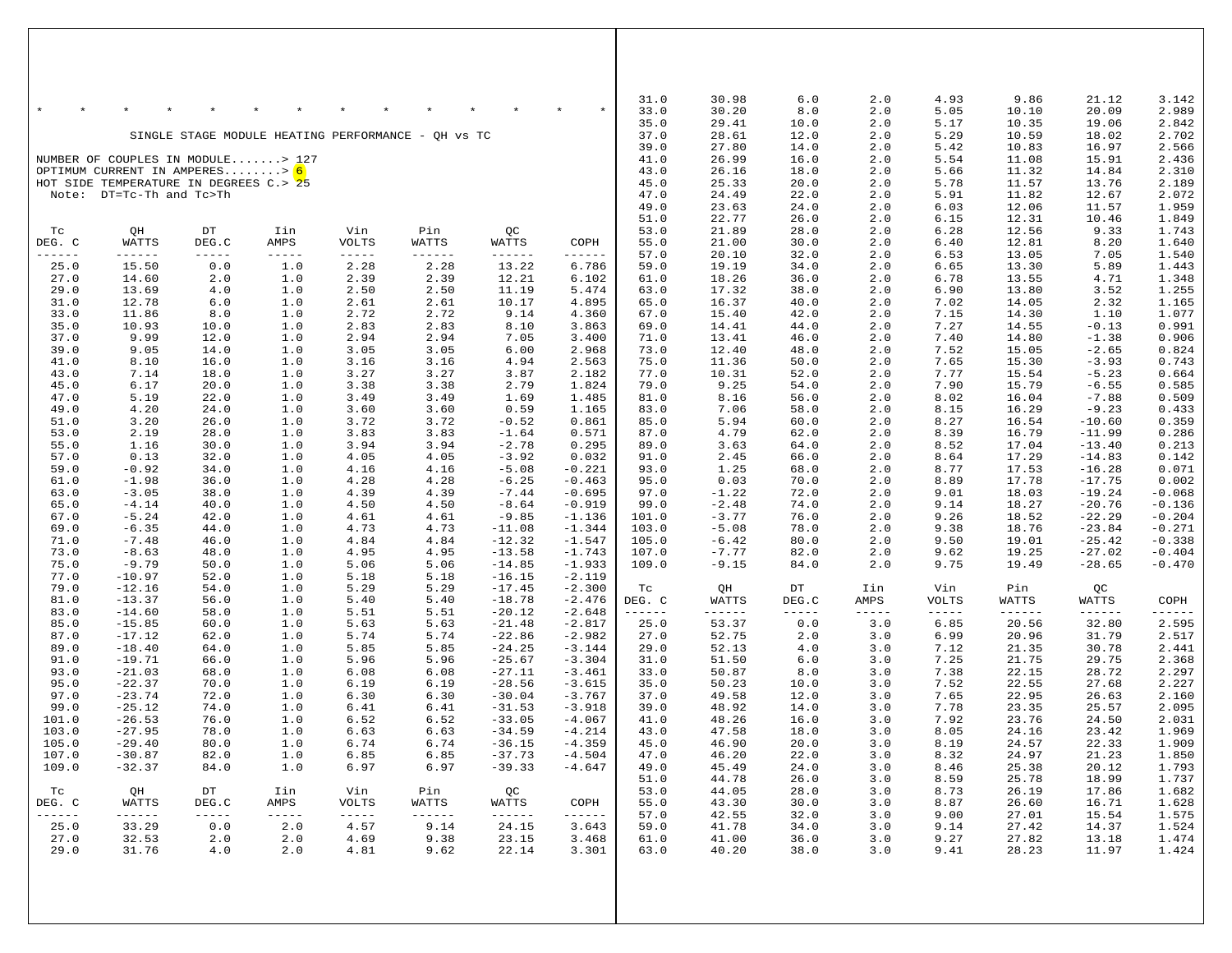| 65.0<br>39.39<br>40.0<br>3.0<br>9.55<br>28.64<br>99.0<br>50.96<br>14.58<br>10.75<br>1.375<br>74.0<br>4.0<br>38.57<br>42.0<br>3.0<br>9.68<br>29.05<br>9.51<br>1.327<br>101.0<br>49.95<br>76.0<br>67.0<br>4.0<br>14.73<br>9.82<br>29.46<br>8.26<br>1.280<br>103.0<br>78.0<br>69.0<br>37.73<br>44.0<br>3.0<br>48.90<br>4.0<br>14.88<br>29.87<br>1.234<br>71.0<br>36.87<br>46.0<br>3.0<br>9.96<br>6.99<br>105.0<br>47.83<br>80.0<br>4.0<br>15.02<br>35.99<br>10.09<br>30.28<br>5.71<br>1.189<br>107.0<br>82.0<br>15.16<br>73.0<br>48.0<br>3.0<br>46.74<br>4.0<br>75.0<br>35.10<br>50.0<br>10.23<br>30.69<br>4.41<br>1.144<br>15.31<br>3.0<br>109.0<br>45.62<br>84.0<br>4.0 | 58.34<br>58.92<br>59.50<br>60.08<br>60.66<br>61.23<br>Pin<br>WATTS | $-7.37$<br>0.874<br>0.848<br>$-8.98$<br>0.822<br>$-10.60$<br>0.796<br>$-12.25$<br>$-13.92$<br>0.770<br>0.745<br>-15.62<br>QC |
|------------------------------------------------------------------------------------------------------------------------------------------------------------------------------------------------------------------------------------------------------------------------------------------------------------------------------------------------------------------------------------------------------------------------------------------------------------------------------------------------------------------------------------------------------------------------------------------------------------------------------------------------------------------------|--------------------------------------------------------------------|------------------------------------------------------------------------------------------------------------------------------|
|                                                                                                                                                                                                                                                                                                                                                                                                                                                                                                                                                                                                                                                                        |                                                                    |                                                                                                                              |
|                                                                                                                                                                                                                                                                                                                                                                                                                                                                                                                                                                                                                                                                        |                                                                    |                                                                                                                              |
|                                                                                                                                                                                                                                                                                                                                                                                                                                                                                                                                                                                                                                                                        |                                                                    |                                                                                                                              |
|                                                                                                                                                                                                                                                                                                                                                                                                                                                                                                                                                                                                                                                                        |                                                                    |                                                                                                                              |
|                                                                                                                                                                                                                                                                                                                                                                                                                                                                                                                                                                                                                                                                        |                                                                    |                                                                                                                              |
| 77.0<br>3.0<br>31.10<br>3.09<br>1.099<br>34.19<br>52.0<br>10.37                                                                                                                                                                                                                                                                                                                                                                                                                                                                                                                                                                                                        |                                                                    |                                                                                                                              |
| 79.0<br>33.26<br>54.0<br>3.0<br>10.50<br>31.51<br>1.75<br>1.056<br>$_{\rm DT}$<br>Tc<br>QH<br>Iin<br>Vin<br>32.32<br>3.0<br>10.64<br>31.92<br>0.40<br>1.012<br>DEG. C<br>WATTS<br>DEG.C<br>81.0<br>56.0<br>AMPS<br><b>VOLTS</b>                                                                                                                                                                                                                                                                                                                                                                                                                                        |                                                                    | COPH<br>WATTS                                                                                                                |
| 83.0<br>$-0.98$<br>0.970<br>31.35<br>58.0<br>3.0<br>10.78<br>32.33<br>------<br>------<br>$- - - - -$<br>$- - - - - -$<br>$- - - - - -$                                                                                                                                                                                                                                                                                                                                                                                                                                                                                                                                | ------                                                             | ------<br>------                                                                                                             |
| 0.0<br>$5.0$<br>85.0<br>30.37<br>3.0<br>32.74<br>$-2.37$<br>0.927<br>25.0<br>100.37<br>11.42<br>60.0<br>10.91<br>$-3.79$<br>0.886<br>27.0<br>2.0<br>$5.0$<br>87.0<br>29.36<br>62.0<br>3.0<br>11.05<br>33.15<br>100.09<br>11.58                                                                                                                                                                                                                                                                                                                                                                                                                                         | 57.12<br>57.89                                                     | 1.757<br>43.25<br>1.729<br>42.19                                                                                             |
| 28.33<br>11.19<br>$-5.22$<br>0.844<br>89.0<br>64.0<br>3.0<br>33.56<br>29.0<br>99.80<br>4.0<br>5.0<br>11.73                                                                                                                                                                                                                                                                                                                                                                                                                                                                                                                                                             | 58.67                                                              | 41.13<br>1.701                                                                                                               |
| 5.0<br>91.0<br>27.29<br>66.0<br>3.0<br>11.32<br>33.96<br>$-6.67$<br>0.803<br>31.0<br>99.51<br>6.0<br>11.89<br>93.0<br>26.22<br>68.0<br>3.0<br>11.46<br>34.37<br>$-8.15$<br>0.763<br>33.0<br>99.21<br>8.0<br>5.0<br>12.05                                                                                                                                                                                                                                                                                                                                                                                                                                               | 59.45<br>60.24                                                     | 1.674<br>40.06<br>1.647<br>38.97                                                                                             |
| 95.0<br>25.13<br>11.59<br>34.77<br>$-9.65$<br>0.723<br>12.20<br>70.0<br>3.0<br>35.0<br>98.91<br>10.0<br>5.0                                                                                                                                                                                                                                                                                                                                                                                                                                                                                                                                                            | 61.02                                                              | 1.621<br>37.88                                                                                                               |
| 97.0<br>24.01<br>72.0<br>3.0<br>35.18<br>$-11.16$<br>0.683<br>37.0<br>12.0<br>12.36<br>11.73<br>98.59<br>5.0<br>99.0<br>22.88<br>74.0<br>3.0<br>35.58<br>$-12.70$<br>14.0<br>5.0<br>12.52<br>11.86<br>0.643<br>39.0<br>98.27                                                                                                                                                                                                                                                                                                                                                                                                                                           | 61.81<br>62.60                                                     | 1.595<br>36.78<br>1.570<br>35.67                                                                                             |
| 101.0<br>21.72<br>11.99<br>35.98<br>$-14.26$<br>0.604<br>76.0<br>3.0<br>41.0<br>97.93<br>16.0<br>5.0<br>12.68                                                                                                                                                                                                                                                                                                                                                                                                                                                                                                                                                          | 63.39                                                              | 1.545<br>34.54                                                                                                               |
| 103.0<br>20.54<br>3.0<br>12.13<br>$-15.85$<br>0.564<br>97.59<br>18.0<br>5.0<br>78.0<br>36.39<br>43.0<br>12.84<br>105.0<br>19.33<br>80.0<br>3.0<br>12.26<br>36.79<br>$-17.46$<br>0.525<br>45.0<br>97.24<br>20.0<br>5.0<br>13.00                                                                                                                                                                                                                                                                                                                                                                                                                                         | 64.18<br>64.98                                                     | 1.520<br>33.41<br>1.496<br>32.26                                                                                             |
| 18.10<br>3.0<br>12.39<br>37.18<br>$-19.09$<br>22.0<br>5.0<br>107.0<br>82.0<br>0.487<br>47.0<br>96.88<br>13.15                                                                                                                                                                                                                                                                                                                                                                                                                                                                                                                                                          | 65.77                                                              | 1.473<br>31.10<br>1.450                                                                                                      |
| 109.0<br>16.84<br>84.0<br>3.0<br>12.53<br>37.58<br>$-20.74$<br>0.448<br>49.0<br>96.50<br>24.0<br>5.0<br>13.31<br>26.0<br>13.47<br>51.0<br>96.11<br>5.0                                                                                                                                                                                                                                                                                                                                                                                                                                                                                                                 | 66.57<br>67.37                                                     | 29.93<br>28.74<br>1.427                                                                                                      |
| QH<br>$_{\rm DT}$<br>Vin<br>QC<br>95.71<br>28.0<br>5.0<br>13.63<br>Tc<br>Iin<br>Pin<br>53.0<br>DEG. C<br>55.0<br>95.30<br>30.0<br>5.0<br>13.79                                                                                                                                                                                                                                                                                                                                                                                                                                                                                                                         | 68.17<br>68.97                                                     | 27.54<br>1.404<br>1.382<br>26.33                                                                                             |
| WATTS<br>DEG.C<br>AMPS<br>VOLTS<br>WATTS<br>WATTS<br>COPH<br>57.0<br>32.0<br>5.0<br>13.95<br>$- - - - - - -$<br>94.87<br>------<br>$- - - - - -$<br>$- - - - - -$<br>$- - - - - -$<br>------<br>$- - - - - - -$<br>------                                                                                                                                                                                                                                                                                                                                                                                                                                              | 69.77                                                              | 1.360<br>25.10                                                                                                               |
| $0.0$<br>2.072<br>25.0<br>75.72<br>4.0<br>9.14<br>36.55<br>39.17<br>59.0<br>94.43<br>34.0<br>5.0<br>14.11<br>2.0<br>27.0<br>75.27<br>4.0<br>9.28<br>37.13<br>38.14<br>2.027<br>93.98<br>36.0<br>5.0<br>14.27<br>61.0                                                                                                                                                                                                                                                                                                                                                                                                                                                   | 70.57<br>71.37                                                     | 1.338<br>23.86<br>1.317<br>22.60                                                                                             |
| 1.984<br>29.0<br>74.81<br>4.0<br>4.0<br>9.43<br>37.71<br>37.11<br>63.0<br>93.51<br>38.0<br>5.0<br>14.43                                                                                                                                                                                                                                                                                                                                                                                                                                                                                                                                                                | 72.17                                                              | 1.296<br>21.33                                                                                                               |
| 74.35<br>38.28<br>36.06<br>1.942<br>31.0<br>6.0<br>4.0<br>9.57<br>65.0<br>93.02<br>40.0<br>5.0<br>14.60<br>9.72<br>35.01<br>1.901<br>33.0<br>73.88<br>8.0<br>4.0<br>38.86<br>67.0<br>92.52<br>42.0<br>5.0<br>14.76                                                                                                                                                                                                                                                                                                                                                                                                                                                     | 72.98<br>73.78                                                     | 1.275<br>20.04<br>1.254<br>18.74                                                                                             |
| 35.0<br>73.40<br>10.0<br>9.86<br>39.44<br>33.95<br>1.861<br>69.0<br>92.00<br>44.0<br>5.0<br>14.92<br>4.0                                                                                                                                                                                                                                                                                                                                                                                                                                                                                                                                                               | 74.58                                                              | 17.41<br>1.233                                                                                                               |
| 37.0<br>12.0<br>40.03<br>1.822<br>46.0<br>5.0<br>15.08<br>72.91<br>4.0<br>10.01<br>32.88<br>71.0<br>91.46<br>39.0<br>72.41<br>40.61<br>31.80<br>15.24<br>14.0<br>4.0<br>10.15<br>1.783<br>73.0<br>90.90<br>48.0<br>5.0                                                                                                                                                                                                                                                                                                                                                                                                                                                 | 75.39<br>76.19                                                     | 16.07<br>1.213<br>14.71<br>1.193                                                                                             |
| 41.0<br>71.91<br>16.0<br>4.0<br>10.30<br>41.19<br>30.71<br>1.746<br>75.0<br>90.33<br>50.0<br>5.0<br>15.40                                                                                                                                                                                                                                                                                                                                                                                                                                                                                                                                                              | 76.99                                                              | 1.173<br>13.34                                                                                                               |
| 71.39<br>41.78<br>29.61<br>1.709<br>77.0<br>52.0<br>15.56<br>43.0<br>18.0<br>4.0<br>10.45<br>89.73<br>5.0<br>45.0<br>70.87<br>42.37<br>28.50<br>1.673<br>79.0<br>54.0<br>5.0<br>15.72<br>20.0<br>4.0<br>10.59<br>89.12                                                                                                                                                                                                                                                                                                                                                                                                                                                 | 77.79<br>78.60                                                     | 11.94<br>1.153<br>1.134<br>10.52                                                                                             |
| 47.0<br>42.96<br>56.0<br>70.33<br>22.0<br>4.0<br>10.74<br>27.37<br>1.637<br>81.0<br>88.49<br>5.0<br>15.88                                                                                                                                                                                                                                                                                                                                                                                                                                                                                                                                                              | 79.40                                                              | 9.09<br>1.114                                                                                                                |
| 49.0<br>69.78<br>43.55<br>26.24<br>1.602<br>58.0<br>5.0<br>24.0<br>4.0<br>10.89<br>83.0<br>87.83<br>16.04<br>44.14<br>1.568<br>51.0<br>69.22<br>26.0<br>4.0<br>11.03<br>25.09<br>85.0<br>87.15<br>60.0<br>5.0<br>16.20                                                                                                                                                                                                                                                                                                                                                                                                                                                 | 80.20<br>80.99                                                     | 1.095<br>7.64<br>1.076<br>6.16                                                                                               |
| 53.0<br>68.65<br>28.0<br>4.0<br>11.18<br>44.73<br>23.93<br>1.535<br>87.0<br>86.46<br>62.0<br>5.0<br>16.36                                                                                                                                                                                                                                                                                                                                                                                                                                                                                                                                                              | 81.79                                                              | 1.057<br>4.66                                                                                                                |
| 55.0<br>68.07<br>30.0<br>11.33<br>45.32<br>22.75<br>1.502<br>85.74<br>64.0<br>5.0<br>16.52<br>4.0<br>89.0<br>57.0<br>67.47<br>32.0<br>11.48<br>45.91<br>21.56<br>1.470<br>66.0<br>5.0<br>16.68<br>4.0<br>91.0<br>84.99                                                                                                                                                                                                                                                                                                                                                                                                                                                 | 82.59<br>83.38                                                     | 3.15<br>1.038<br>1.61<br>1.019                                                                                               |
| 59.0<br>66.86<br>1.438<br>84.22<br>68.0<br>5.0<br>34.0<br>4.0<br>11.63<br>46.51<br>20.36<br>93.0<br>16.84                                                                                                                                                                                                                                                                                                                                                                                                                                                                                                                                                              | 84.18                                                              | 0.05<br>1.001                                                                                                                |
| 66.24<br>70.0<br>16.99<br>61.0<br>36.0<br>4.0<br>11.77<br>47.10<br>19.14<br>1.406<br>95.0<br>83.43<br>5.0<br>63.0<br>65.60<br>4.0<br>11.92<br>47.69<br>17.91<br>1.375<br>97.0<br>82.62<br>72.0<br>5.0<br>17.15<br>38.0                                                                                                                                                                                                                                                                                                                                                                                                                                                 | 84.97<br>85.76                                                     | 0.982<br>$-1.54$<br>0.963<br>$-3.14$                                                                                         |
| 48.29<br>1.345<br>65.0<br>64.94<br>40.0<br>4.0<br>12.07<br>16.66<br>99.0<br>81.77<br>74.0<br>5.0<br>17.31                                                                                                                                                                                                                                                                                                                                                                                                                                                                                                                                                              | 86.55                                                              | $-4.77$<br>0.945                                                                                                             |
| 1.315<br>76.0<br>17.47<br>67.0<br>64.27<br>42.0<br>4.0<br>12.22<br>48.88<br>15.39<br>101.0<br>80.91<br>5.0<br>1.285<br>$5.0$<br>69.0<br>63.59<br>44.0<br>4.0<br>12.37<br>49.48<br>14.11<br>103.0<br>80.01<br>78.0<br>17.62                                                                                                                                                                                                                                                                                                                                                                                                                                             | 87.33<br>88.11                                                     | 0.926<br>$-6.42$<br>$-8.10$<br>0.908                                                                                         |
| 50.07<br>1.256<br>71.0<br>62.88<br>46.0<br>4.0<br>12.52<br>12.81<br>105.0<br>79.09<br>80.0<br>5.0<br>17.78                                                                                                                                                                                                                                                                                                                                                                                                                                                                                                                                                             | 88.89                                                              | 0.890<br>$-9.80$                                                                                                             |
| 73.0<br>12.67<br>50.66<br>11.50<br>1.227<br>107.0<br>78.15<br>5.0<br>17.93<br>62.16<br>48.0<br>4.0<br>82.0<br>1.198<br>109.0<br>18.09<br>75.0<br>61.42<br>50.0<br>4.0<br>12.81<br>51.26<br>10.16<br>77.17<br>84.0<br>5.0                                                                                                                                                                                                                                                                                                                                                                                                                                               | 89.67<br>90.45                                                     | 0.871<br>-11.53<br>0.853<br>$-13.28$                                                                                         |
| 77.0<br>60.67<br>52.0<br>4.0<br>12.96<br>51.85<br>8.81<br>1.170                                                                                                                                                                                                                                                                                                                                                                                                                                                                                                                                                                                                        |                                                                    |                                                                                                                              |
| 79.0<br>59.89<br>13.11<br>52.45<br>7.44<br>1.142<br>54.0<br>4.0<br>Tc<br>QH<br>DT<br>Iin<br>Vin<br>81.0<br>59.09<br>13.26<br>6.05<br>1.114<br>DEG. C<br>WATTS<br>DEG.C<br>56.0<br>4.0<br>53.04<br>AMPS<br>VOLTS                                                                                                                                                                                                                                                                                                                                                                                                                                                        | Pin<br>WATTS                                                       | QC<br>COPH<br>WATTS                                                                                                          |
| 1.087<br>83.0<br>58.28<br>58.0<br>4.0<br>13.41<br>53.63<br>4.64<br>$\cdots\cdots\cdots\cdots$<br>$- - - - - - -$<br>$- - - - - -$<br>$\cdots\cdots\cdots\cdots$<br>$- - - - - -$                                                                                                                                                                                                                                                                                                                                                                                                                                                                                       | $- - - - - -$                                                      | ------<br>$------$                                                                                                           |
| 85.0<br>25.0<br>127.29<br>0.0<br>$6.0$<br>13.71<br>57.44<br>60.0<br>4.0<br>13.56<br>54.22<br>3.21<br>1.059<br>1.77<br>1.032<br>87.0<br>56.58<br>62.0<br>4.0<br>13.70<br>54.82<br>27.0<br>127.20<br>2.0<br>6.0<br>13.88                                                                                                                                                                                                                                                                                                                                                                                                                                                 | 82.25<br>83.25                                                     | 45.05<br>1.548<br>1.528<br>43.95                                                                                             |
| 89.0<br>55.70<br>64.0<br>4.0<br>13.85<br>55.41<br>0.30<br>1.005<br>29.0<br>127.10<br>4.0<br>6.0<br>14.04                                                                                                                                                                                                                                                                                                                                                                                                                                                                                                                                                               | 84.26                                                              | 1.508<br>42.84                                                                                                               |
| 91.0<br>54.80<br>14.00<br>55.99<br>$-1.19$<br>0.979<br>126.99<br>14.21<br>66.0<br>4.0<br>31.0<br>6.0<br>6.0<br>93.0<br>$-2.71$<br>0.952<br>126.88<br>14.38<br>53.88<br>68.0<br>4.0<br>14.15<br>56.58<br>33.0<br>8.0<br>6.0                                                                                                                                                                                                                                                                                                                                                                                                                                             | 85.27<br>86.28                                                     | 41.73<br>1.489<br>1.471<br>40.60                                                                                             |
| 95.0<br>4.0<br>14.29<br>57.17<br>$-4.24$<br>0.926<br>35.0<br>126.76<br>14.55<br>52.93<br>70.0<br>10.0<br>6.0                                                                                                                                                                                                                                                                                                                                                                                                                                                                                                                                                           | 87.29                                                              | 39.47<br>1.452                                                                                                               |
| 97.0<br>51.96<br>72.0<br>4.0<br>14.44<br>57.76<br>$-5.80$<br>0.900<br>37.0<br>126.63<br>12.0<br>6.0<br>14.72                                                                                                                                                                                                                                                                                                                                                                                                                                                                                                                                                           | 88.31                                                              | 1.434<br>38.32                                                                                                               |
|                                                                                                                                                                                                                                                                                                                                                                                                                                                                                                                                                                                                                                                                        |                                                                    |                                                                                                                              |
|                                                                                                                                                                                                                                                                                                                                                                                                                                                                                                                                                                                                                                                                        |                                                                    |                                                                                                                              |
|                                                                                                                                                                                                                                                                                                                                                                                                                                                                                                                                                                                                                                                                        |                                                                    |                                                                                                                              |